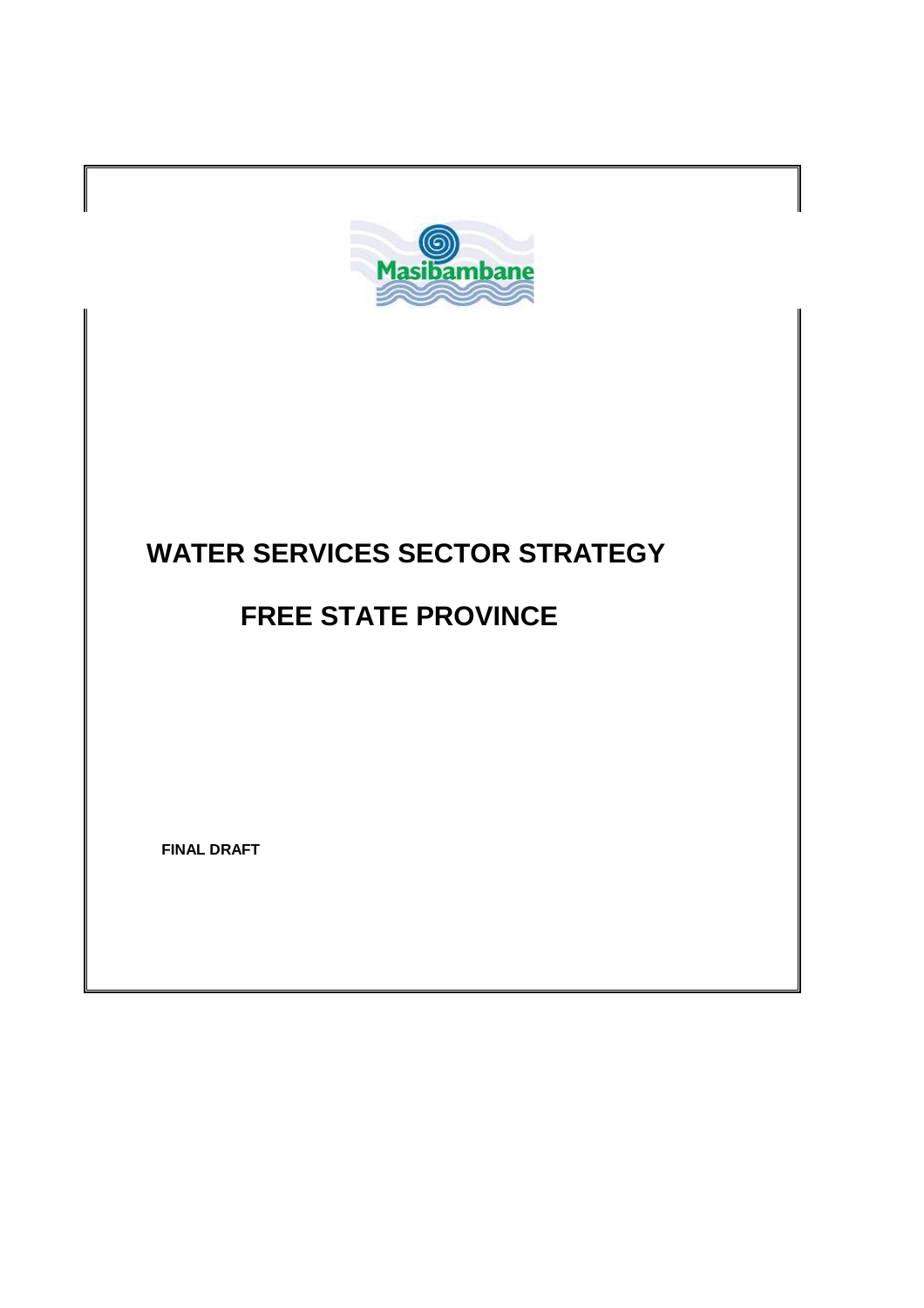# **TABLE OF CONTENT**

| $\mathbf{1}$   |     |                                                                           |
|----------------|-----|---------------------------------------------------------------------------|
|                | 1.1 |                                                                           |
|                | 1.2 |                                                                           |
|                | 1.3 |                                                                           |
| $\overline{2}$ |     | FREE STATE SECTOR FORUM AND STRATEGY DEVELOPMENT                          |
|                |     |                                                                           |
|                | 2.1 |                                                                           |
|                | 2.2 |                                                                           |
|                | 2.3 |                                                                           |
|                | 2.4 | Presentation of the Draft to Sector Forum  Error! Bookmark not defined.   |
|                | 2.5 |                                                                           |
| 3              |     |                                                                           |
|                | 3.1 |                                                                           |
|                | 3.2 |                                                                           |
|                | 3.3 |                                                                           |
|                | 3.4 |                                                                           |
|                | 3.5 |                                                                           |
| $\overline{4}$ |     | BUILDING CAPACITY OF WSA IN THE PROVINCE 17                               |
|                | 4.1 | Addressing backlogs through the implementation of the MIG programme -  17 |
|                | 4.2 |                                                                           |
|                | 4.3 |                                                                           |
|                | 4.4 |                                                                           |
|                | 4.5 |                                                                           |
| 5              |     |                                                                           |
| 6              |     |                                                                           |
|                |     |                                                                           |
| 7              |     |                                                                           |
| 8              |     |                                                                           |
| 9              |     | ALIGNMENT WITH THE FREE STATE GROWTH AND                                  |
|                |     | DEVELOPMENT STRATEGY  Error! Bookmark not defined.                        |
| 10             |     |                                                                           |
|                |     |                                                                           |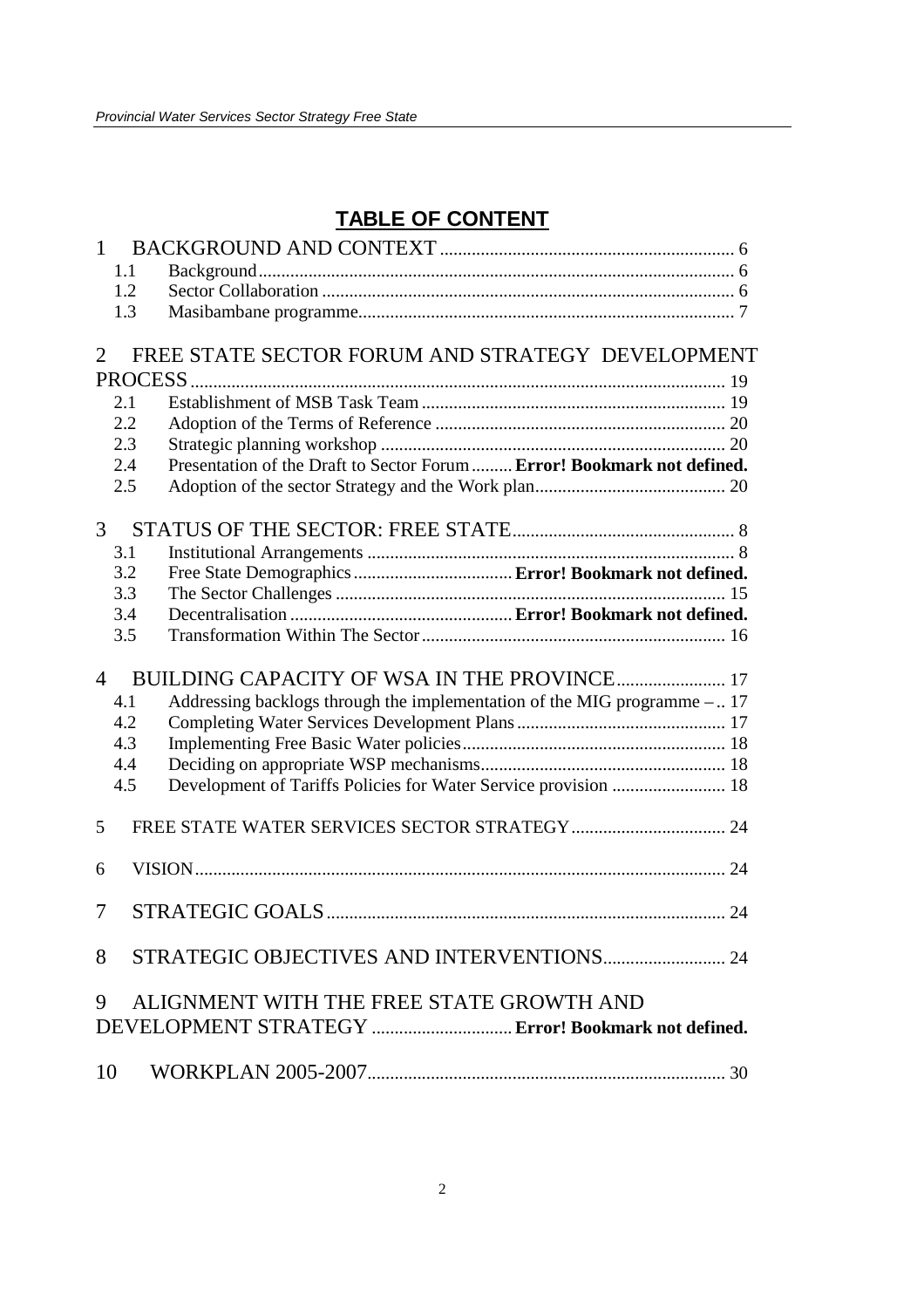## **ACCRONYMS AND ABREVIATIONS**

| <b>BP</b>    | <b>Business Plan</b>                                |
|--------------|-----------------------------------------------------|
| CB           | <b>Capacity Building</b>                            |
| <b>CBO</b>   | Community-based organisation                        |
| <b>CSO</b>   | Civil Society Organisation                          |
| <b>DLGH</b>  | Department of Local Government and Housing          |
| DM.          | <b>District Municipal</b>                           |
| <b>DWAF</b>  | Department of Water Affairs and Forestry            |
| EU           | European Union                                      |
| <b>FBS</b>   | <b>Free Basic Services</b>                          |
| <b>FBW</b>   | Free Basic Water                                    |
| <b>FSGDS</b> | Free State Growth and Development Strategy          |
| <b>FSWSF</b> | Free State Water Sector Forum                       |
| LM           | <b>Local Municipality</b>                           |
| <b>MBB</b>   | Masibambane Water Services Sector Support Programm  |
| <b>MIG</b>   | Municipal Infrastructure Grant                      |
| <b>PMU</b>   | Programme Management Unit                           |
| <b>PSCC</b>  | <b>Provincial Sanitation Coordination Committee</b> |
| <b>SAAWU</b> | South African Association of Water Utilities        |
| <b>SALGA</b> | <b>South African Local Government Association</b>   |
| <b>SFWS</b>  | <b>Strategic Framework for Water Services</b>       |
| <b>WB</b>    | <b>Water Board</b>                                  |
| WS           | <b>Water Services</b>                               |
| <b>WSA</b>   | <b>Water Service Authority</b>                      |
| <b>WSDP</b>  | Water Service Development Plan                      |
| <b>WSP</b>   | <b>Water Service Provider</b>                       |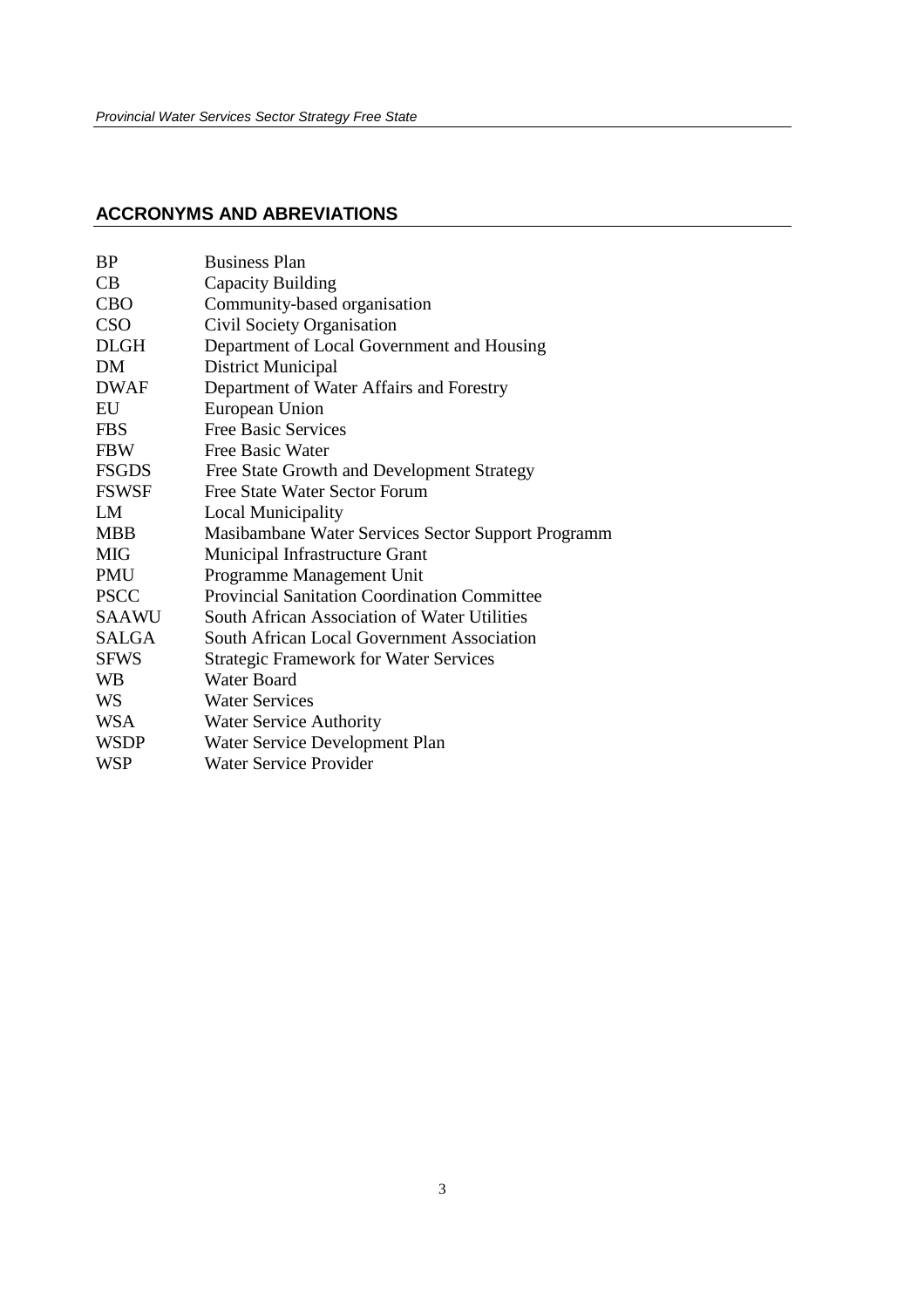#### **PREFACE**

The Free State Province has a lot of challenges to deal with in the pursuit of its vision and the fulfillment of strategic objectives as set out in the Growth and Development Strategy. Within the water sector, the challenges range from eradication of service backlogs, development of WSA capacity, redefining roles of all stakeholders and achieving integration in planning and management of Water Services by the sector as whole. The transformation in the sector in terms of powers and functions of various municipalities, the new role of DWAF and the changing of the funding mechanism in the form of MIG, for water and sanitation poses a serious need of re-alignment and support for various instituions. The implications of these changes in relation to water services and the management have placed a burden on all sector stakeholders to redefine their role and discover more efficient ways to fulfill their mandate and responsibilities.

The Department of Water Affairs and Forestry, in partnership with SALGA and the Department of Provincial and Local Government, has been leading the effort to implement Masibambane, a Water Services Sector Support Programme in the Free State Province. The purpose of the programme is to support and strengthen the sector as a whole and in particular local government in the delivery of services. Masibambane signals a new way of working in the sector. A key feature is joint decision-making involving all players in a government led, sector-wide initiative to provide sustainable water and sanitation services.

In the FS Sector Forum meeting held on the 24/02/2005 at Welkom Hotel where most sector stakeholders attended, a decision to adopt the Free State Water Services Plan was taken. This followed a collaborative and consultative process from Task Team appointed by the sector stakeholders to develop a plan which will be used as a strategic frame of reference for all Water Service's issues in the Free State Province. This document therefore represents the inputs and contribution from different stakeholders in the sector. It seeks to identify strategies and interventions that will be employed to address challenges that might hinder the successful achievement of all Water Service delivery targets. It also attempts to link up with present initiatives and intervention strategies Province, like Project Consolidate and Water Quality monitoring, so that maximum benefit is derived whilst avoiding duplication and inefficient use of resources. I wish to sincerely thank all the people who have made an effort in the development of this important document and I do hope it will go a long way in improving planning, co-ordination, integration, management and alignment in our endeavor to achieve better and sustainable Water Services delivery within the Free State province.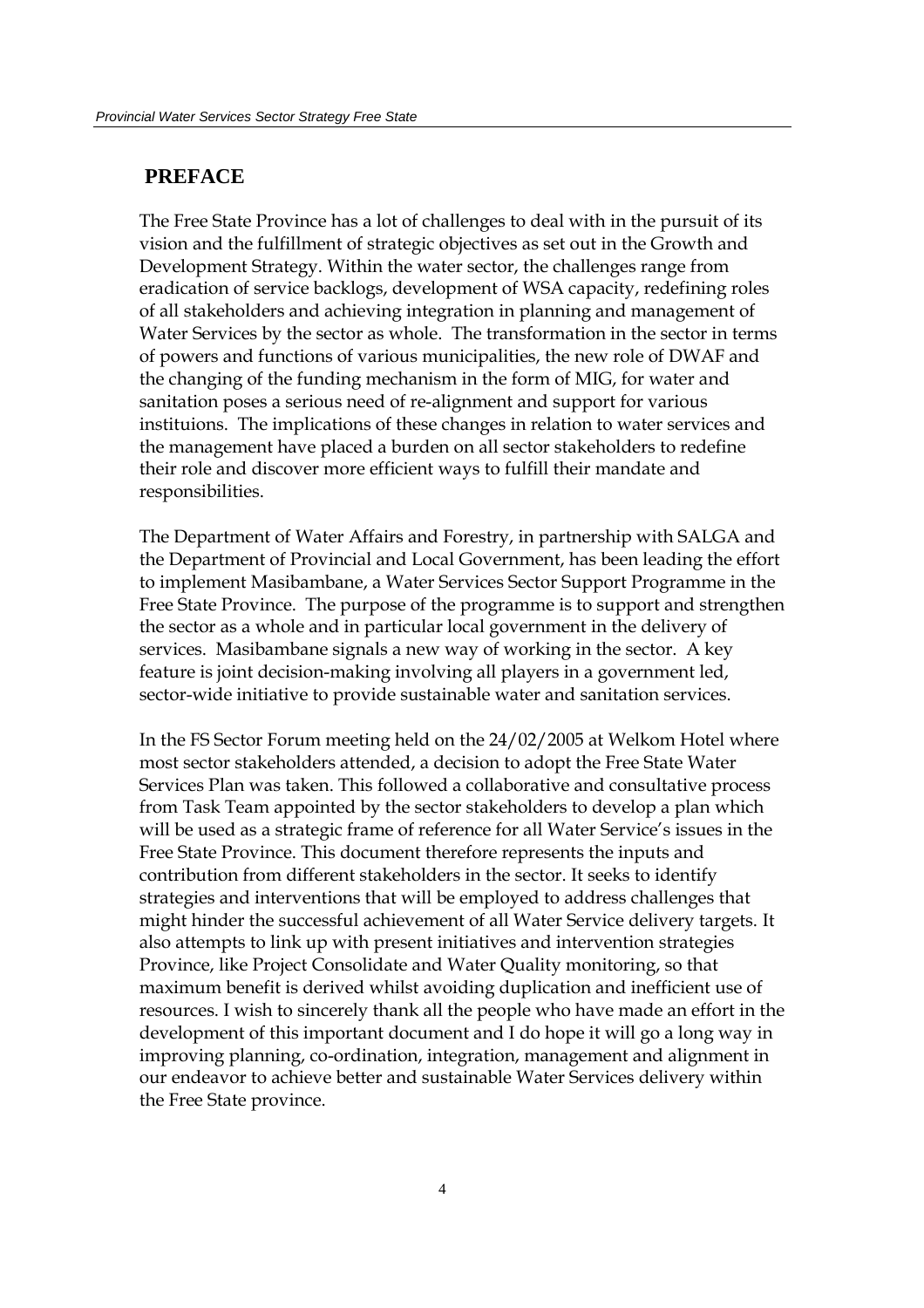Tsediso Ntili Regional Director - Free State Province Department of Water Affairs and Forestry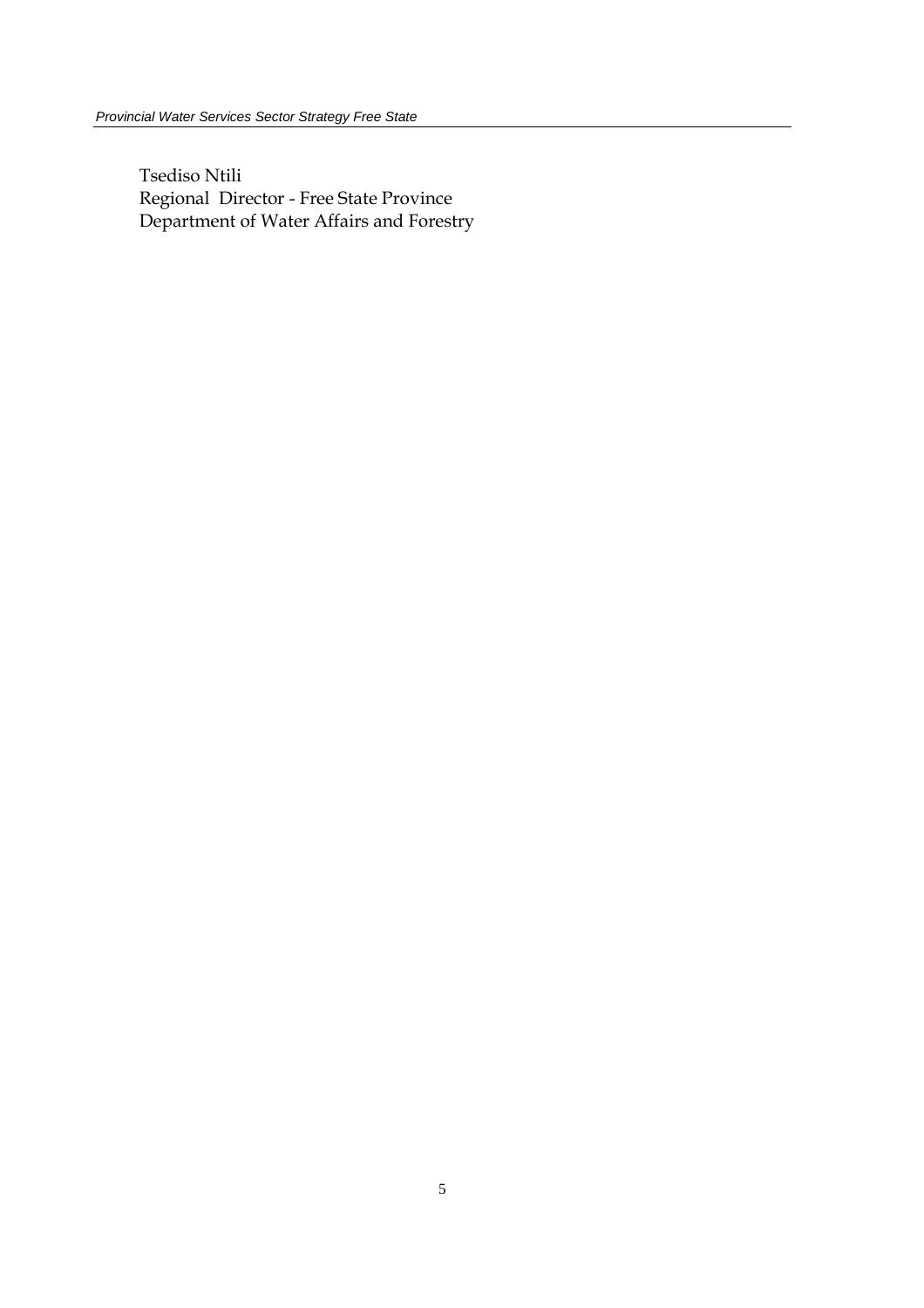## **1 BACKGROUND AND CONTEXT**

#### **1.1** *Background*

The South African government is committed to providing a better life to all citizens, part of which involves the provision of affordable and accessible water services. Local government is central to the delivery of these services. However, local government is itself still faced with major issues of institutional restructuring to ensure better service delivery and capacity.

The transformation in the sector in terms of powers and functions of various municipalities, the new role of DWAF and the changing of the funding mechanism in the form of MIG, for water and sanitation poses a serious challenge of re-alignment and orientation. Many institutions are still grappling with these changes and trying to contextualize them within their operations and management. Whilst the changes are happening, it is expected that all institutions should meet their delivery objectives and this is proving to be a serious challenge. There are new obligations and responsibilities that have been placed on the various institutions in the context of changing roles. The implications of MIG in relation to water services, the management of its processes and the setting up of management structures and reporting systems, have placed another burden on all sector stakeholders especially DPLGH, DWAF and municipalities

#### *1.2 Sector Collaboration*

The constitution of the Republic of South Africa lays down the principle of cooperative governance and intergovernmental relations. The decentralization, institutional reform and transformation, occurring within the water services sector as well as a large number of stakeholders involved in the sector, creates a complex environment. The principle challenge is therefore to develop an enabling and supporting environment, which fosters collaboration, mutual support and learning. The Strategic Framework for Water Services supports the promotion of an environment where decisions are jointly made by all relevant stakeholders to ensure co ordination and effective delivery of Water Services. DWAF in conjunction with other stakeholders have initiated a process in the Free State to achieve better integration and collaboration of stakeholders through Masibambane. Masibambane is an Nguni term meaning 'Let us work together'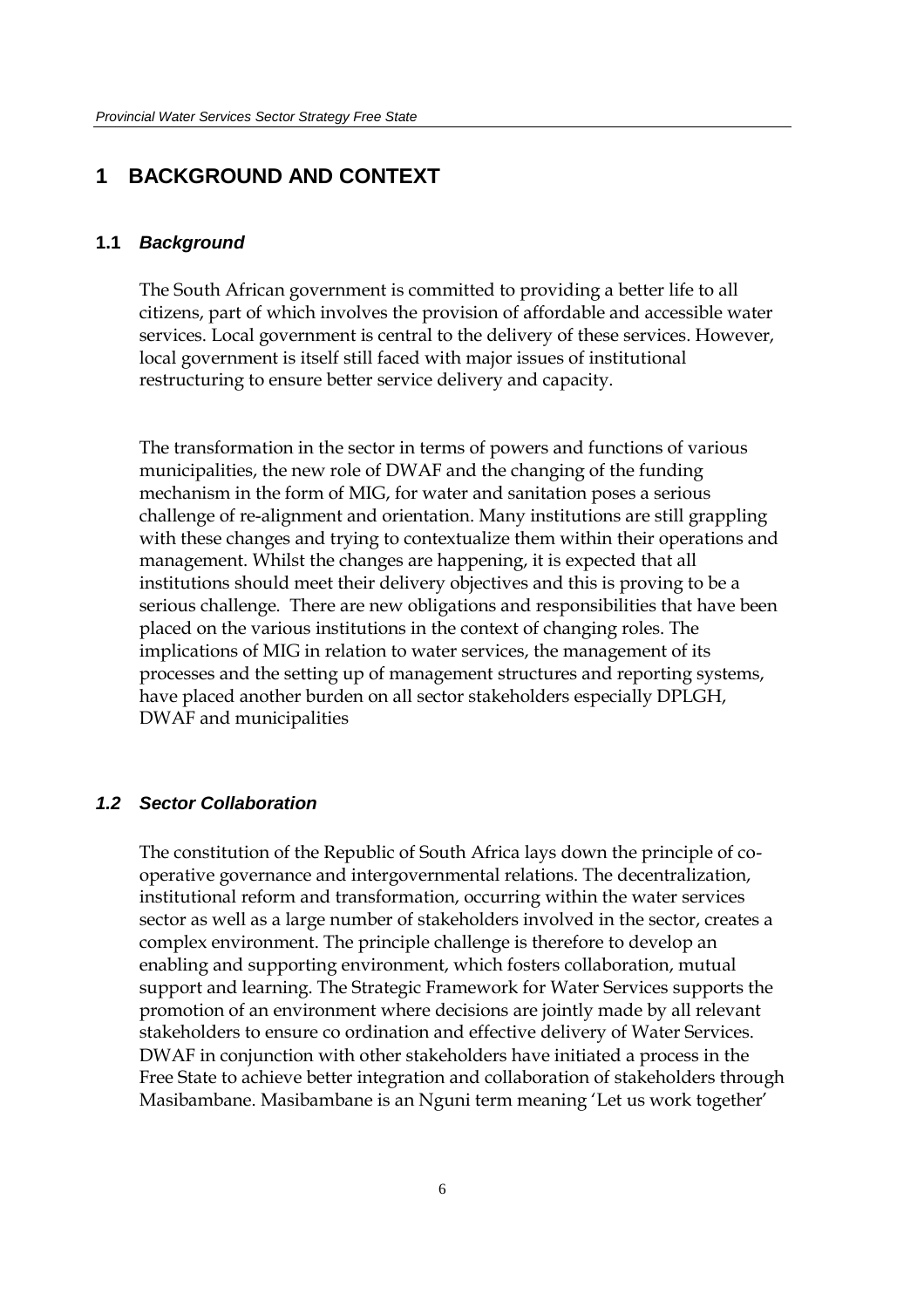#### *1.3 Masibambane programme*

Masibambane is a multi-facet water services sector support programme aimed at providing institutional and social development to ensure sustainable service delivery. The programme though led by DWAF, is a partnership between DPLG, DWAF, SALGA and the European Union. The programme is divided into 3 main theme areas. :

- **Theme 1: Sector Orientation**. This theme includes a review and update of policy and legislation taking into consideration the new Water Services Act and related legislation, particularly that related to local government. The result of the theme should be a more consumer orientated water and sanitation services sector that is integrated with other local services.
- Theme 2: Service Delivery. This involves the sustainable provision of water and sanitation services in the above Provinces as well as the necessary health and hygiene education and orientation.
- **Theme 3: Institutional Support.** This involves providing support for the development of institutional capacity at all levels of Government as well as in the private sector to ensure the sustainability of the programme.

Free State and other provinces is part of the extension of programme, called Masibambane II, into new provinces after the Masibambane I was a piloted in only 3 provinces viz, KZN, EC and Limpopo. Masibambane II is implemented as a Sector Wide Approach Support Programme. The key principle is that the programme is managed by DWAF but owned by the sector. The content is therefore determined by the sector through identified sector plans and priorities as captured in the WS Provincial Sector Strategies.

# *1.4 Alignment with the Free State Growth and Development Strategy*

*1.4.1* Reduction of backlog - This is a national government priority as indicated in the targets set out in the Strategic Framework for Water Services. The FSGDS also highlights this as an important objective in the province and therefore and all sector stakeholders should ensure that this objective is achieved. The eradication of buckets and the providing access to an efficient and sustainable water and sanitation service to all is one of the key strategic objectives of the Free State Growth and development Strategy.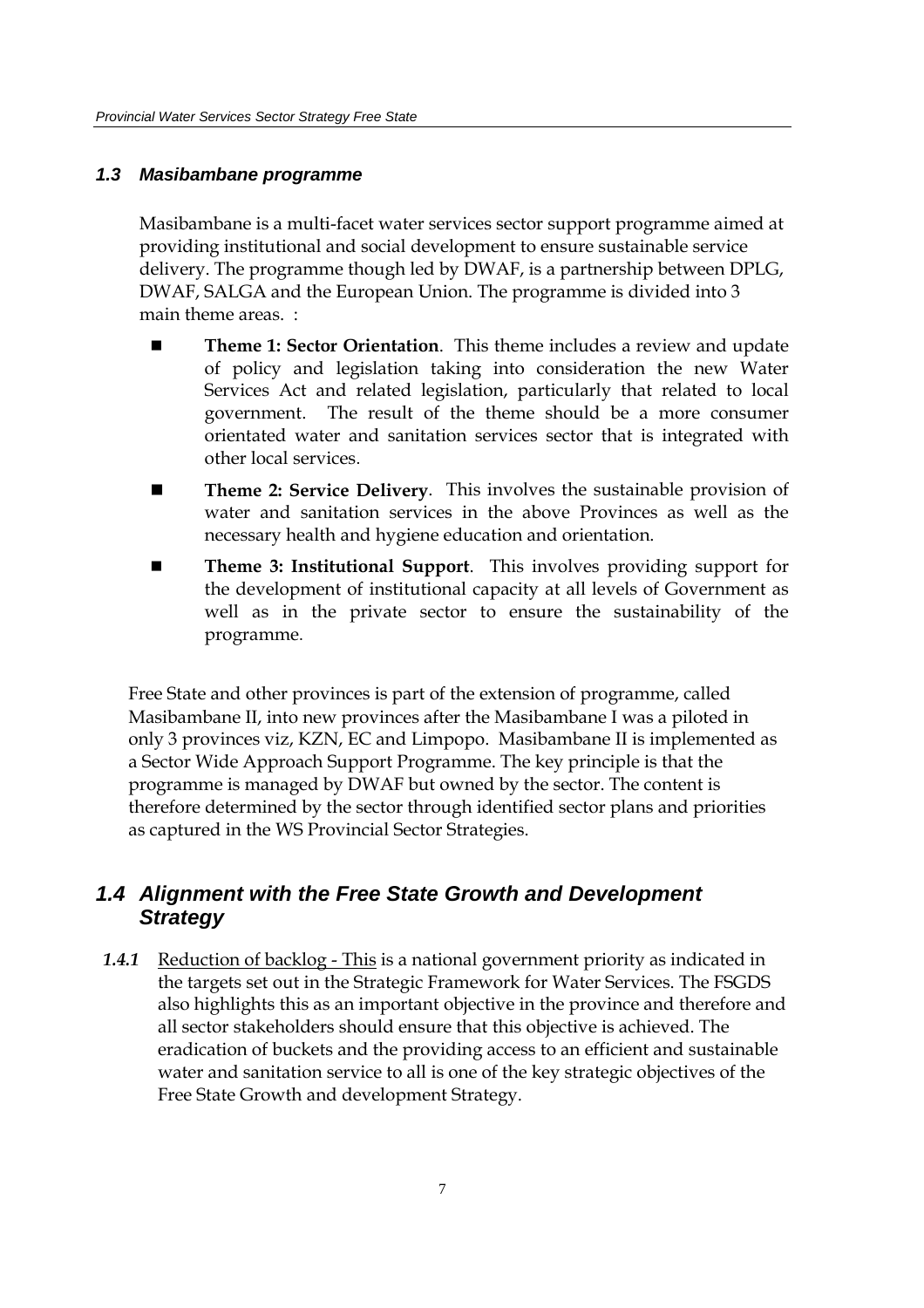- *1.4.2* HIV and AIDS prevention and support program The FSGDS supports any intervention that will limit the impact the HIV and AIDS epidemic on those affected. The WS programs give people who may be infected, an opportunity to avoid getting sick diseases, through provision of clean water and adequate and hygienic sanitation facilities.
- *1.4.3* Social Economic Development Historically and presently, WS projects have always stimulated local economies through the work performed by local communities and their structures. Skills are developed and transferred to communities thereby, creating opportunities for employment income generation. This is critical in contemplating approaches for delivery of services and the FSGDS objectives to create employment and development for previously disadvantage groups among the South African society. Poverty alleviation is also one of the major targets for the FS Government and WS projects present an opportunity to achieve this national and provincial objective**.**

# **2 STATUS OF THE SECTOR: FREE STATE**

The Free State Province occupies 10.6% of South Africa's area, 6.4% of the national population, and 4.9% of the Countries Gross Domestic Product (GDP). The per capita income is low at R11 854 compared to 17 164 for South Africa and R32 356 for Gauteng. FS also happens to have the highest backlogs figures in buckets sanitation in whole country.

## *2.1 Institutional Arrangements*

- *2.1.1* DWAF in the province fulfils the regulatory role in respect of water services. DWAF ensures that projects are implemented according to policy and with adherence to sector conditions within MIG. Most of the management functions with respect to WS have been transferred to DPLGH in the province in line with the MIG framework.
- *2.1.2* DPLGH co-ordinates, monitors and gives support to municipalities to ensure efficient service delivery. There are the newly established PMU's within specific municipalities that are also supported by DPLGH to ensure proper management of financial resources and effective implementation of capital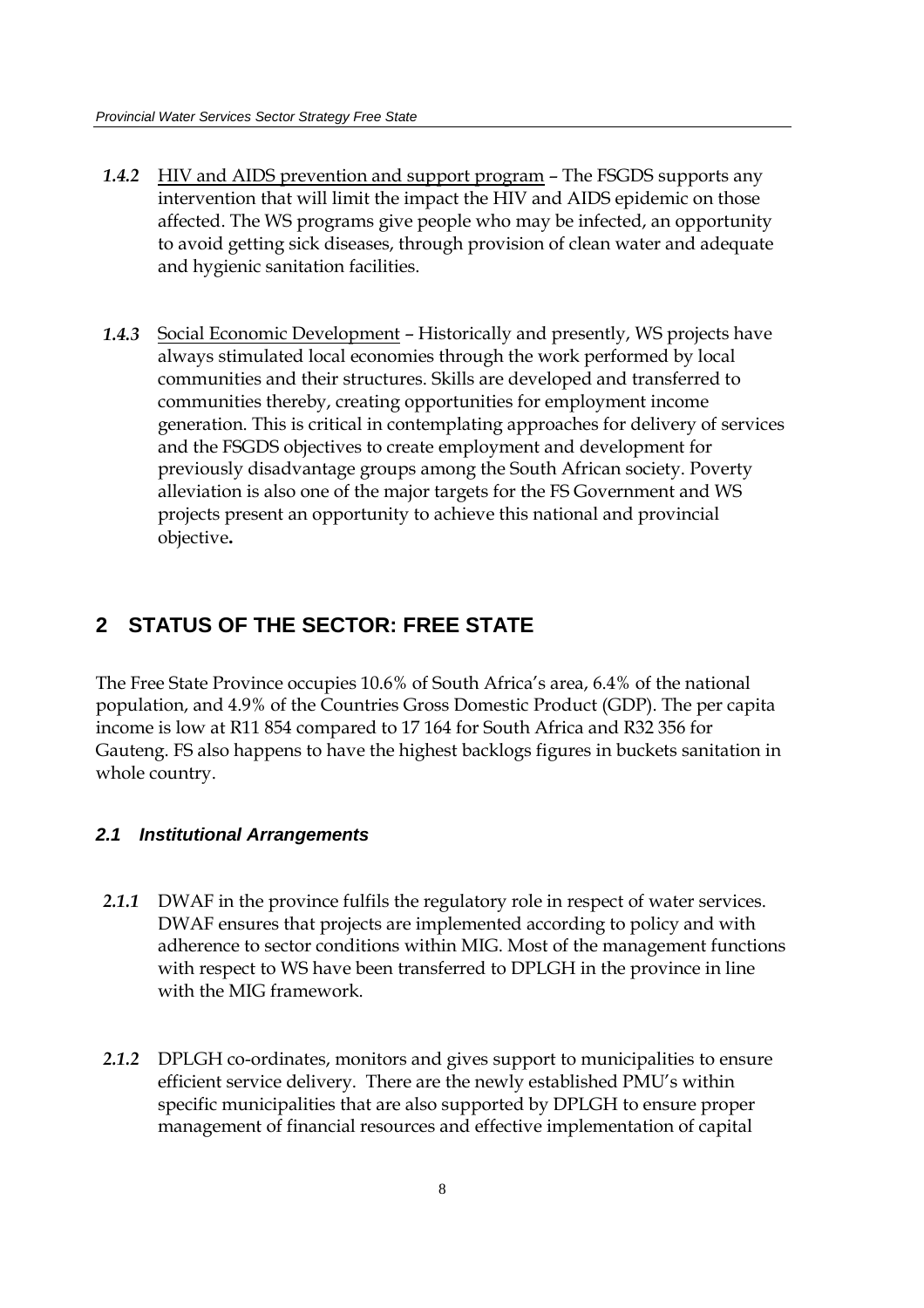projects happens within the municipal environment under MIG. DPLGH liaises with all sector stakeholders through stakeholder's structures and forums that have been set up for consultation, policy development and planning within MIG**.**

- 2.1.3 South African Local Government Association (SALGA) -This body is responsible for co-coordinating technical and advisory support to local government and act as its representative in most forums. The list below shows the type of municipality and those that have the WSA status.
- *2.1.4* Waterboards In the Free State there exists water boards who are responsible for the provision of water to various municipalities. There is demarcation in terms of which Waterboard services which area. The waterboards present in the Free State are, Bloem Water, Sedibeng Water and Rand Water.
- *2.1.5* Water Service Authorities (WSA's) These municipalities have authority and are responsible for planning and ensuring efficient and sustainable Water Services delivery to communities. The municipalities have the following roles and responsibilities
- 2.1.5.1 **Ensuring Access** they must ensure the realisation of the right of access to water services, particularly basic water services to communities within their jurisdiction.
- 2.1.5.2 **Planning** they must prepare water services development plans to ensure effective, efficient, affordable, economical and sustainable access to water services that promote sustainable livelihoods and economic development
- 2.1.5.3 **Regulation** They must regulate water services provision and water services provision and water service providers within the policy and regulatory framework set by DWAF through enactment of bylaws and the regulation of contracts**.**
- 2.1.5.4 **Provision** They must ensure the provision of effective, efficient and sustainable water services either by providing service themselves or by procuring an external service provider.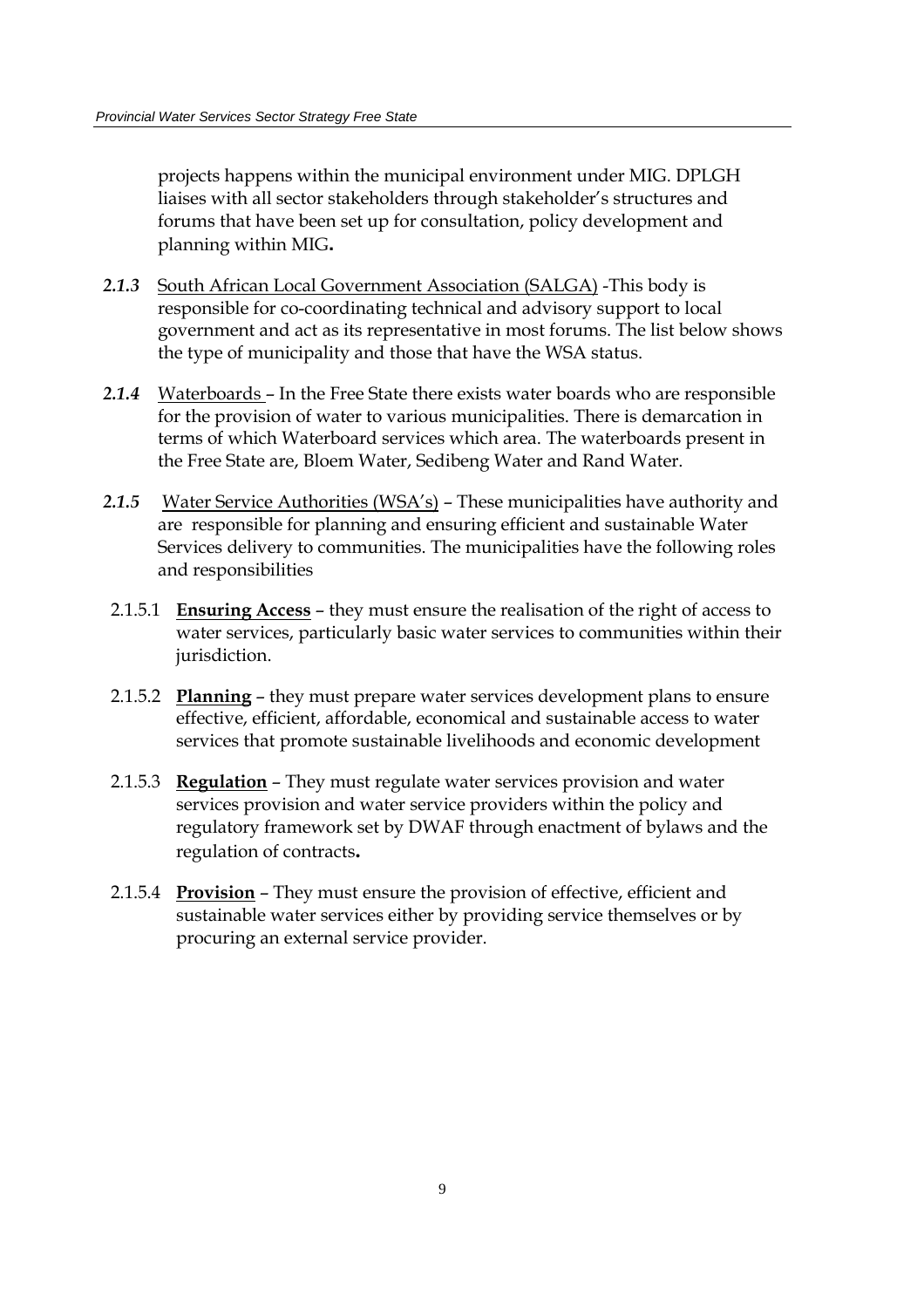| <b>District</b><br>Municipalities | <b>Full List of Municipalities</b> | Code         | <b>Water Service</b><br>Authority |
|-----------------------------------|------------------------------------|--------------|-----------------------------------|
| Column A                          |                                    |              |                                   |
| <b>FREE STATE</b>                 |                                    |              |                                   |
| Xhariep DM                        | Xhariep DM                         | DC           | N <sub>o</sub>                    |
|                                   | Letsemeng Municipality             | FS161        | Yes                               |
|                                   | Kopanong Municipality              | FS162        | Yes                               |
|                                   | Mohokare Municipality              | FS163        | Yes                               |
|                                   | Naledi Municipality                | FS171        | Yes                               |
|                                   | Mangaung Municipality              | <b>FS172</b> | Yes                               |
|                                   | Mantsopa Municipality              | <b>FS173</b> | Yes                               |
| Lejweleputswa<br>DM               | Lejweleputswa DM                   | DC           | No                                |
|                                   | Masilonyana Municipality           | <b>FS181</b> | Yes                               |
|                                   | Tokologo Municipality              | <b>FS182</b> | Yes                               |
|                                   | <b>Tswelopele Municipality</b>     | <b>FS183</b> | Yes                               |
|                                   | Matjhabeng Municipality            | <b>FS184</b> | Yes                               |
|                                   | Nala Municipality                  | <b>FS185</b> | Yes                               |
| Thabo<br>Mofutsanyane             | Thabo Mofutsanyane                 | DC           | N <sub>o</sub>                    |
|                                   | Setsoto Municipality               | FS191        | Yes                               |
|                                   | Dihlabeng Municipality             | <b>FS192</b> | Yes                               |
|                                   | Nketoana Municipality              | <b>FS193</b> | Yes                               |
|                                   | Maluti a Phofung                   | FS194        | Yes                               |
|                                   | Municipality                       |              |                                   |
|                                   | Phumela Municipality               | <b>FS195</b> | Yes                               |
|                                   | Thabo Mofutsanyane DM for          | FSDMA19      | Yes                               |
|                                   | Golden Gate Highlands Area         |              |                                   |
| Northern Free<br><b>State</b>     | Northern Free State                | DC           | No                                |
|                                   | Moqhaka Municipality               | <b>FS201</b> | Yes                               |
|                                   | Ngwathe Municipality               | <b>FS203</b> | Yes                               |
|                                   | Metsimaholol Municipality          | <b>FS204</b> | Yes                               |
|                                   | Mafube Municipality                | <b>FS205</b> | Yes                               |

# 2.1.5.5 List of Municipalities and their status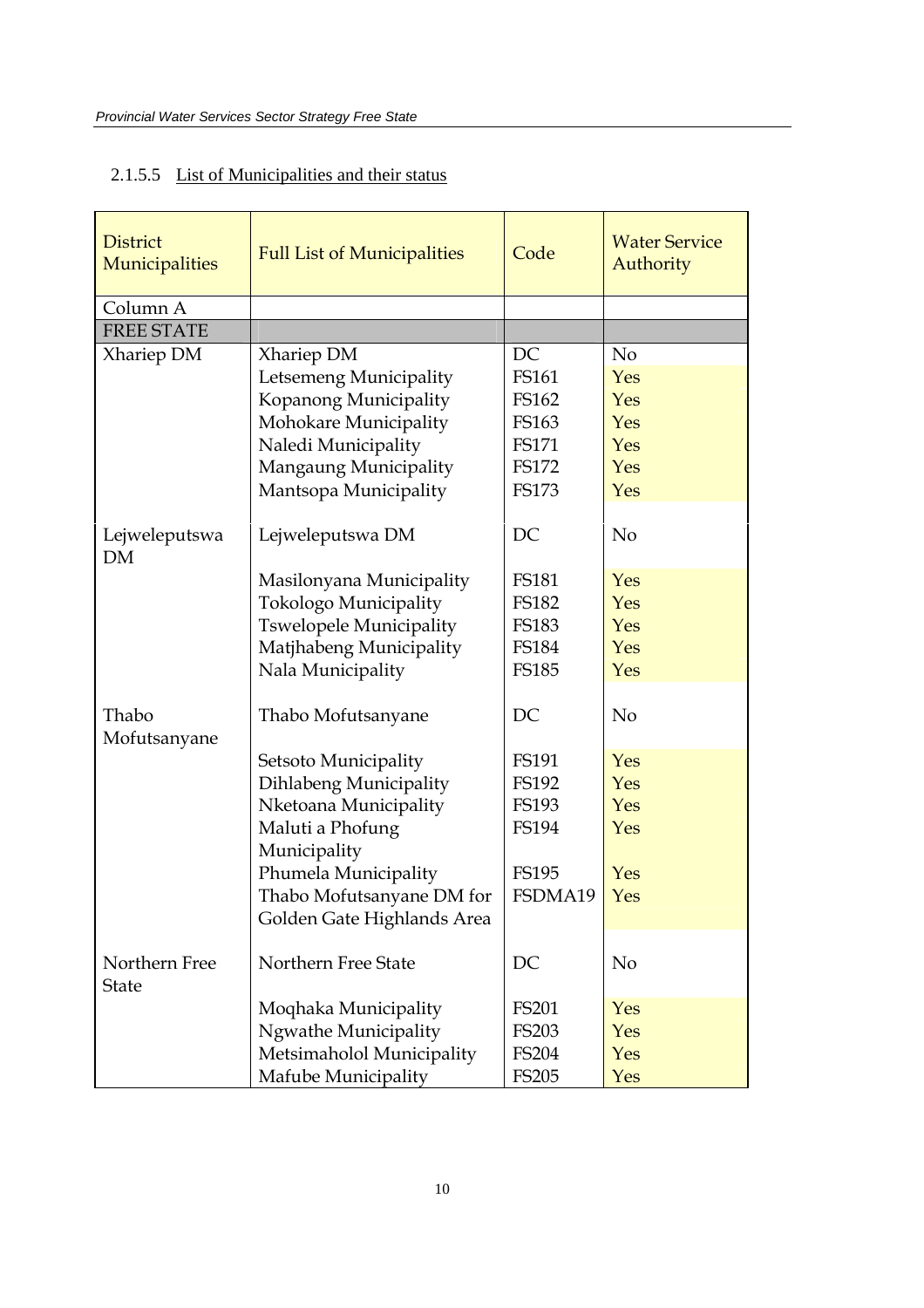# *2.2 Infrastructure backlogs and cost implications*

# *2.2.1* **Basic Water Supply Backlog**

| Date | <b>Total Actual</b><br>Population<br>(million) | <b>People below</b><br><b>Basic Water Supply</b><br>(million) | $\frac{0}{0}$ of Total Population<br>with Need |
|------|------------------------------------------------|---------------------------------------------------------------|------------------------------------------------|
| 1994 | 2.61                                           | 0.45                                                          | 15%                                            |
| 2005 | 2.88<br>$(3.04$ managed)                       | 0.23                                                          | $7\%$                                          |

## Things to Note

- *Free State has halved the backlog in 10 years*
- *The remainder needs to be completed in less than 4 years*
- *The estimate Cost of basic water supply backlog = ± R260mil*
- *Funding required for basic water = ± R73mil/per annun*
- *Total MIG funding = R146mil(05/06); R168mil(06/07)*
- *Need ± 45% of MIG water services allocation for water*

# *2.2.2* **Basic Sanitation Backlog (excluding Buckets)**

|      | Total Actual<br>Population<br>Date (million) | People below<br><b>Basic Sanitation</b><br>(million) | % of Total Population<br>with Need |
|------|----------------------------------------------|------------------------------------------------------|------------------------------------|
| 1994 | <b>2.61</b>                                  | $1.4$ (total)                                        | 54%                                |
|      | 2.88                                         | $1.05$ (total)                                       | 36%                                |
| 2005 | $(3.04$ managed)                             | 0.65 (without buckets)                               | 23%                                |

## Things to Note

- *Free State has reduced the backlog by 33% in 10 years*
- *Need to complete remaining backlogs in 5 years*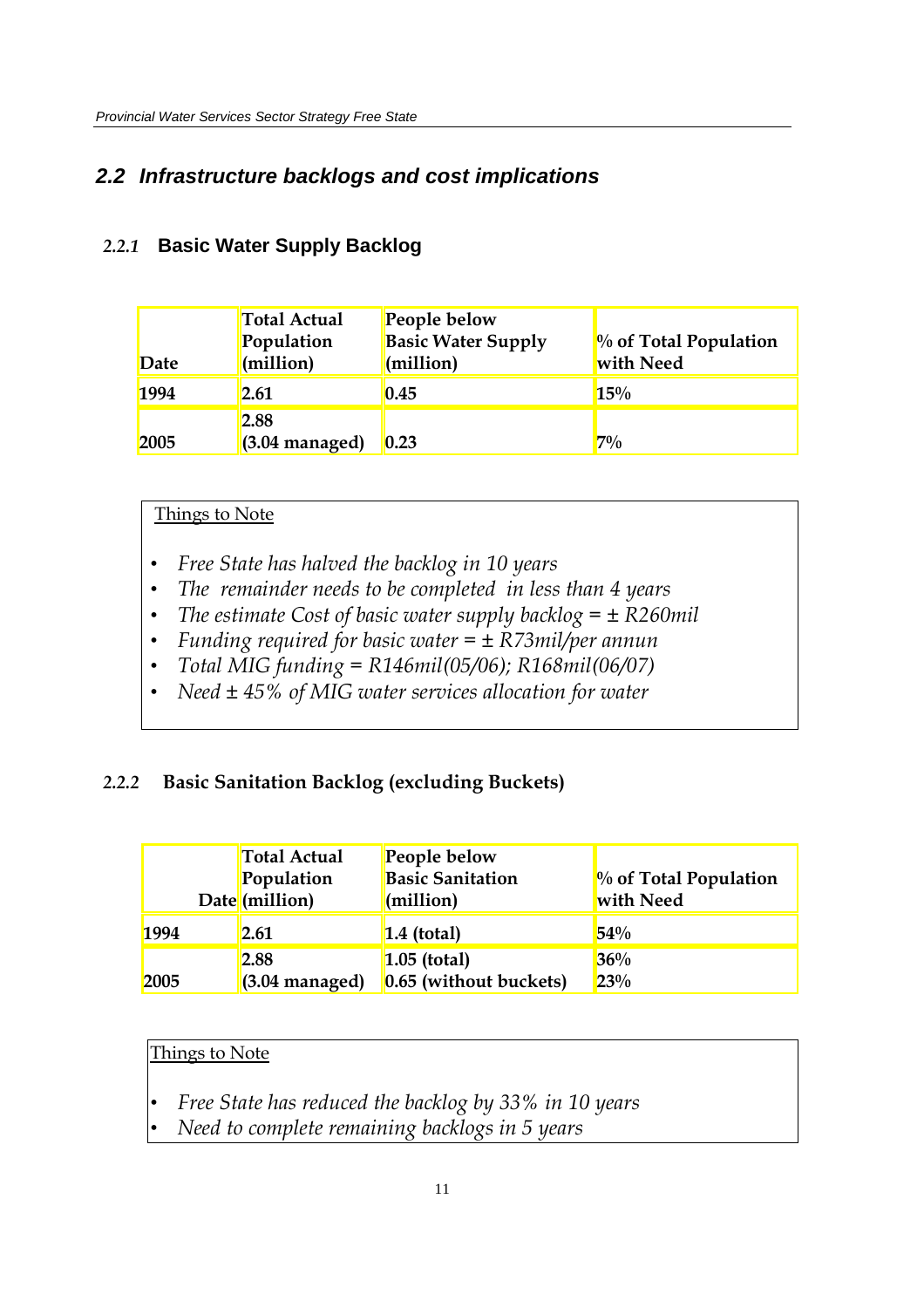- *Cost of basic sanitation (excl. buckets) = R510mil*
- *Cost of eradicating buckets with waterborne = R720mil (special fund)*
- *Total cost of total sanitation backlogs = R1,23bil*
- *Funding required for basic sanitation (excl. buckets) = R101mil per annun*
- *Need ± 60% of MIG water service allocation (10% shortfall)*

## *2.2.3* **Bucket Sanitation Backlog**

| Date | <b>Total Actual</b><br>Population (million) | sanitation (million) | <b>People with bucket</b> $\sqrt{\ }$ of Total Population<br><b>with Need</b> |
|------|---------------------------------------------|----------------------|-------------------------------------------------------------------------------|
| 2001 | 2.7                                         | 0.62                 | 23%                                                                           |
| 2005 | 2.88                                        | 0.4                  | $14\%$                                                                        |

*Things to Note*

- *Free State has reduced the backlog by 9% in 4 years*
- *Need to complete remaining backlogs in 4 years*
- *Cost of eradicating buckets with waterborne = R720mil*
- *Funding required for bucket eradication = R180mil/a*
- *Special MIG fund should be adequate for eradicating buckets with waterborne sanitation, unless additional water resources development is required.*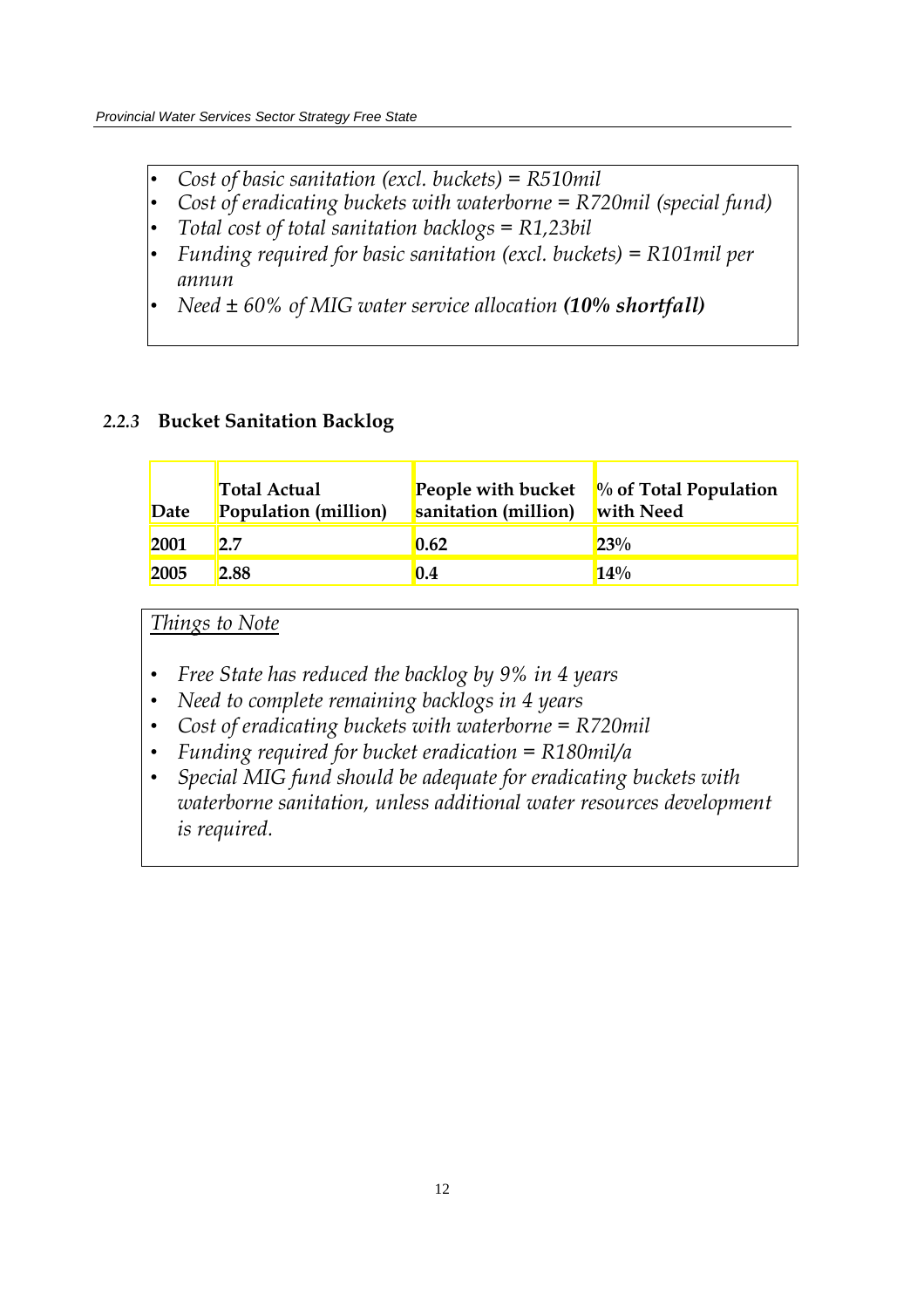*Provincial Water Services Sector Strategy Free State*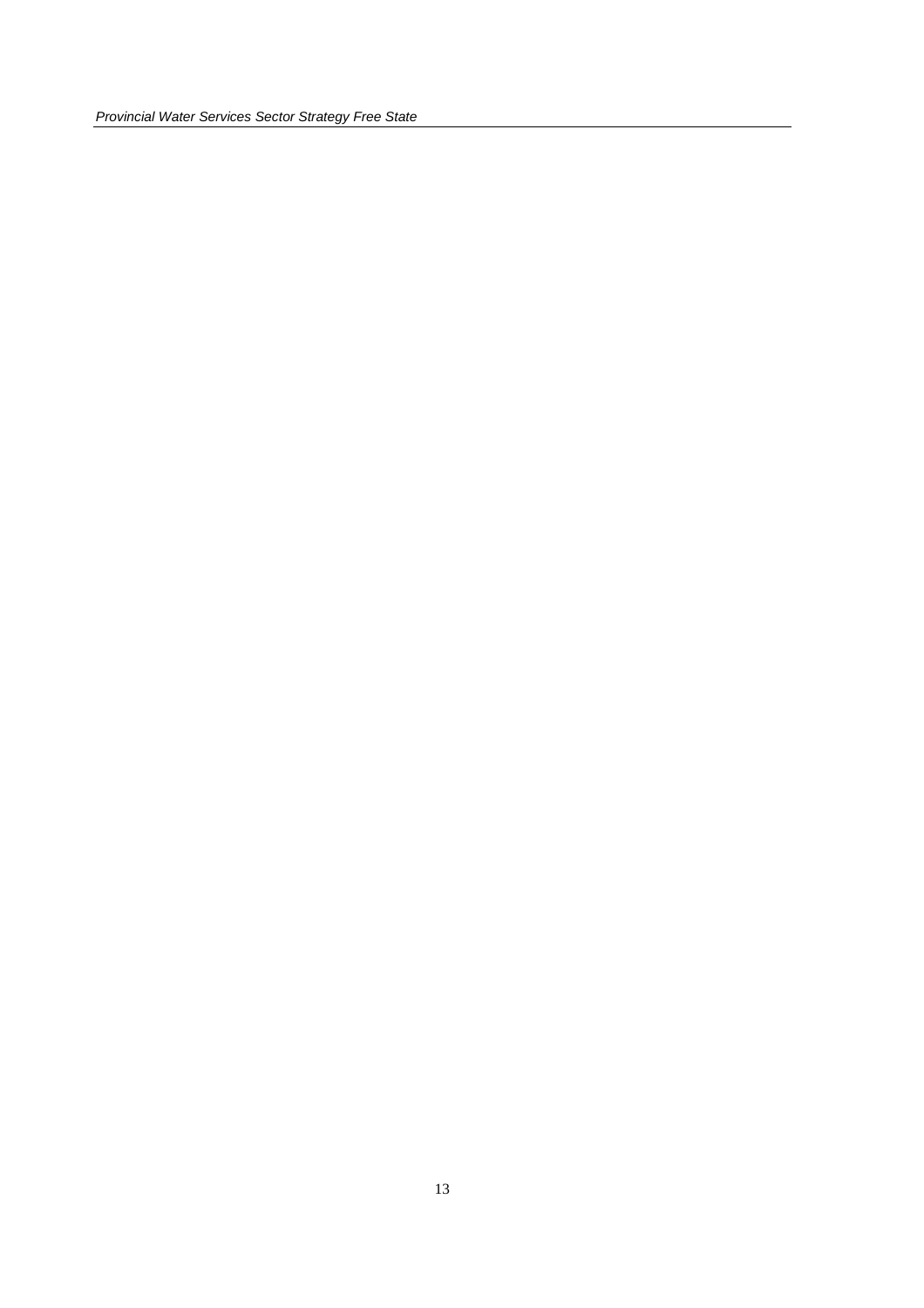| District<br>Municipality            | <b>Local Municipality Name</b>                  | <b>Sum of Total</b><br>Households | Sum of WS<br>Needy<br>Households | Sum of<br>Sanitation<br><b>Needy</b><br>Households | Sum of<br>Households<br>with Buckets | Cost to eradicate<br><b>Buckets</b> |
|-------------------------------------|-------------------------------------------------|-----------------------------------|----------------------------------|----------------------------------------------------|--------------------------------------|-------------------------------------|
|                                     | Masilonyana Municipality                        | 18,250                            | 1,381                            | 10,945                                             | 10,945                               | R 84,276,500                        |
| Lejweleputswa                       | Matjhabeng Municipality                         | 162,637                           | 16,095                           | 39,887                                             | 15,670                               | R 120,659,000                       |
| District                            | Nala Municipality                               | 27,500                            | 3,931                            | 17,975                                             | 9,000                                | R 69,300,000                        |
| Municipality                        | Tokologo Municipality                           | 10,348                            | 381                              | 6,874                                              | 4,444                                | R 34,218,800                        |
|                                     | <b>Tswelopele Municipality</b>                  | 13,371                            | 1,254                            | 7,298                                              | 7,150                                | R 55,055,000                        |
|                                     | Lejweleputswa District Municipality Total       | 232,106                           | 23,042                           | 80,511                                             | 47,209                               | R 363,509,300                       |
|                                     | Mangaung Municipality                           | 213,617                           | 9,048                            | 56,013                                             | 1,500                                | R 4,950,000                         |
| Motheo District                     | Mantsopa Municipality                           | 15,287                            | 960                              | 6,537                                              | 6,166                                | R 47,478,200                        |
| Municipality                        | Naledi Municipality                             | 9,647                             | 566                              | 2,795                                              | 928                                  | R 7,145,600                         |
| Motheo District Municipality Total  |                                                 | 238,551                           | 10,574                           | 65,345                                             | 8,594                                | R 59,573,800                        |
|                                     | Mafube Municipality                             | 15,034                            | 65                               | 2,750                                              | 2,750                                | R 21,175,000                        |
| Northern Free State                 | Metsimaholo Municipality                        | 35,838                            | 2,068                            | 4,104                                              | 1,089                                | R 8,385,300                         |
| District                            | Moqhaka Municipality                            | 50,871                            | 1,895                            | 12,166                                             | 4,960                                | R 38,192,000                        |
| Municipality                        | Ngwathe Municipality                            | 37,375                            | 898                              | 10,574                                             | 6,403                                | R 49,303,100                        |
|                                     | Northern Free State District Municipality Total | 139,118                           | 4,926                            | 29,127                                             | 15,202                               | R 117,055,400                       |
|                                     | Dihlabeng Municipality                          | 32,542                            | 4,977                            | 10,884                                             | 4,579                                | R 35,258,300                        |
| Thabo                               | Golden Gate Highlands National Park             | 52                                |                                  |                                                    |                                      | R <sub>0</sub>                      |
| Mofutsanyane                        | Maluti a Phofung Municipality                   | 124,054                           | 8,176                            | 48,538                                             |                                      | R <sub>0</sub>                      |
| District                            | Nketoana Municipality                           | 16,024                            | 584                              | 7,096                                              | 2,275                                | R 17,517,500                        |
| Municipality                        | Phumelela Municipality                          | 15,739                            | 2,674                            | 9,637                                              | 3,491                                | R 26,880,700                        |
|                                     | Setsoto Municipality                            | 35,323                            | 3,853                            | 15,514                                             | 6,938                                | R 53,422,600                        |
|                                     | Thabo Mofutsanyane District Municipality Total  | 223,734                           | 20,264                           | 91,669                                             | 17,283                               | R 133,079,100                       |
|                                     | Kopanong Municipality                           | 17,364                            | 353                              | 2,946                                              | 1,538                                | R 11,842,600                        |
| Xhariep District                    | Letsemeng Municipality                          | 13,498                            | 500                              | 4,573                                              | 1,400                                | R 10,780,000                        |
| Municipality                        | Mohokare Municipality                           | 10,946                            | 3,227                            | 4,382                                              | 3,198                                | R 24,624,600                        |
| Xhariep District Municipality Total |                                                 | 41,808                            | 4,080                            | 11,901                                             | 6,136                                | R 47,247,200                        |
| <b>Grand Total</b>                  |                                                 | 875,317                           | 62,886                           | 278,553                                            | $\overline{94,424}$                  | R 720,464,800                       |

# *2.2.4* **Summary of Water Supply and Sanitation Backlogs per Local Municipality (March 2005)**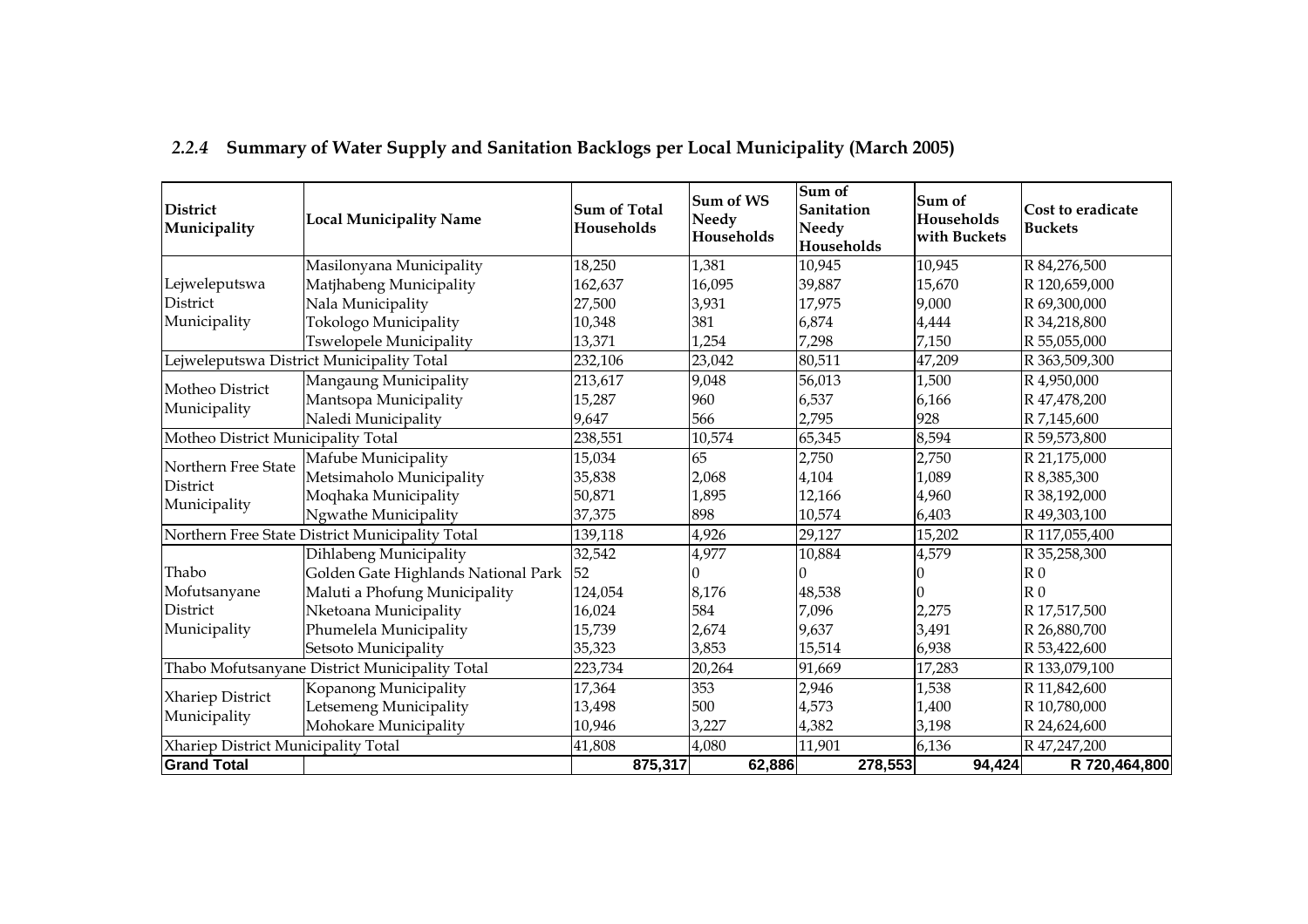# *2.2.5* **Long-te**rm Perspective **to Provide Higher Services to All Towns (excluding farm workers + rural villages**)

| <b>Additional Capital Cost</b> |                                             |                   |
|--------------------------------|---------------------------------------------|-------------------|
| $\bullet$                      | <b>Full Water Supply (House Connection)</b> | $=$ R3,2 billion  |
|                                | (includes water resource development)       |                   |
| $\bullet$                      | Waterborne Sanitation to all                | $=$ R2 billion    |
| $\bullet$                      | Total Cost to provide Full Services to All  | $=$ R5,2 billion  |
|                                |                                             |                   |
| <b>Additional O&amp;M Cost</b> |                                             |                   |
| $\bullet$                      | Additional water charges of upgrades        | $=$ R152mil/a     |
| $\bullet$                      | Additional sanitation costs of upgrades     | $=$ R 98mil/a     |
|                                | Total additional O&M cost of upgrades       | $=$ R250 $m$ il/a |

# **3 The Water Services Sector Challenges**

The Free State Province has a lot of challenges to deal with in the attempt to fulfill their vision and strategic objectives. The challenges range from meeting the SFWS targets, transformation and decentralization, WSA capacity to deliver adequate sustainable service.

# *3.1 Meeting Service Delivery targets*

The targets for service delivery contained in the Strategic Framework for Water Services, require a strategic response from the sector in terms of how the FS Province will meet them. These targets will have to analyzed and contextualized to the conditions of the FS province, taking onto account the capacity and other dynamics that can have an influence on the achievements of the targets . The targets are as follows,

- All people in South Africa have access to a functioning basic water facility by 2008
- All people in South Africa have access to a functioning basic sanitation facility by 2010
- All schools have adequate and safe water supply and sanitation services by 2005
- All clinics have adequate and safe water supply and sanitation services by 2007
- All bucket toilets are eradicated by 2006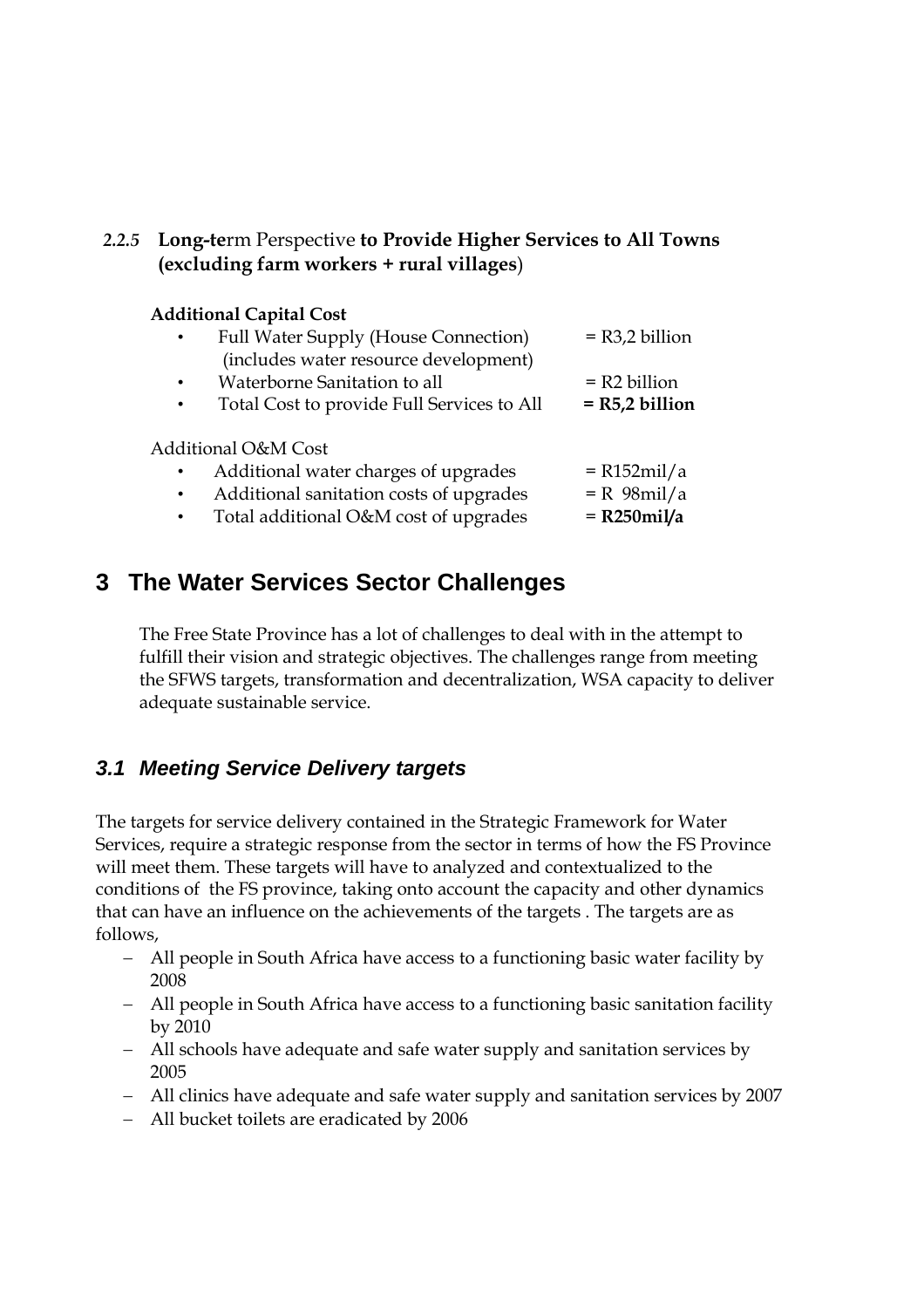- 70% of households with access to at least a basic sanitation facility know how to practice safe sanitation by 2005 (100% by 2010)
- Free basic water policy is implemented in all water services authorities by 2005
- Free basic sanitation policy implemented in all water services authorities by 2010
- All assets of water services schemes are transferred from DWAF to water services authorities by 2008
- By-laws are promulgated in every water services authority areas by 2005
- All water services authorities report annually on progress against their water services development plans by 2005
- All external water services providers are rendering services in terms of a contract with the applicable water services authorities by 2005
- All water services providers are rendering services in terms of a business plan by 2005

## *3.2 Transformation within the Sector*

- *3.2.1* **WSA Authorization** Over recent years, the number of municipalities in the Free State Province have been rationalized, their areas of jurisdiction defined, their powers and functions determined and their status as a sphere of government, rather than the third level of government, enhanced by the Constitution. These institutions will now be required to take full responsibility for providing water and sanitation services to the millions of people within their jurisdictions, some of whom remain without adequate supply of water and sanitation to date. The institutions also have the responsibility to manage, operate and maintain the services in a sustainable manner. The sector needs to assess the level of capacity that exists within WSA's and then develop strategies to address the capacity gaps that have been identified.
- *3.2.2* **Changing role of DWAF –** This department is currently experiencing a period of massive change involving redefining its role in water services. The role of DWAF has changed from being a direct provider and implementer to that of a regulator and a sector leader. DWAF is therefore gradually relinquishing certain tasks and will have no further role to play in the implementation and operation of WS projects. DWAF will now oversee the activities of all water sector institutions, regulate but also support water service delivery. The sector and DWAF itself need to begin to clarify and assume this role to ensure services are properly delivered and there is a greater sustainability of water services programmes.
- *3.2.3* **Introduction of MIG -** The mechanism or framework through which the funding is allocated to municipalities for various WS programmes has changed. All funding for capital projects have now been consolidated into the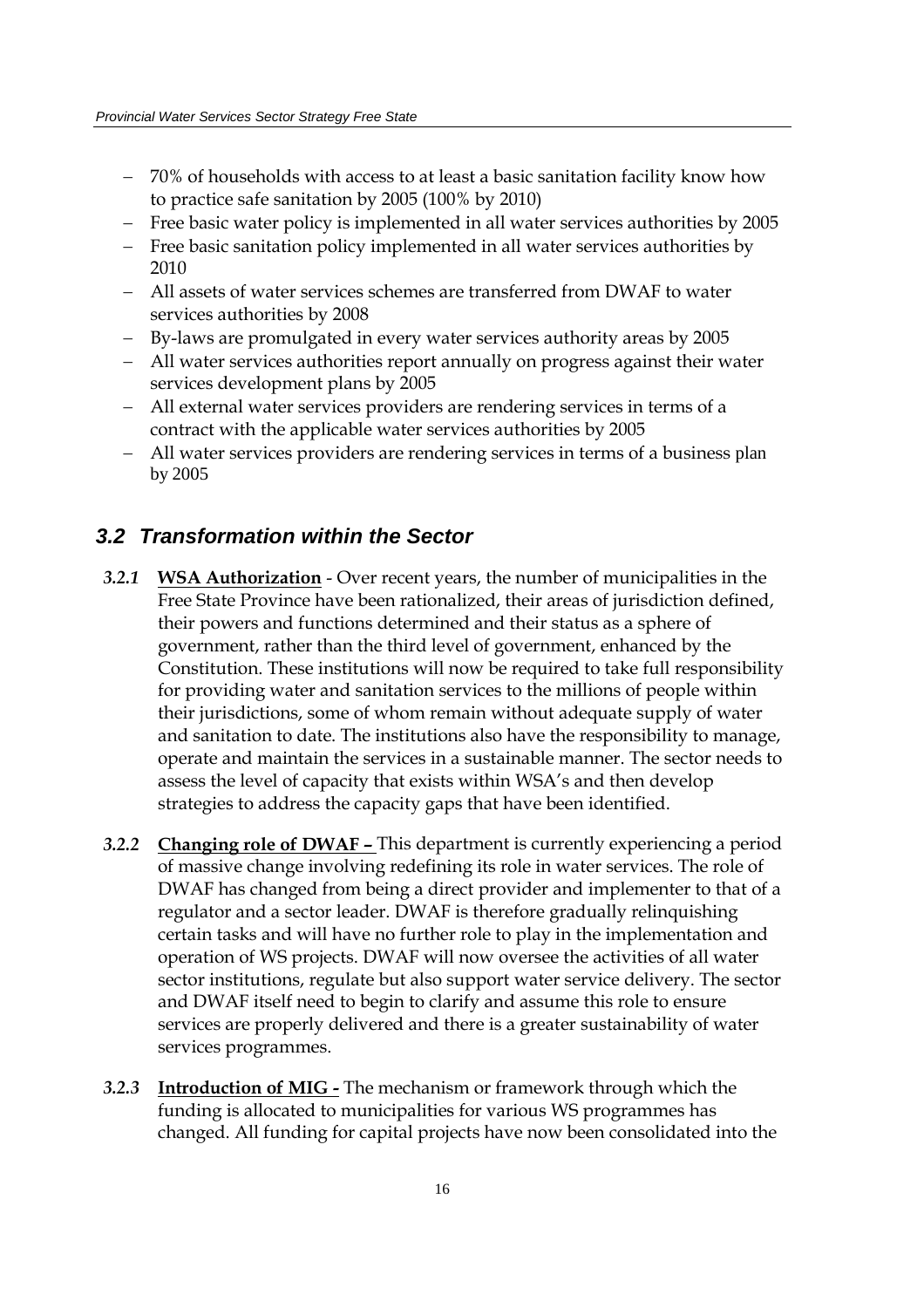MIG (Municipal Infrastructure Grant). MIG is a new municipal infrastructure funding arrangement that forms a pool through which all infrastructure projects are funded within a municipality. There is a need by all responsible departments to manage this transition in terms of the funding framework and the inherent processes such that delivery on the ground is not hampered nor delayed.

### *3.3 Building capacity of WSA's in the province*

The recent local authority demarcation process has created several new authorities, in addition to some existing authorities, that have limited institutional capacity to provide the water and sanitation services. Delivery still needs to happen in an environment in which some municipalities have only recently been authorized and legislation places the responsibility for sustainable service delivery on these new institutions. In the Free State there is about 21 new WSA that have been recently Authorized through proclamation by the Minister of Local Government and Housing in July 2003. The Water Service Authorities in the province are faced with the following immediate challenges and they need to be supported to address the following:

#### *3.3.1* **Addressing backlogs through the implementation of the MIG programme**

MIG is a new funding mechanism for basic infrastructure projects and municipalities have to be supported in the understanding MIG processes, setting up of structures and management of PMU's. DWAF has forwarded specific sector conditions to MIG which seeks to ensure quality and sustainability of WS service delivery. This includes (among others), the preparation of proper feasibility studies, projects identification within the WSDP and also compliance with the Strategic Framework for Water Services. Water Services Development Plans therefore need to serve as a basis for deciding on project lists.

#### *3.3.2* **Completing Water Services Development Plans**

WSDPs serve as a basis for all water services planning in the municipalities, and most WSA's in the province must review or develop quality WSDP. There is currently a program to support municipalities in the Free State to complete their WDSP by March 2006. In terms of this support, all municipalities will have Basic Level WSDP by the end of June 2005. WSA's will also need to ensure that the IDP and WSDP processes are coherent.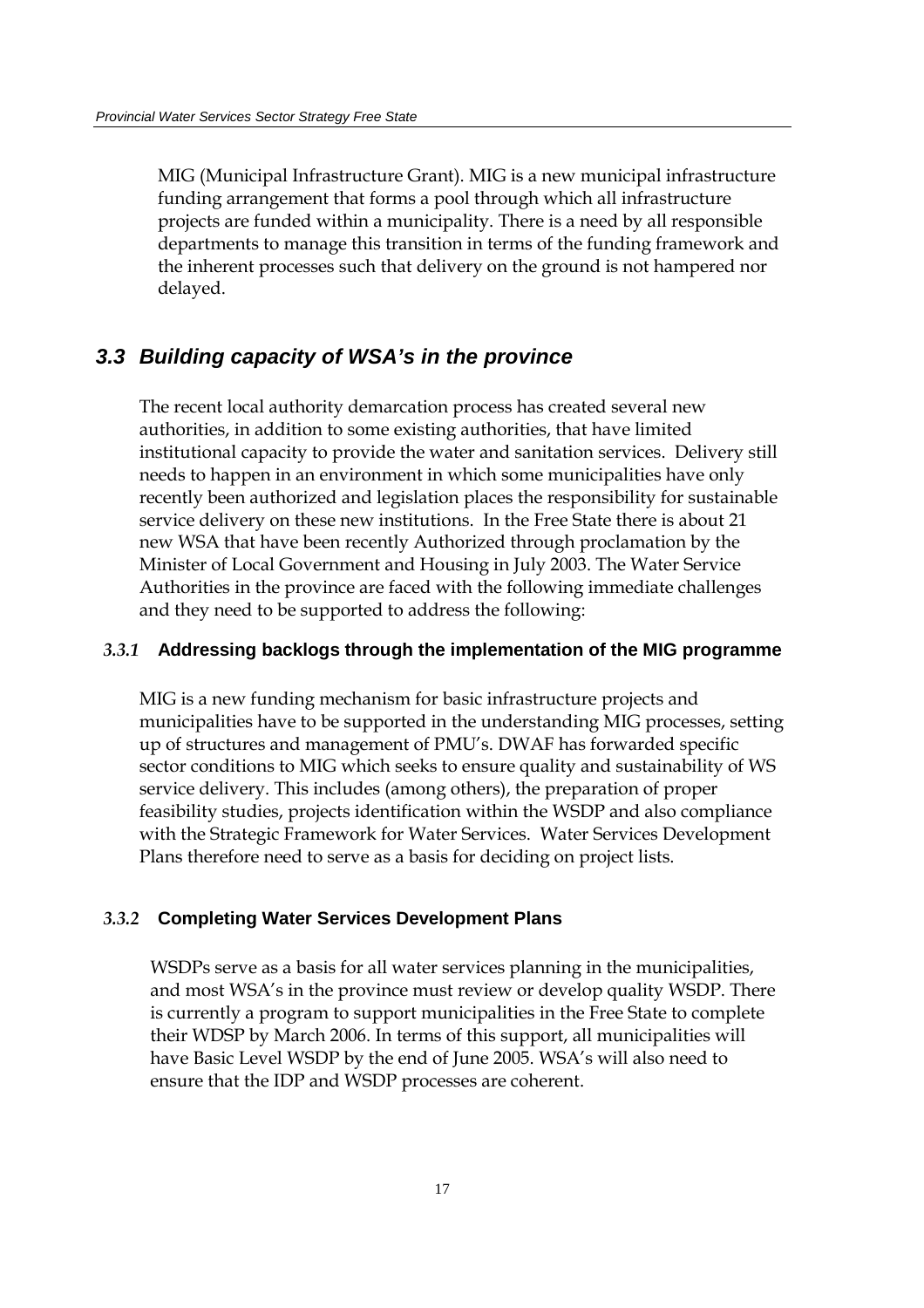#### *3.3.3* **Implementing Free Basic Water policies**

WSA's are required to implement Free Basic water policies as part of the National Free Basic Services Policy. Few municipalities have managed to implement the policies adequately due to a number of factors including lack of reliable data and incomplete WSDPs. In most cases what is reported as FBW is actually Free Water. There is support that is given to municipalities by DWAF in Free State to ensure that all municipalities implement FBW policy and the poor derive the intended benefit.

#### *3.3.4* **Deciding on appropriate WSP mechanisms**

All municipalities that are WSA's are required to determine the appropriate option for provision of services within their area of jurisdiction. They must as a result undertake Section 78 assessment to decide on appropriate mechanism for long-term service provision as directed by the Municipal Systems Act. Support will be required in the form of funding and technical expertise for municipalities to undertake this complicated but very important process. Sector stakeholders especially DWAF, DLGH and SALGA may assist the municipalities through the Joint Response Task Team (JRTT), to resolve conflicts where they arise, developing tools for WSP contracts, and providing guidance to the process.

#### *3.3.5* **Development of Tariffs Policies for Water Service provision**

According to the Municipal Systems Act and Water Services Act, Municipalities are responsible for developing tariff policies that are equitable, fair and that will promote long-term sustainability of the provision of services. Most municipalities in FS do not have any policies in place and they have not even started the process of developing these instruments of governance. Municipalities will need to be provided with proper guidelines and support to address this gap.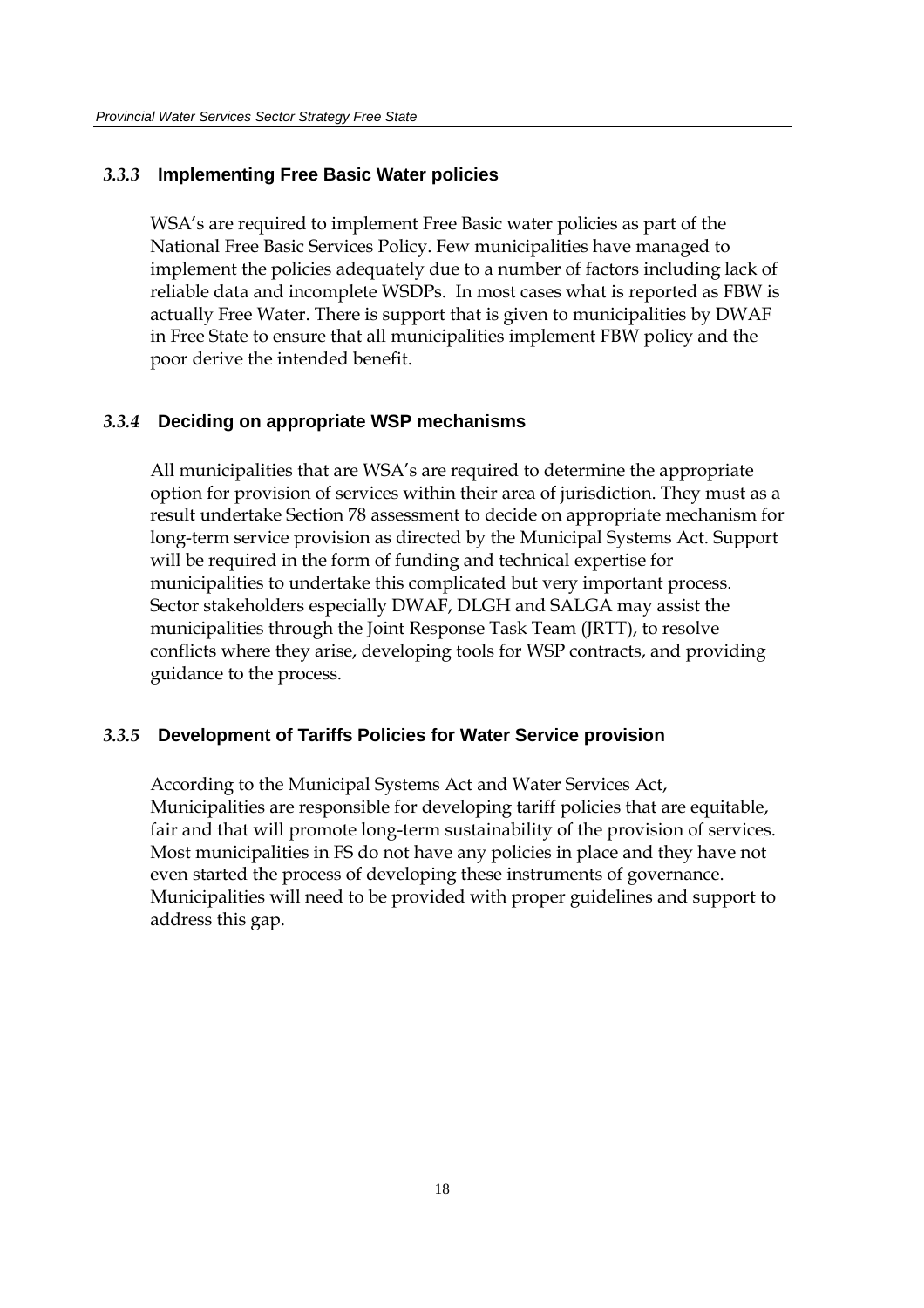# **4 FREE STATE WATER SECTOR FORUM AND STRATEGY DEVELOPMENT PROCESS**

The new obligations and responsibilities that have been placed on the various institutions in the context of changing roles, demands that the sector becomes more structured and organized in the way that it fulfils its mandate for success to be achieved. Masibambane introduced a sector approach in which principles of collaboration and integration are fostered. In this approach as piloted in KZN, EC & Limpopo, the discipline of programme management which promotes coordinated planning, efficient management and control, and reporting is promoted. A process was initiated in the FS to introduce the SWAP (Sector Wide Approach) through Masibambane. A Water Services Plan was developed with the involvement of all stakeholders. They articulated the challenges and how water sector in the Province should deal with these the identified challenges. A work plan was then developed to capture how the strategies will be implemented. The work plan also stipulated resource requirements and estimated time frames and targets of service delivery and capacity building interventions for the Province.

It must be noted that the process of introducing Masibambane, a Water Services Sector Programme in the FS province began in 2003 after a decision by national partners (DPLG, SALGA and DWAF) to extend Masibambane to all provinces. A rapid appraisal of key issues and challenges in the province was done culminating in what would become commonly referred to as the "dipstick" status quo report. It was from this initial process that a need for a Provincial Sector Forum and a sector strategy was established. The following process (highlighting milestones) unfolded since then:

### *4.1 Establishment of MSB Task Team*

A presentation was made about the Masibambane, and the Sector Wide Approach (SWAP) at the provincial stakeholders workshop after which a small Task Team was formed with representatives from DWAF regional office, provincial, SALGA Free State and municipalities. The Task Team carried a mandate, with approval from the Free State Water Sector Workshop, to develop the terms of references for a collaborative structure in the process of inception of the Masibambane programme in the province. This included the objectives, membership, activities, and proposed institutional relationships and organogram. The task team met and presented the Terms of Reference to the stakeholder's workshop in the Province.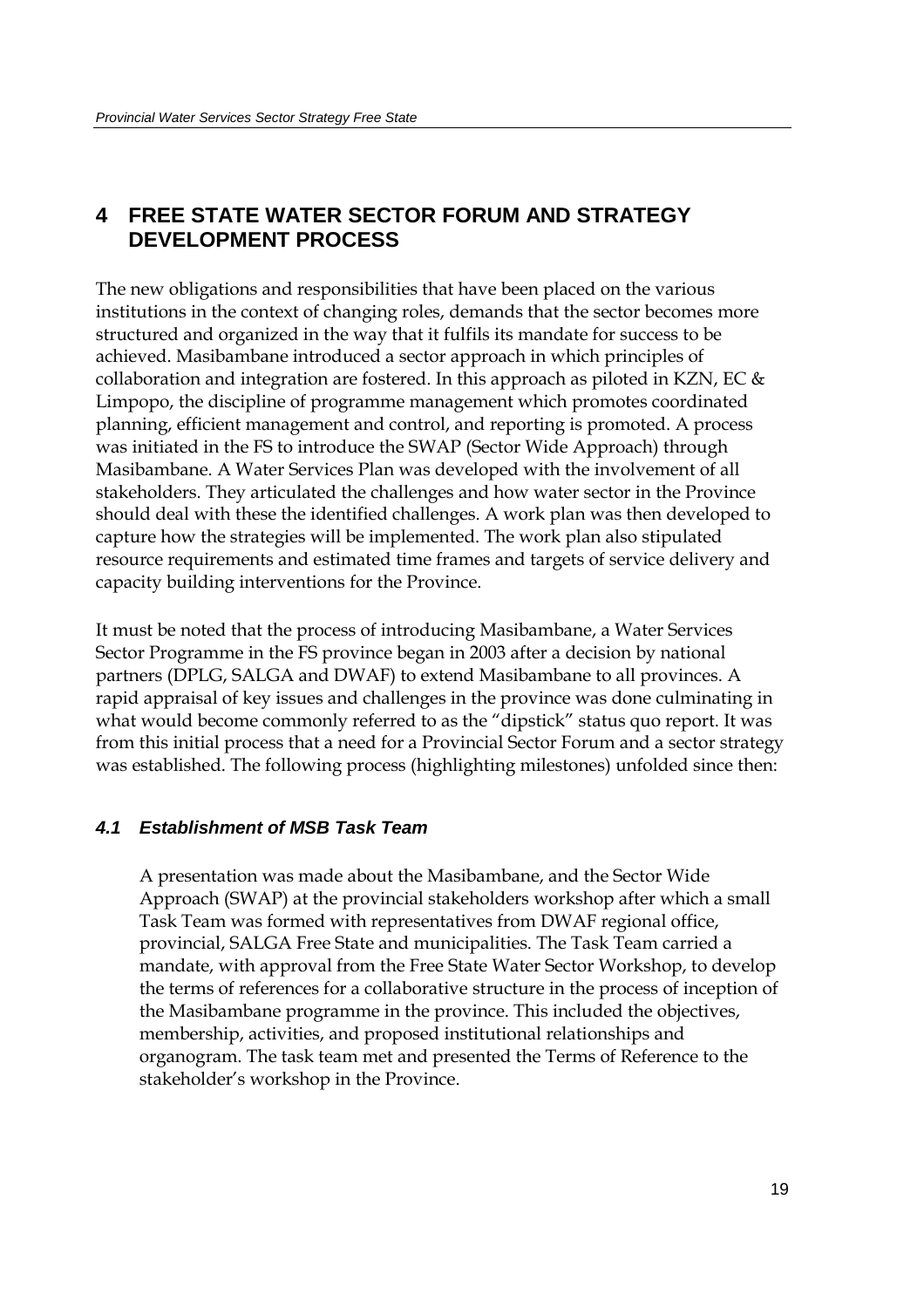#### *4.2 Adoption of the Terms of Reference*

A stakeholder workshop was held in the beginning of May 2004 to finally adopt on the Terms of Reference for a collaborative structure and endorsement of the implementation of Masibambane approach in the province. At this workshop, stakeholders agreed that the present structure be realigned according to the developed ToR's. The structure chosen was the one that would be suitable for the province accommodating existing provincial and district level structures. (See organogram below)

#### *4.3 Strategic planning workshop*

The Task team was mandated to draft discussion documents related to the provincial strategy and proposed work plan for 2004/7 financial year. The Water Sector Forum then held a strategic planning workshop in August 2004 to agree on the provincial water services strategy and the work plan for 2004/5 financial year. The draft strategy was then presented to the Sector Forum for comment. The inputs from the stakeholders were incorporated and a final draft was presented to the Sector Forum.

### *4.4 Adoption of the sector Strategy and the Work plan*

The strategy was finally adopted in February 2005 at the stakeholder's forum as the agreed sector strategy for the province regarding water services together with the Work plan covering three years – 2004/5 to 2006/7.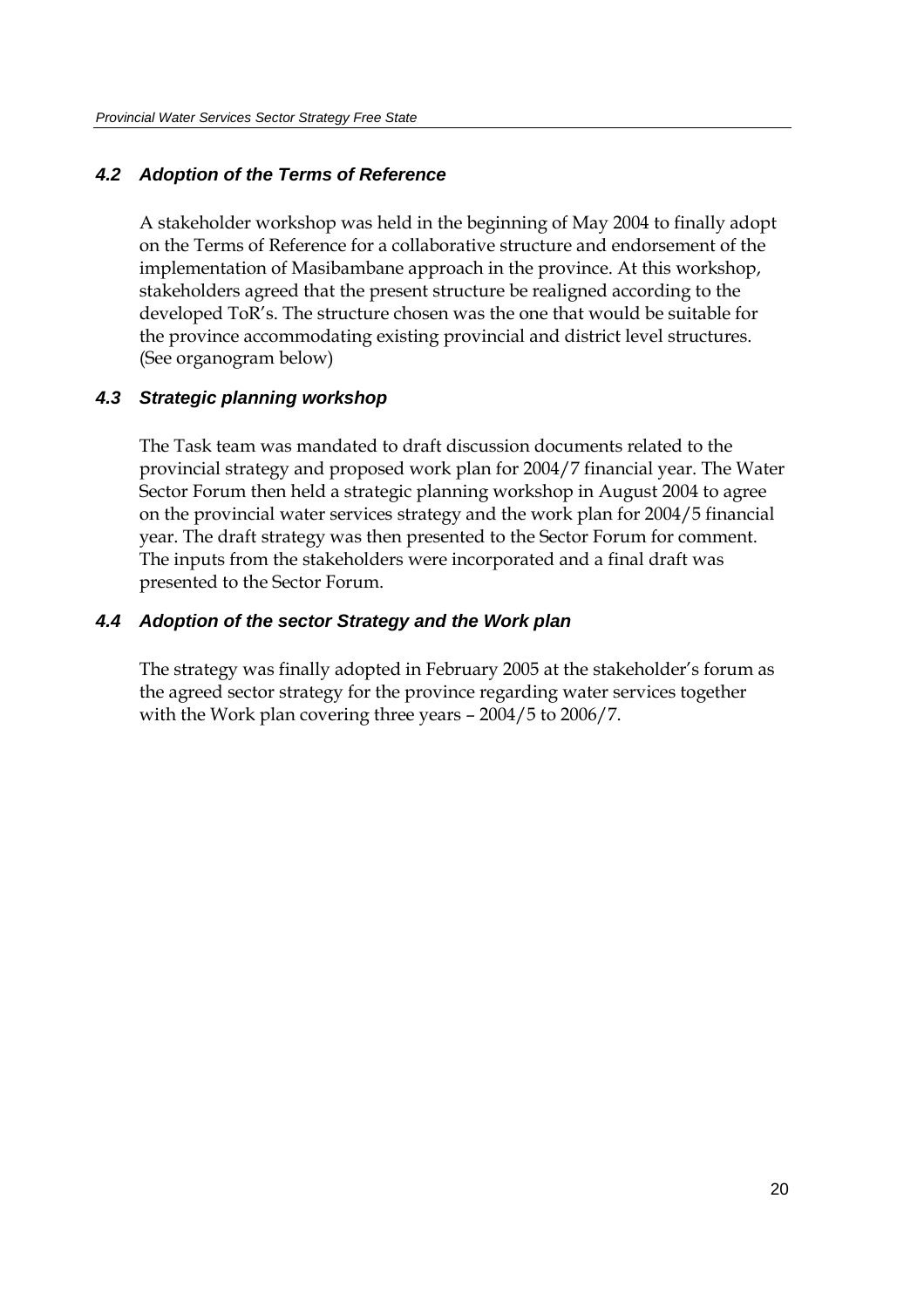

The diagram below illustrates the process followed.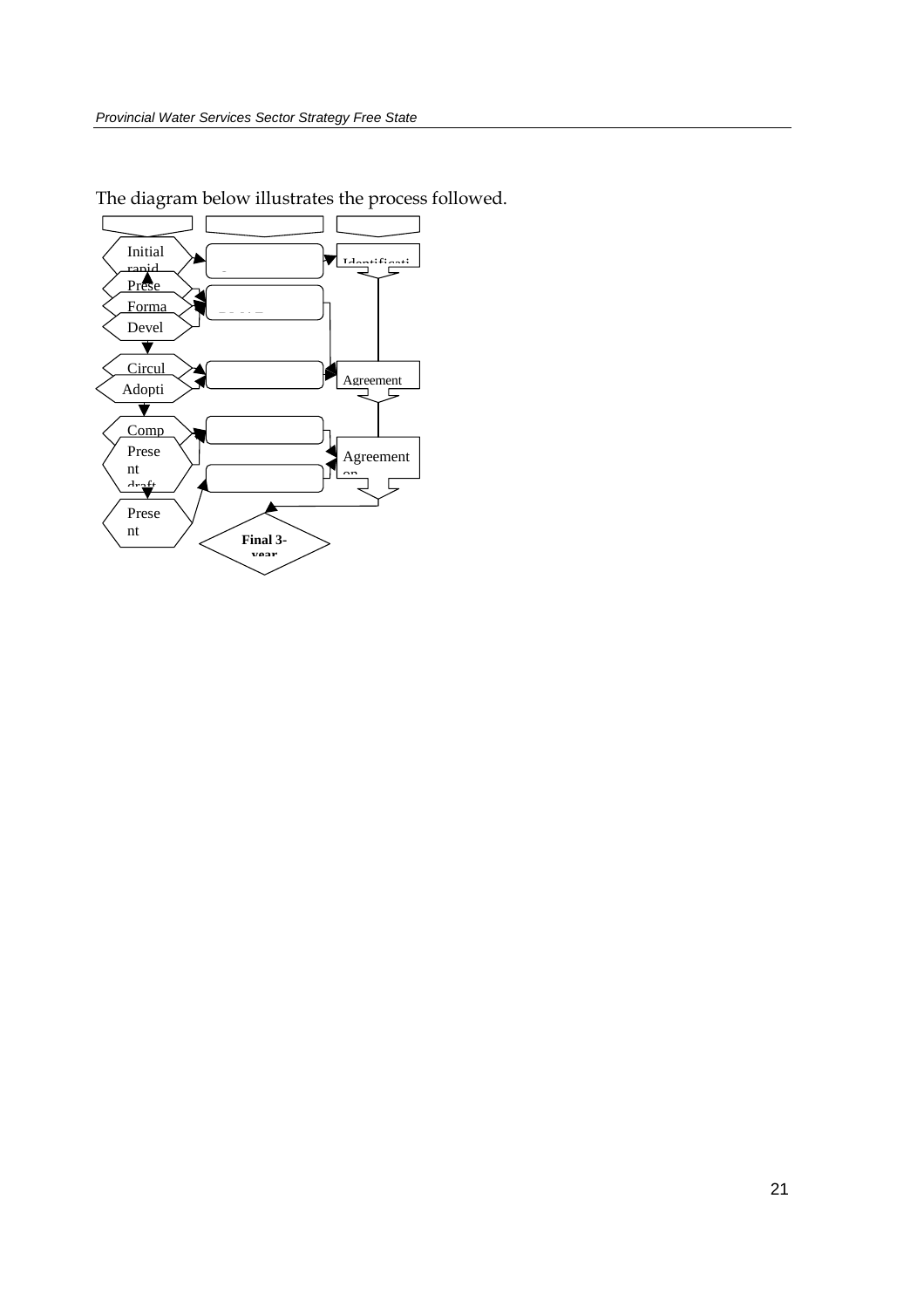# **The Free State Sector Forum**

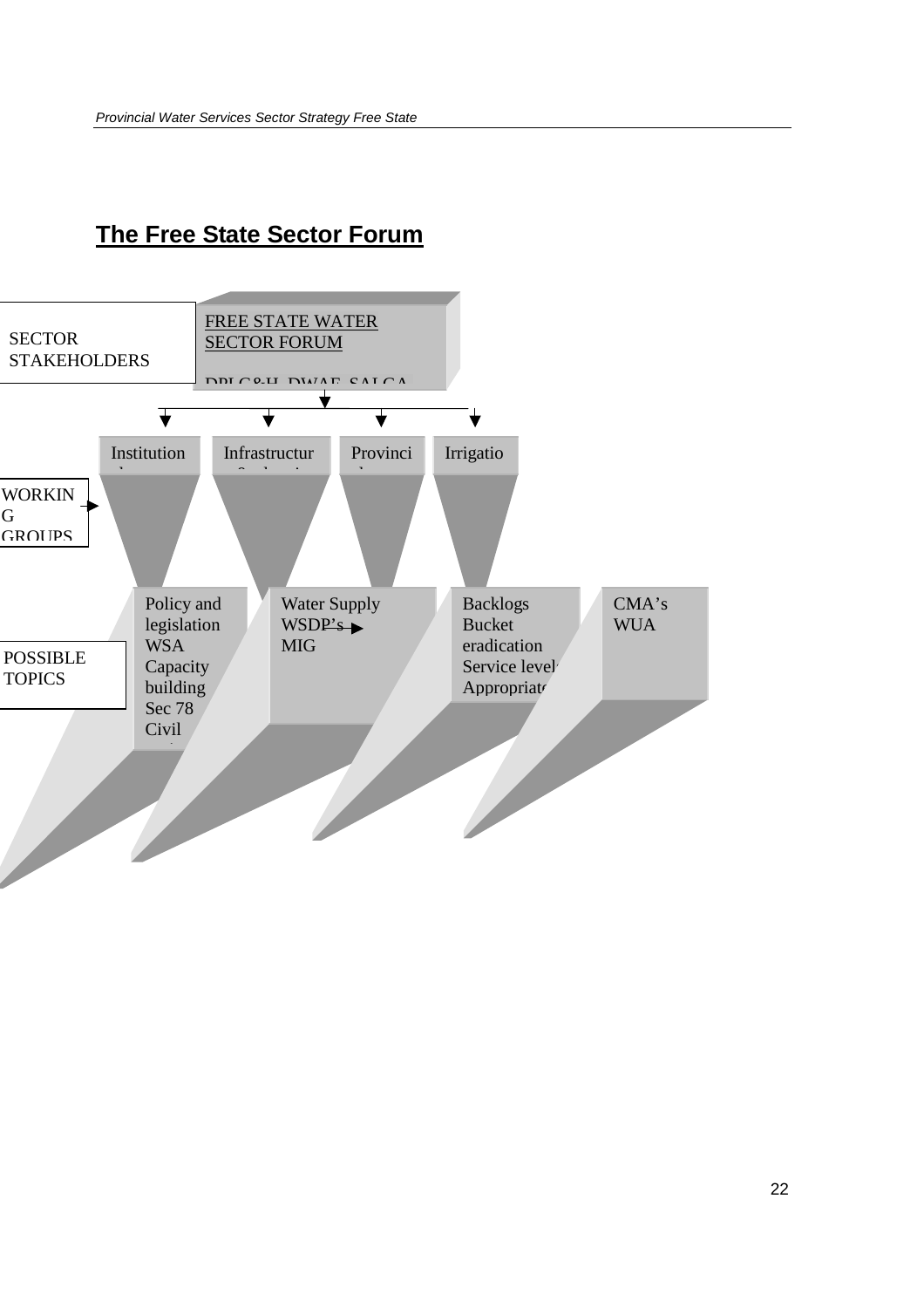*Provincial Water Services Sector Strategy Free State*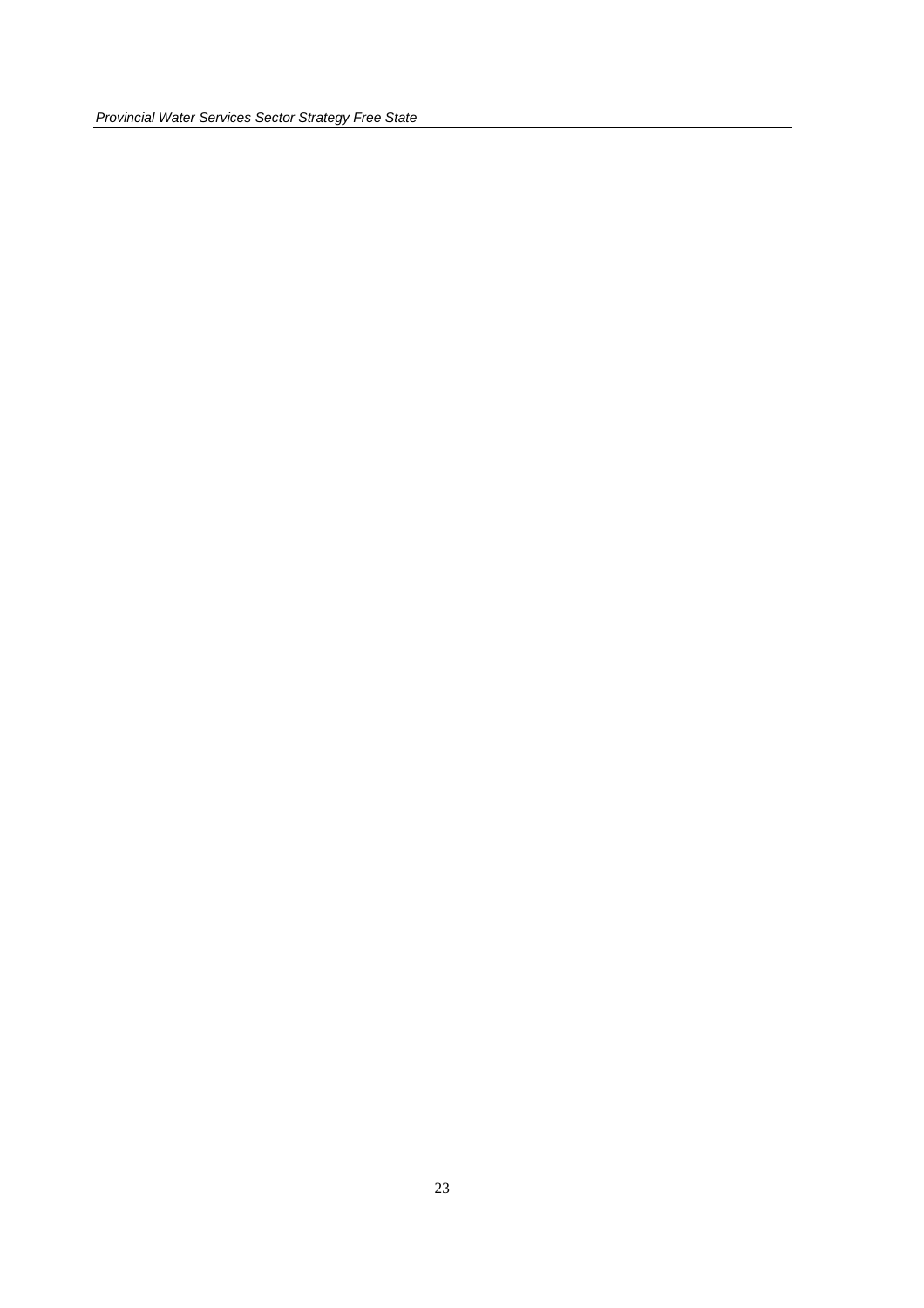# **5 FREE STATE WATER SERVICES SECTOR STRATEGY**

The Free State Water Services Strategy is part of the integrated planning process that seeks to identify priorities, objectives, key performance indicators and targets for water supply- and sanitation services within the province. The overall objective of the Free State Water Services Sector strategy is to ensure access by all to at least a basic level of water supply and sanitation services that is sustainable.

# *5.1 VISION*

All people living in the Free State have access to adequate, safe, appropriate and affordable water and sanitation services and these are provided by effective, efficient and sustainable institutions.

# *5.2 STRATEGIC GOALS*

- $\triangleright$  Improving access to efficient and reliable water services to all communities;
- $\triangleright$  Building effective institutions and developing skills and knowledge for effective and efficient management of services;
- $\triangleright$  Identify WS interventions and target support to weak municipalities as identified within Project Consolidate
- $\triangleright$  Improving governance of sector institutions for longer term sustainability;
- $\triangleright$  Mobilizing funds from all sources to address the pressing needs of municipalities and increasing investments on WS ;
- $\triangleright$  Promote participation and involvement of CSO organization in WS programmes
- $\triangleright$  Promote and advocate for Gender mainstreaming in all WS programmes and within the sector as a whole.
- $\triangleright$  Strengthen sector collaboration, co-ordination and communication among sector stakeholders.

# *5.3 STRATEGIC OBJECTIVES AND INTERVENTIONS*

#### *5.3.1* **Ensure that municipalities meet their service target as indicated in the SFWS with regard to water and sanitation**

 Verify backlog figure taking into account available information and estimate investment needed to eradicate the backlog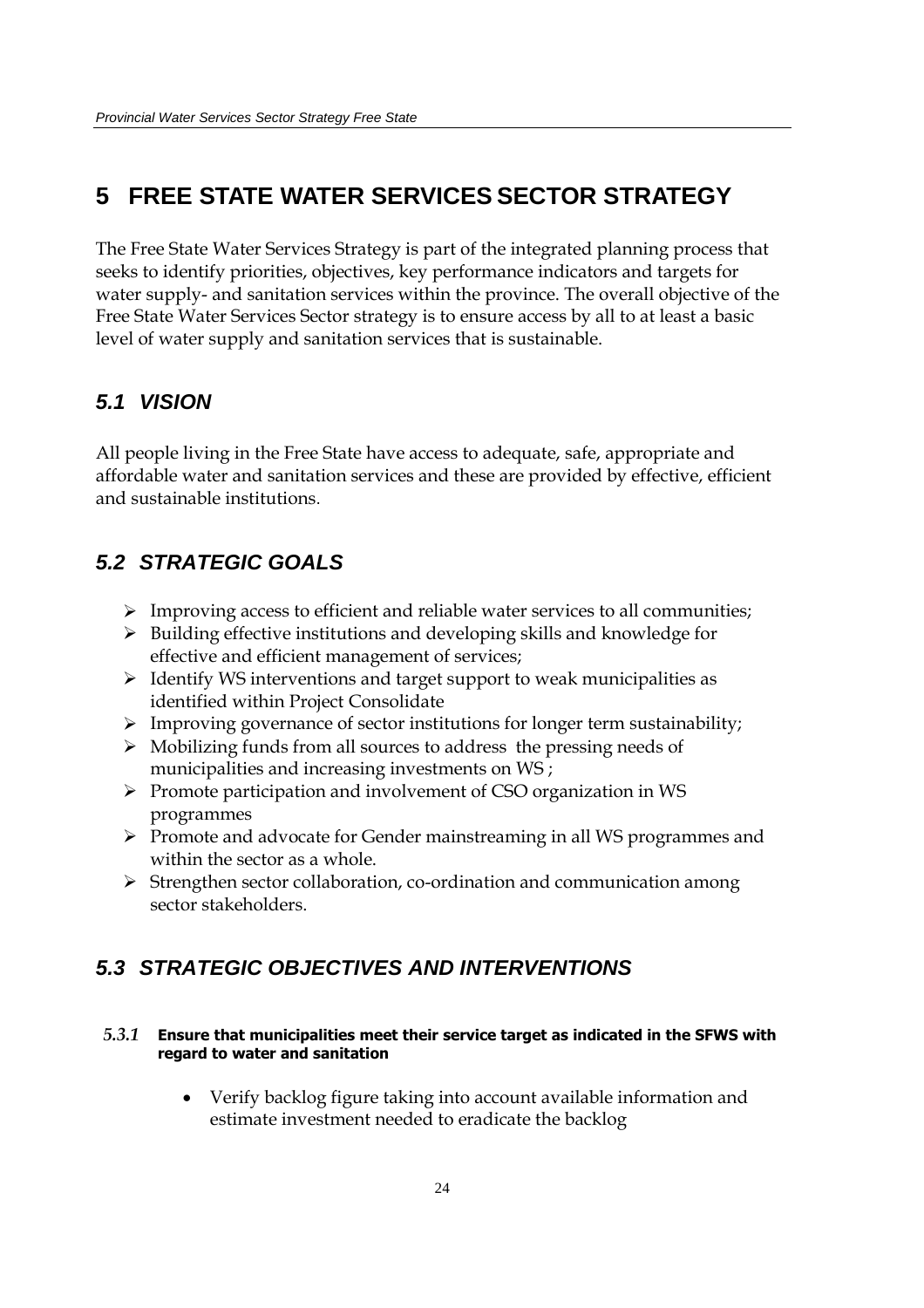- Ensure that water and sanitation programmes are managed implemented properly so that progressively, backlog is eradicated within stated time frames.
- Ensure that communities have access to free basic water / free basic sanitation by developing relevant policy and implementing it.
- Determine capacity to monitor water quality and ensure the necessary that good quality water is supplied by municipalities.
- Ensure community participation and that health and hygiene awareness is built into all water service programmes.

#### *5.3.2* **To built adequate capacity within Local Government to implement the WS programmes in a sustainable way**

- Conduct assessment of existing capacity within WSA
- Develop and implement a Business Plan to address all the capacity gaps in all areas of Water services delivery
- Develop an intervention strategy to support Project Consolidate on all WS issues.
- Ensure that required system of reporting is given to municipalities and they report on progress regularly.
- Develop a monitoring and evaluation system that will indicate where there are problems and challenges to be addressed
- Develop a best practice programme for municipalities to share and learn from each other.

#### *5.3.3* **Develop and sustain an efficient information management and communication in the sector.**

- Establish reporting mechanisms for all sector initiatives
- Develop a communication strategy amongst stakeholders in the sector
- Secure an efficient professional service provider for the secretariat of the Free State Stakeholders Forum
- Establish a management committee of the Free State Stakeholders Forum to check and maintain progress on all sector initiatives
- Link up custodian of data within municipalities with information or website within the premiers office

#### *5.3.4* **Ensure long term operational sustainability of WS provision and compliance with legislation and targets set for all processes**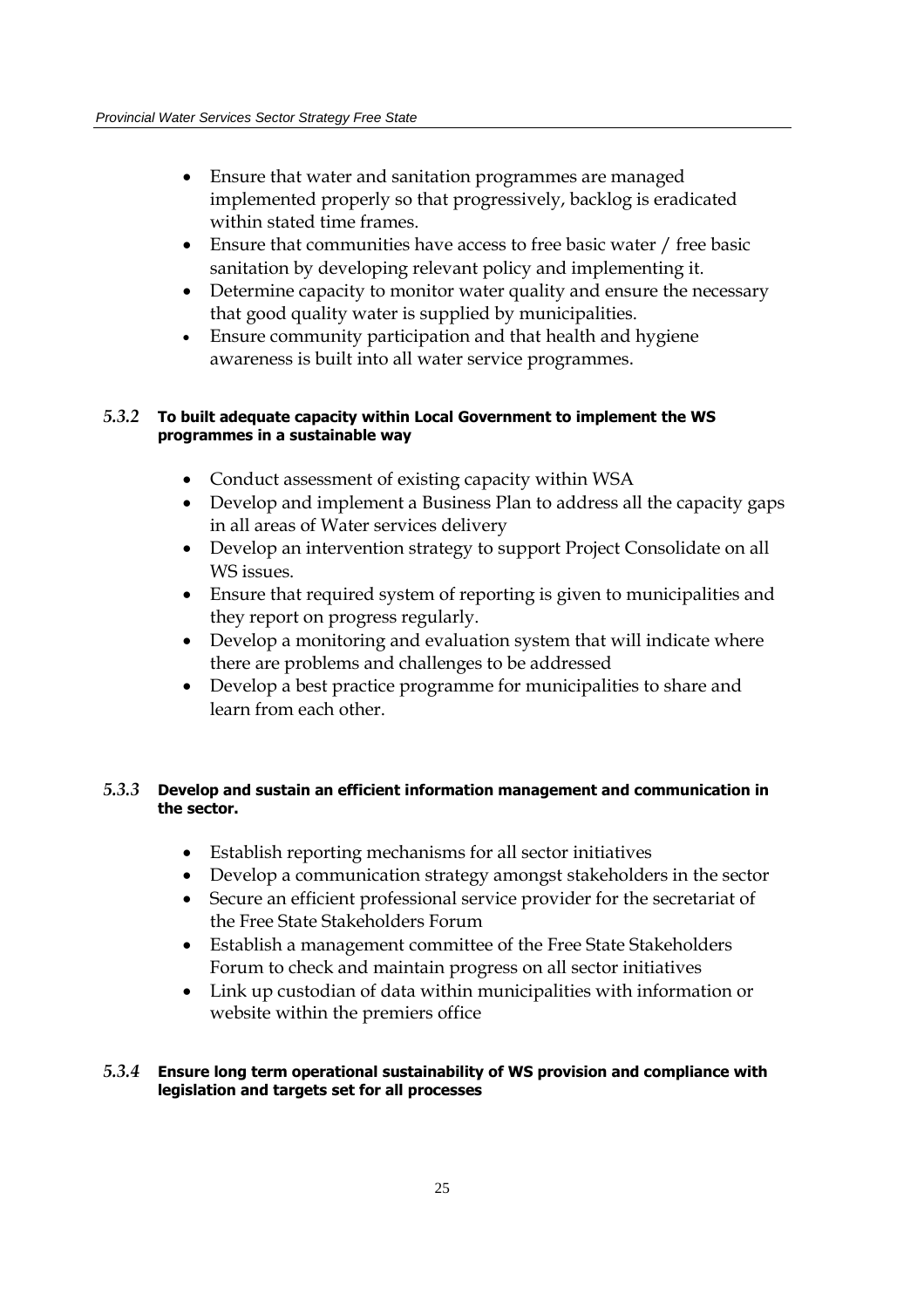- Ensure successful completion of sec 78 process and implementation of the chosen options by municipalities.
- Facilitate the process of securing funding for municipalities Section 78 process and institutional reform
- Support the process of Transfers of schemes and ensure the successful transfer of water schemes from DWAF to municipalities.
- Support the institutional reform process in the province
- Provide or secure support for municipalities to develop WSPD's in alignment with IDP's
- Conduct workshops on powers and functions as well as obligation or municipalities

#### *5.3.5* **Ensure and promote sectoral participation and integration in all relevant spheres of WS service delivery**

- Promote maximum participation in all sector initiatives by facilitating intervention by government through the MEC for DPLGH
- Strengthen and promote Free State Stakeholders Forum and lobby for correct representation from all stakeholders
- Develop adequate capacity within Civil Society Organization's to engage meaningfully within Water Services
- Ensure that gender mainstreaming is prioritized in WS programmes

# **6 WAYFORWARD**

It is quite clear that there are big and serious challenges that the water sector is still faced with moving forward. The need to address these challenges collectively is urgent and serious. In order to achieve the objectives that government has set, all means and resources have to be channeled towards the same goals and objectives. The areas in which requires improvement and re alignment from the sector includes the following,

## *6.1 Reporting*

The resources that are channeled towards development programmes and WS projects come are derived from national government through the treasury and other donor organizations. The importance of reporting against the intended milestones and targets needs to be emphasized to all stakeholders especially municipalities. This may require structured and a credible format and process. The Free State Sector Forum presents a platform in which co ordination management of information and reports from all stakeholders. This aspect within the forum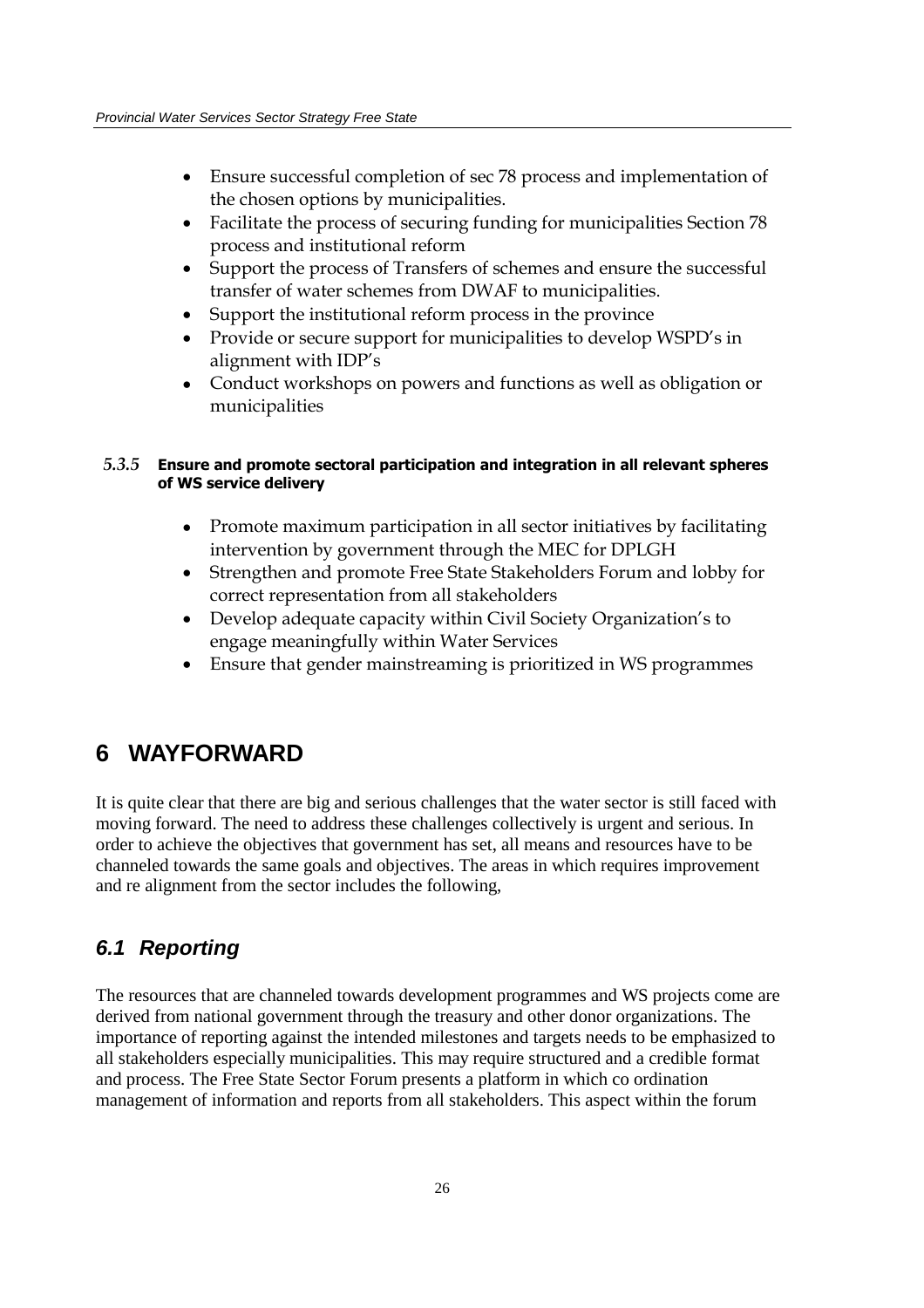needs strengthening and a strong commitment from all stakeholders will have to received and sustained for greater success.

## *6.2 Working Groups*

The working groups within the Forum structure will need to be active and effective for the goals of the sector to be realized. The representation in the different working groups has been carefully selected to ensure that all the critical skills and knowledge is available to deal with specific challenges in a certain focus area. The commitment and meaningful engagement on all issues is essential from all members of the each specific working group so that progress can be made on all the identified tasks and a strong sector is build. The co ordination from the steering committee together with the secretarial is pivotal is ensuring that all working group have tools and resources needed to fulfill their tasks and this is well co coordinated.

### *6.3 Involvement of other Departments*

There still remains a need to increase involvement from certain departments e.g. DoE, DoH other municipalities, so that the sector forum and the provincial sector plan and its goals are met with speed and broader consensus. Efforts should still be made that the representation from all stakeholders is relevant and at the appropriate level. Roles and responsibilities within the Forum and WS in general will have to be clearly defined so that agreement on what needs to be done and who is accountable for what among the stakeholders

### *6.4 Project Consolidate*

The project consolidate initiative is good and needs to be supported by the whole sector. A clearly defined strategy to tackle WS challenges that have been identified needs to be developed so that support from all stakeholders can be targeted. The intervention strategy for Project Consolidate needs to links to the overall Provincial WS plan and other national and provincial strategies e.g. MTSF and PGDS.

## *6.5 MIG*

The challenge to ensure that MIG is properly implemented and managed is a sector responsibility. The sector within the FS will have to support existing structures created to facilitate the implementation and development of policy around MIG to achieve better sustainability. The link with Sector Forum will have to be maintained at all times so that all initiates are properly co coordinated and directed towards common goals.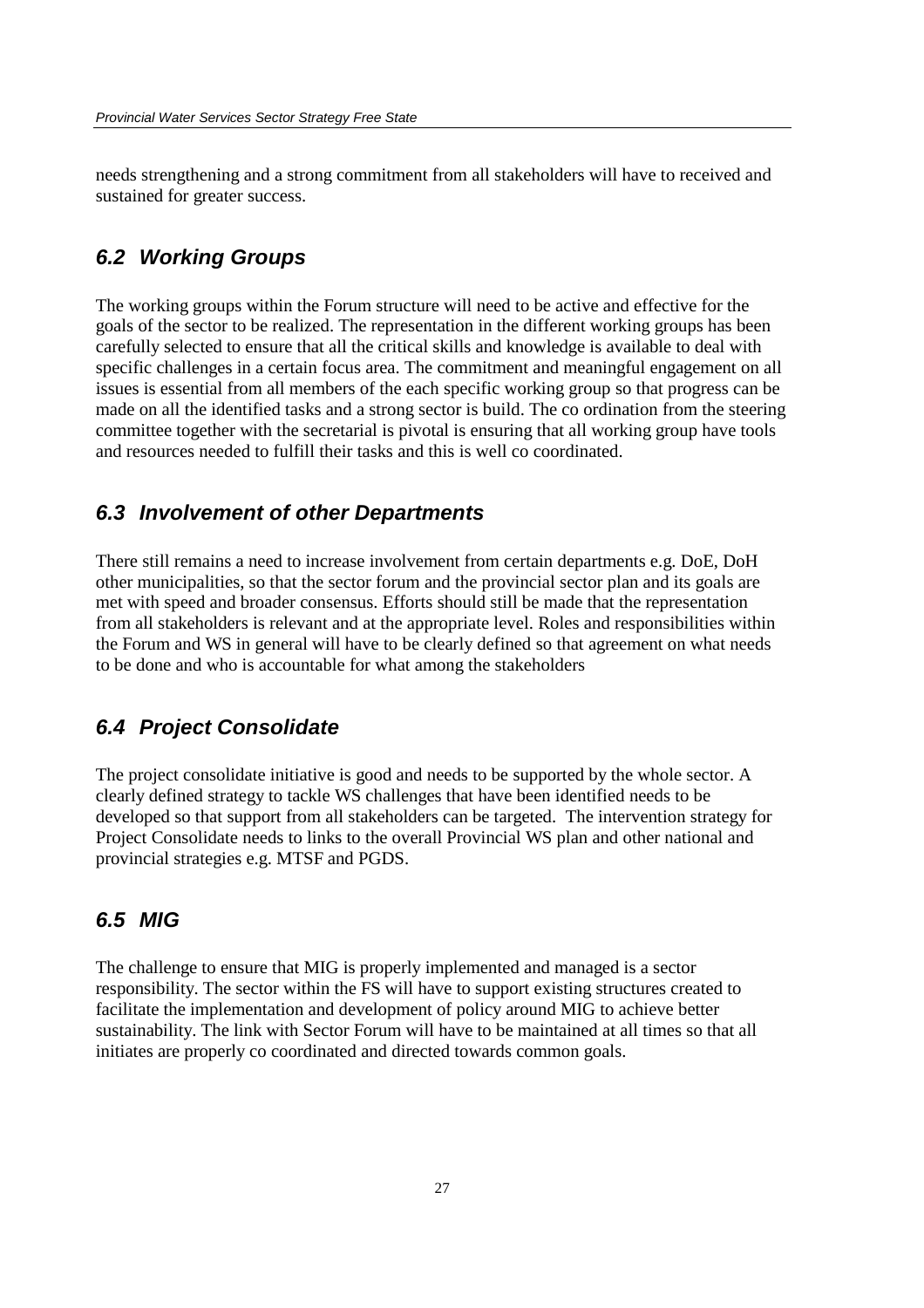# *6.6 CROSS CUTTING ISSUES*

There has been a lack of initiatives to highlight and address issues that are cross cutting in the sector in general. It is essential that these issues are now addressed and proper acknowledgement is given to their importance. There needs to be support programmes and interventions developed geared at raising the profile in these programmes going into the future. The cross cutting issues include,

- **Civil Society Organization** capacity building for CSO and their meaningful participation in Water services is critical. Long term sustainability of projects can be improved and enhanced through the employment of approaches that involve communities. Most CSO have developed practical and good competencies in this aspect and may help in advocating for sound policies and proper standards of delivery. The sectors as a whole needs to progressively understand the role of CSO's and strengthen initiatives to support and utilize CSO's effectively.
- **Gender Mainstreaming** The consciousness and focused attention needs to be given to the achievement of equity between sexes as a matter of priority. This is one of the serious objectives that the government and the President of the Country have put high on the list of priorities. The sector needs to move with speed to ensure that gender mainstreaming is implemented and is a reality within all institutions and programmes.
- **Appropriate technology** There are many challenges that are faced by the Province with regards to appropriate technology especially around sanitation. This issue cannot be left unattended for too long. Efforts needs to be made to make sure that the sector address these technology challenges and that all option that are employed in the delivery of Water Services are suitable and sustainable.
- **HIV and AIDS** This is an epidemic that has ravaged communities in South Africa and the FS GDS and the government as a whole has placed a high priority on dealing with HIV and AIDS. The water services sector should device means and ways to address this challenge in the manner that contributes to the stabilization or improvement of the condition of the sufferers.

# *6.7 IGR implications*

The implications of the IGR will need to closely investigated, so that the Province can take decisions with regards to the Water Sector Forum structure. The Intergovernmental Relations Framework Act gives Premier of the Province the authority to establish intergovernmental forums to promote good relations between provincial and local government. The objective of the Act is to facilitate the concept co-operative governance, co ordination and effective provision of services. The rationale and the objectives of the Free State sector forum and the objectives specified in the IGR for intergovernmental structures are the same. The Premier could be made aware of the water sector and its activities so that she can be in a position to decide whether the Water Sector Forum structure should not serve the purpose intended in the IGR as one of the Premier's intergovernmental forums.

The benefit for this proposal include,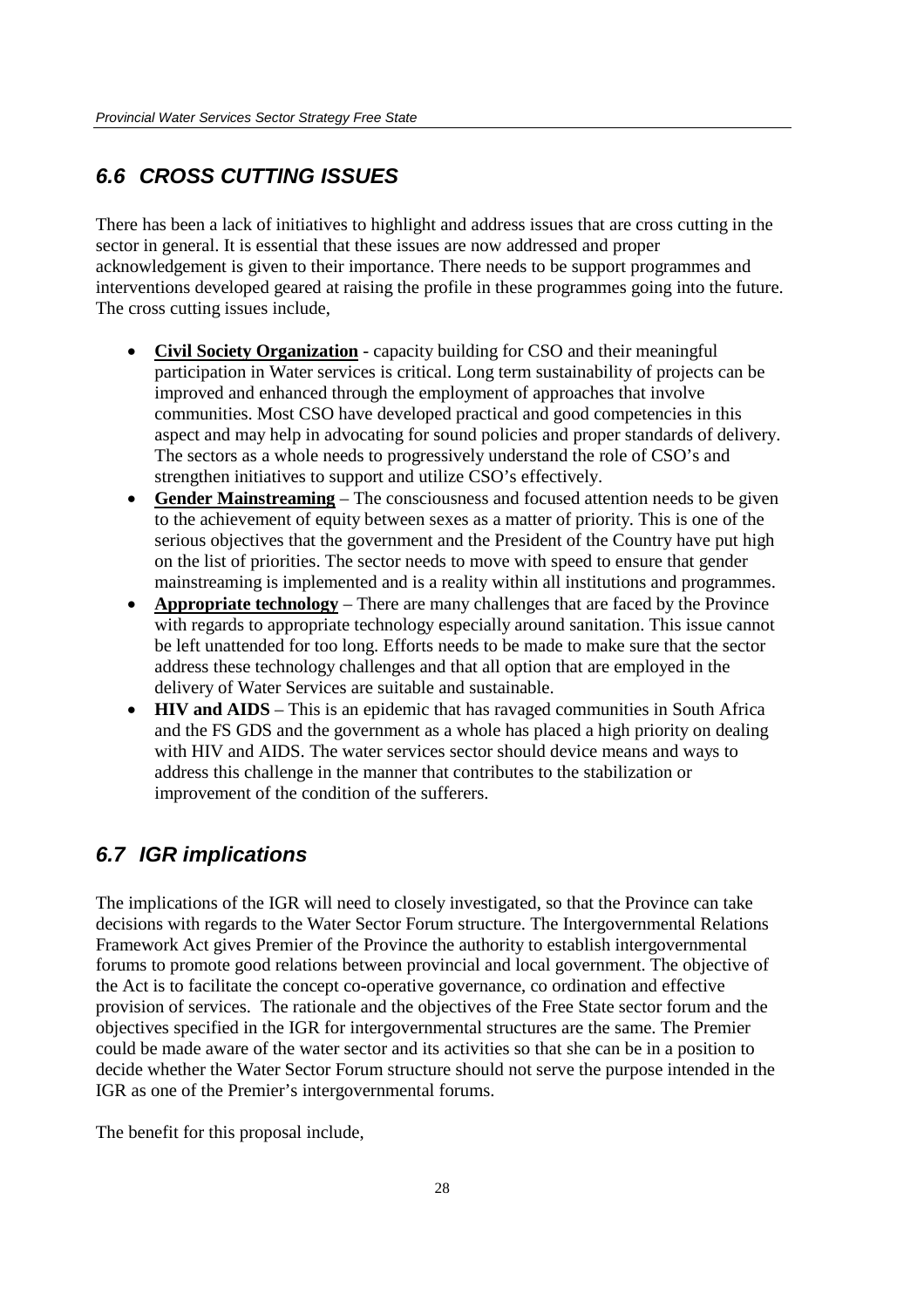- Buy-in from the highest office in the province on WS issues and prioritirisation of water and sanitation issues in the province by all.
- The structure will statutory established and have a proper legal status
- All reports will have to be given to the President's Council and this means WS in province will receive high profile and much better accountability will be inculcated to all who are in the business of delivering services.
- Close links will be established with the Provincial government and the goals of the FSGDS and the targets set in the Strategic Framework for Water Services will be aligned and achieved.
- The problem of attendance of critical stakeholder's meetings and senior level representation can be addressed through the intervention of the Premier.
- New avenues for funding for PSP and all strategic interventions will be opened through the Premier's involvement
- Close monitoring and effective and timely intervention on all matters dealing with water and sanitation in the province will be achieved.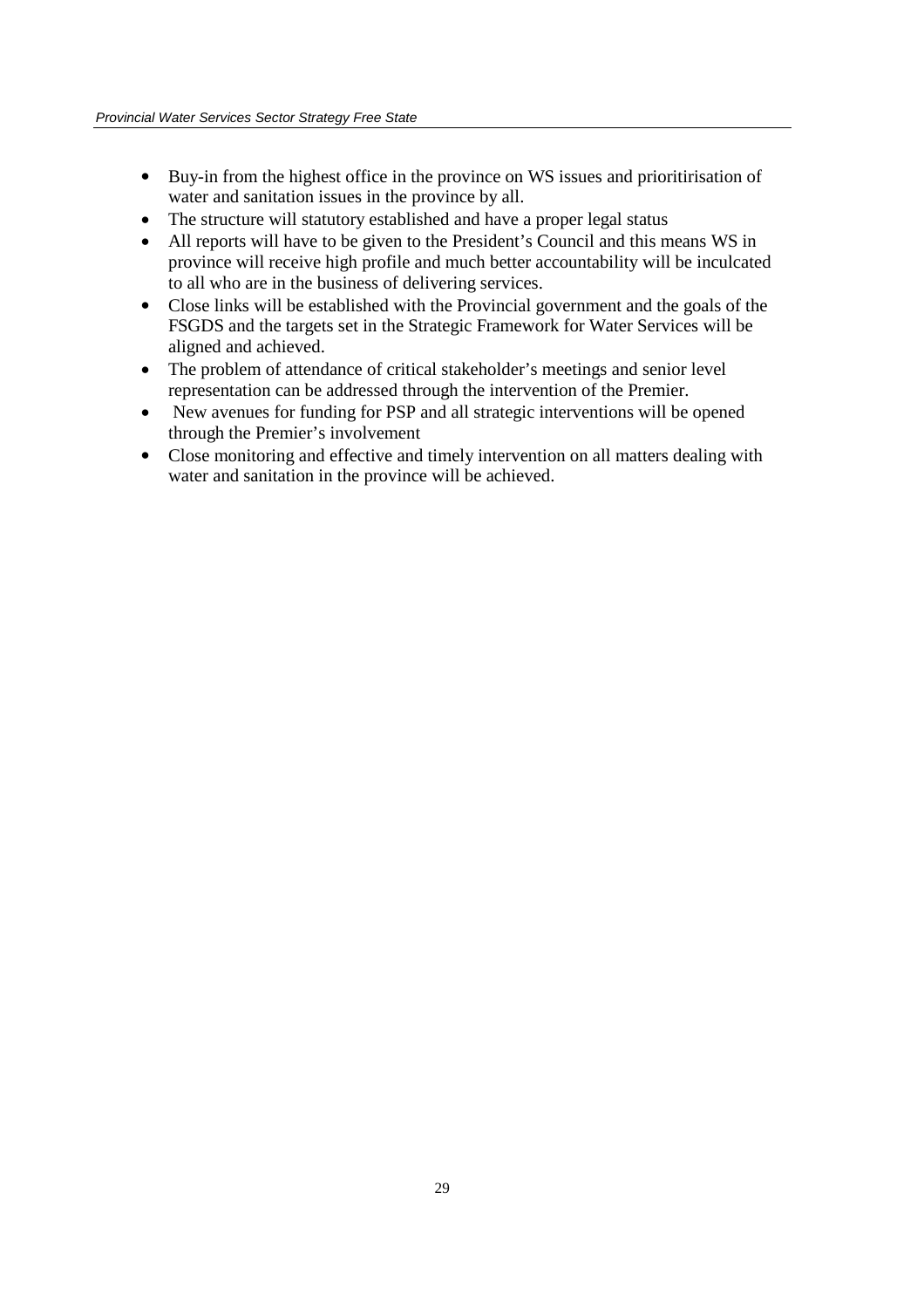# **7. WORKPLAN 2005-2007**

| <b>Intervention</b>                                                               | Activities                                                                                                                                                                                                                                                                                                                                                                                                                                                                                                                     | Responsibility                             | Key<br>Performance                                                                                                                                                                                                                                                                                                                                                                                | Time-frame | $\mathcal{E}$<br><b>Resources</b>                                                                                                                                               |
|-----------------------------------------------------------------------------------|--------------------------------------------------------------------------------------------------------------------------------------------------------------------------------------------------------------------------------------------------------------------------------------------------------------------------------------------------------------------------------------------------------------------------------------------------------------------------------------------------------------------------------|--------------------------------------------|---------------------------------------------------------------------------------------------------------------------------------------------------------------------------------------------------------------------------------------------------------------------------------------------------------------------------------------------------------------------------------------------------|------------|---------------------------------------------------------------------------------------------------------------------------------------------------------------------------------|
|                                                                                   |                                                                                                                                                                                                                                                                                                                                                                                                                                                                                                                                |                                            | <b>Indicators</b>                                                                                                                                                                                                                                                                                                                                                                                 |            | Links                                                                                                                                                                           |
| Verify<br>backlog<br>figure<br>taking<br>into<br>account<br>available information | Engage the IDP's/WSDPs of<br>☑<br>WSA's by going physically to<br>municipalities to get info &<br>get copies of IDP's from<br><b>DWAF</b> database<br>Consolidate the data into one<br>☑<br>reliable<br>database<br>in<br>conjunction with the Office of<br>the Premier<br>Confirm/share the backlog<br>☑<br>info with the Office of the<br>MEC for LG&H                                                                                                                                                                       | <b>DWAF</b><br>&<br><b>DLGH</b>            | ☑ Consolidated<br>backlog<br>estimates<br>record within the<br>province<br>Inclusion of WS data<br>☑<br>within the premier's<br>website                                                                                                                                                                                                                                                           | March 2005 | $\boxtimes$ MIG<br>funding<br>allocation<br>report<br>Information<br>☑<br>and report<br>from<br>the<br>reference<br>group                                                       |
| Ensure that communities<br>have access to free basic<br>water / basic sanitation  | WSA's<br>☑<br>Engage<br>to<br>pledge/commit themselves to<br>implementation<br>full<br>of<br>programmes to address all<br>backlog<br>Calculate the amount<br>☑<br>of<br>needed<br>investment<br>to<br>backlog in<br>eradicate<br>the<br>province<br>Draw a detailed analysis per<br>☑<br>municipality on the capital<br>O/M<br>and<br>cost<br>cost<br>of delivering<br>implications<br>within<br>specified<br>service<br>targets.<br>Determine<br>bottlenecks and<br>☑<br>device<br>intervention<br>mechanism to address these | DWAF,<br><b>SALGA</b><br>&<br><b>DPLHG</b> | Detailed report on<br>☑<br>investment needed<br>O/M<br>for<br>and<br>eradication<br>of<br>backlog within WS in<br>the province.<br>$\boxtimes$ Intervention plan for<br>bottlenecks.<br>90% of municipalities<br>☑<br>provide FBW<br>$\boxtimes$ 80% of water backlog<br>is eradicated<br>50% of sanitation<br>☑<br>backlog is eradicated<br>DWAF Policy Roll<br>☑<br>Out programme and<br>Report | March 2006 | Population<br>☑<br>statistics<br>and<br>investment<br>model<br>Availability<br>☑<br>of updated<br>policy<br>material<br>Financial<br>☑<br>resource<br>MIG<br>and<br>allocations |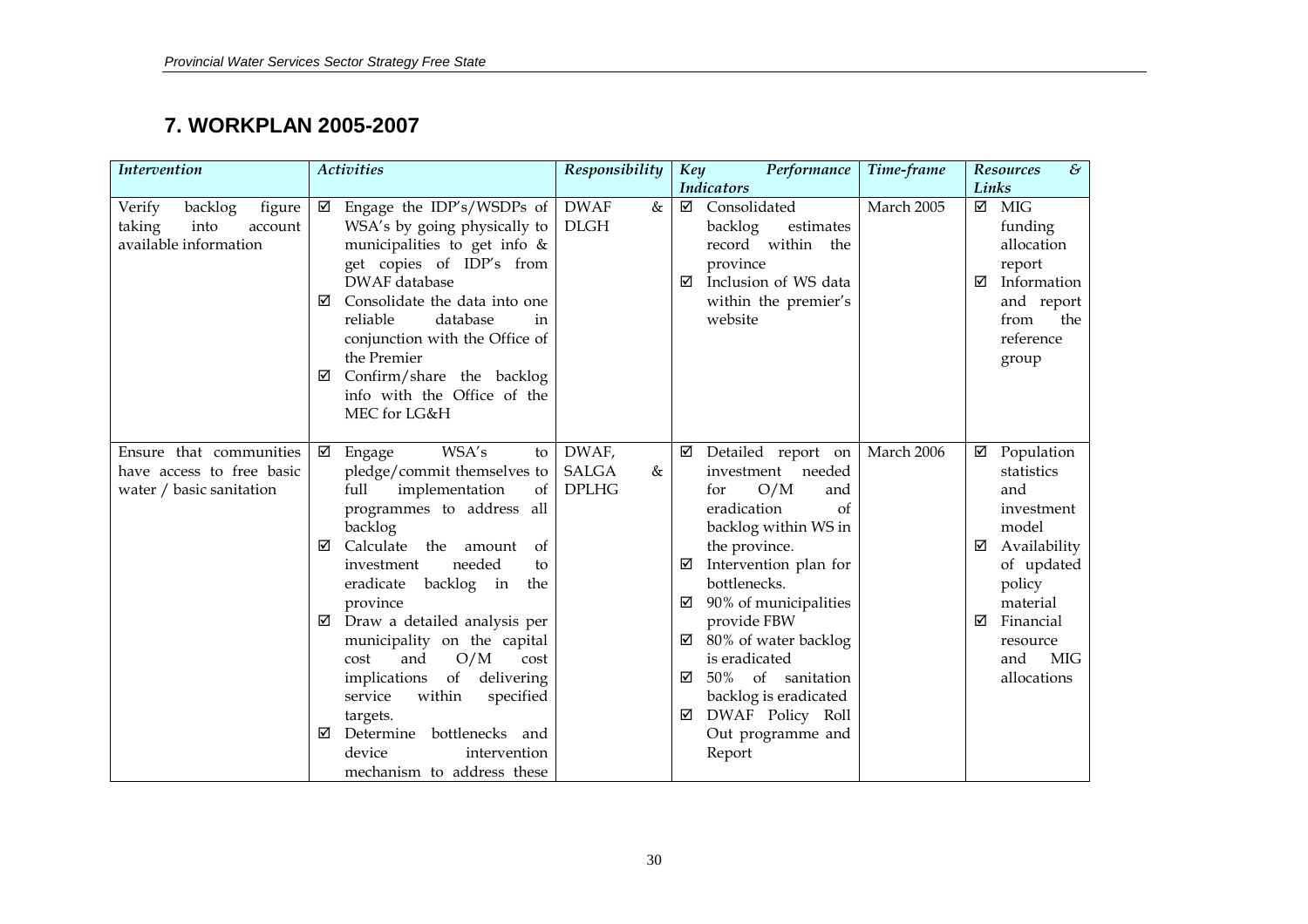|                             |   | using a sector wide approach.                 |                   |                                            |            |   |             |
|-----------------------------|---|-----------------------------------------------|-------------------|--------------------------------------------|------------|---|-------------|
|                             | ☑ | Solicit buy in from the                       |                   |                                            |            |   |             |
|                             |   | Premier and the MEC for                       |                   |                                            |            |   |             |
|                             |   | local<br>government<br>in                     |                   |                                            |            |   |             |
|                             |   | addressing key political issues               |                   |                                            |            |   |             |
|                             |   | and galvanizing support and                   |                   |                                            |            |   |             |
|                             |   | prioritization of WS especially               |                   |                                            |            |   |             |
|                             |   | sanitation delivery in the                    |                   |                                            |            |   |             |
|                             | ⊻ | province.<br>Conduct<br>workshops             |                   |                                            |            |   |             |
|                             |   | on<br>different service level and             |                   |                                            |            |   |             |
|                             |   | technological options and the                 |                   |                                            |            |   |             |
|                             |   | cost and O/M implications                     |                   |                                            |            |   |             |
|                             |   | for all WSA's                                 |                   |                                            |            |   |             |
|                             | ⊻ | Roll-out policies including the               |                   |                                            |            |   |             |
|                             |   | SFWS and FBS policies to                      |                   |                                            |            |   |             |
|                             |   | municipalities                                |                   |                                            |            |   |             |
|                             | ☑ | Inform communities through                    |                   |                                            |            |   |             |
|                             |   | existing structures, e.g. Ward                |                   |                                            |            |   |             |
|                             |   | committees, CDWS, etc, about                  |                   |                                            |            |   |             |
|                             |   | FBS policies.                                 |                   |                                            |            |   |             |
|                             | ☑ | Develop the FBS strategy after                |                   |                                            |            |   |             |
|                             |   | the approval of the FBS policy                |                   |                                            |            |   |             |
| Determine<br>capacity<br>to | ☑ | Ensure that WSA's adhere to                   | <b>DPLGH</b><br>& | Water<br>☑<br>quality                      | March 2007 | ☑ | Existing    |
| monitor water quality and   |   | legislation with regard to                    | <b>DWAF</b>       | monitoring<br>tool                         |            |   | water       |
| the<br>necessary<br>ensure  |   | Water Quality Control by                      |                   | developed and rolled                       |            |   | quality     |
| capacity is built           |   | capacitating Was relevant                     |                   | all<br>out<br>to                           |            |   | committee   |
|                             |   | officials                                     |                   | municipalities.                            |            | ☑ | <b>CSIR</b> |
|                             | ☑ | Conduct<br>a<br>survey<br>to                  |                   | Quarterly<br>☑<br>reports                  |            |   | initiative. |
|                             |   | determine<br>which                            |                   | from municipality on                       |            |   |             |
|                             |   | municipalities have water<br>quality problems |                   | the quality of water<br>and what steps are |            |   |             |
|                             |   | $\boxtimes$ Provide/report water quality      |                   | taken<br>being<br>to                       |            |   |             |
|                             |   | status to the forum on a                      |                   | improve the water                          |            |   |             |
|                             |   | quarterly basis                               |                   | quality<br>in<br>cases                     |            |   |             |
|                             | ☑ | Support the provincial Water                  |                   | where the quality is                       |            |   |             |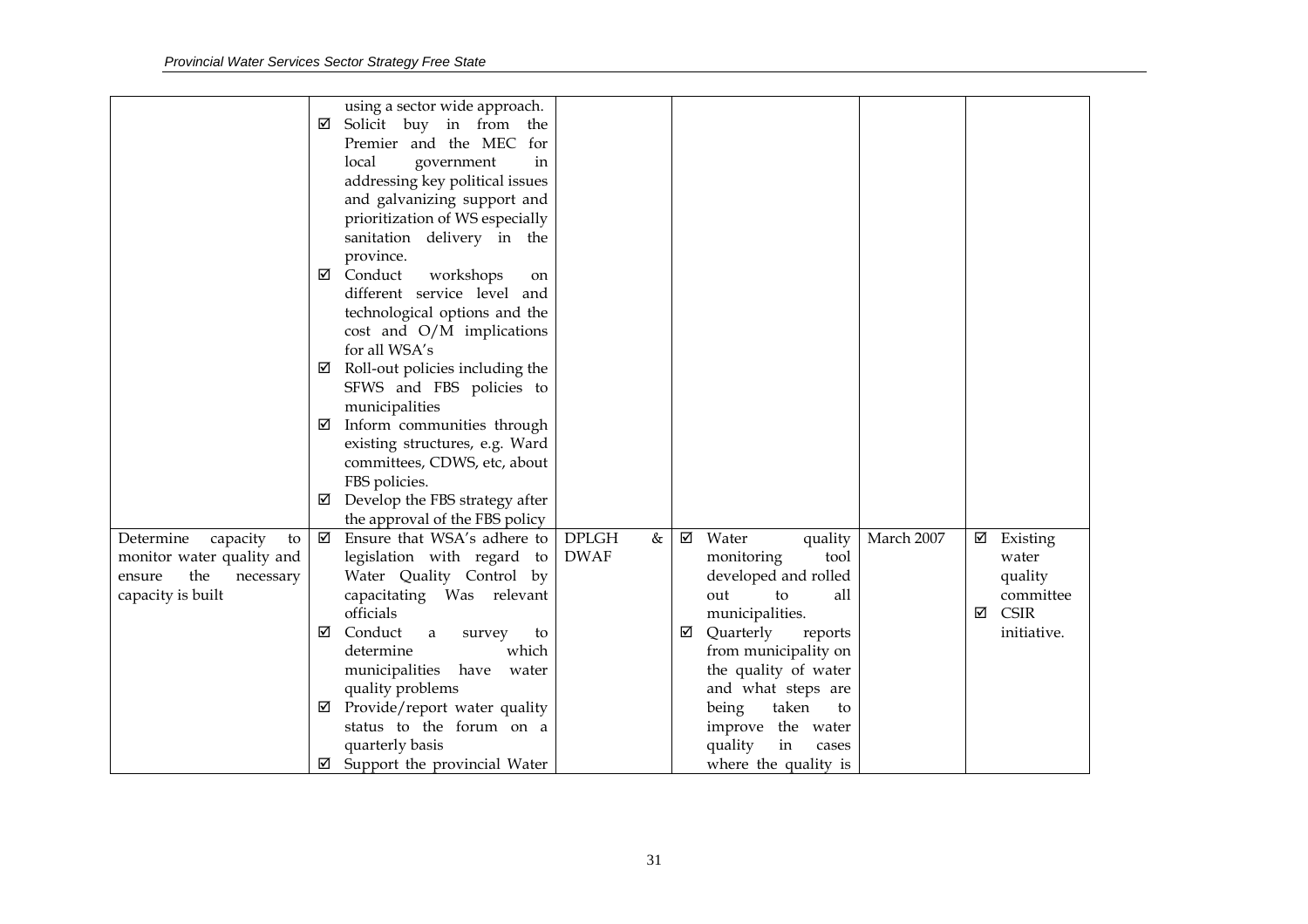|                                                           | ☑ | with<br>quality<br>committee<br>resources<br>necessary<br>to<br>perform this task efficiently.<br>Develop a programme to raise<br>awareness to municipality on<br>the importance of water<br>quality management so as to<br>encourage them to build the<br>necessary capacity to do<br>water quality management on<br>their own. |                  |    | ☑ | not satisfactory from<br>60%<br><sub>of</sub><br>municipalities.<br>Conduct Awareness<br>raising<br>campaign<br>conducted<br>per<br>district and report<br>and<br>other<br>interventions<br>identified. |            |   |                 |
|-----------------------------------------------------------|---|----------------------------------------------------------------------------------------------------------------------------------------------------------------------------------------------------------------------------------------------------------------------------------------------------------------------------------|------------------|----|---|---------------------------------------------------------------------------------------------------------------------------------------------------------------------------------------------------------|------------|---|-----------------|
| that health<br>$\&$<br>Ensure                             | ☑ | Provide<br>H&H<br>policies,                                                                                                                                                                                                                                                                                                      | Dept.            | of | ☑ | 90%<br>of sanitation                                                                                                                                                                                    | March 2006 |   | ☑ National      |
| hygiene awareness is built<br>into<br>all<br>water<br>and |   | regulations & strategy etc. to<br>WSA's                                                                                                                                                                                                                                                                                          | Health,<br>DWAF. |    |   | programmes<br>and<br>projects have H/H                                                                                                                                                                  |            |   | H/H<br>strategy |
| sanitation<br>services                                    | ☑ | Encourage that the WSA's                                                                                                                                                                                                                                                                                                         |                  |    |   | awareness                                                                                                                                                                                               |            | ☑ | <b>PSTT</b>     |
| provisions                                                |   | develop their H/H strategies                                                                                                                                                                                                                                                                                                     |                  |    | ☑ | 80% of WSDPs have                                                                                                                                                                                       |            |   |                 |
|                                                           |   | and that they should be part                                                                                                                                                                                                                                                                                                     |                  |    |   | H/H<br>strong<br>a                                                                                                                                                                                      |            |   |                 |
|                                                           |   | of their WSDPs.                                                                                                                                                                                                                                                                                                                  |                  |    |   | component                                                                                                                                                                                               |            |   |                 |
|                                                           | ☑ | municipalities<br>Ensure                                                                                                                                                                                                                                                                                                         |                  |    | ☑ | DoH attends<br>and                                                                                                                                                                                      |            |   |                 |
|                                                           |   | understand the importance of                                                                                                                                                                                                                                                                                                     |                  |    |   | contributes to the                                                                                                                                                                                      |            |   |                 |
|                                                           |   | H/H in the sanitation                                                                                                                                                                                                                                                                                                            |                  |    |   | $H/H$ strategy of the                                                                                                                                                                                   |            |   |                 |
|                                                           |   | programme and implement<br>support<br>sanitation<br>and                                                                                                                                                                                                                                                                          |                  |    |   | province.<br>$\boxtimes$ H/H                                                                                                                                                                            |            |   |                 |
|                                                           |   | programmes, which include                                                                                                                                                                                                                                                                                                        |                  |    |   | strategy<br>developed<br>and                                                                                                                                                                            |            |   |                 |
|                                                           |   | $H/H$ .                                                                                                                                                                                                                                                                                                                          |                  |    |   | all<br>approved<br>by                                                                                                                                                                                   |            |   |                 |
|                                                           | ☑ | Ensure<br>community                                                                                                                                                                                                                                                                                                              |                  |    |   | stakeholders.                                                                                                                                                                                           |            |   |                 |
|                                                           |   | participation<br>in<br>the                                                                                                                                                                                                                                                                                                       |                  |    |   |                                                                                                                                                                                                         |            |   |                 |
|                                                           |   | implementation of H&H by                                                                                                                                                                                                                                                                                                         |                  |    |   |                                                                                                                                                                                                         |            |   |                 |
|                                                           |   | using<br>participatory                                                                                                                                                                                                                                                                                                           |                  |    |   |                                                                                                                                                                                                         |            |   |                 |
|                                                           |   | methodologies e.g. (PHAST),                                                                                                                                                                                                                                                                                                      |                  |    |   |                                                                                                                                                                                                         |            |   |                 |
|                                                           |   | sanitation and water<br>in                                                                                                                                                                                                                                                                                                       |                  |    |   |                                                                                                                                                                                                         |            |   |                 |
|                                                           | ☑ | projects<br>Ensure co ordination and                                                                                                                                                                                                                                                                                             |                  |    |   |                                                                                                                                                                                                         |            |   |                 |
|                                                           |   | support between<br>mutual                                                                                                                                                                                                                                                                                                        |                  |    |   |                                                                                                                                                                                                         |            |   |                 |
|                                                           |   | DWAF, Dept of Education,                                                                                                                                                                                                                                                                                                         |                  |    |   |                                                                                                                                                                                                         |            |   |                 |
|                                                           |   | Dept of health and the EHO's                                                                                                                                                                                                                                                                                                     |                  |    |   |                                                                                                                                                                                                         |            |   |                 |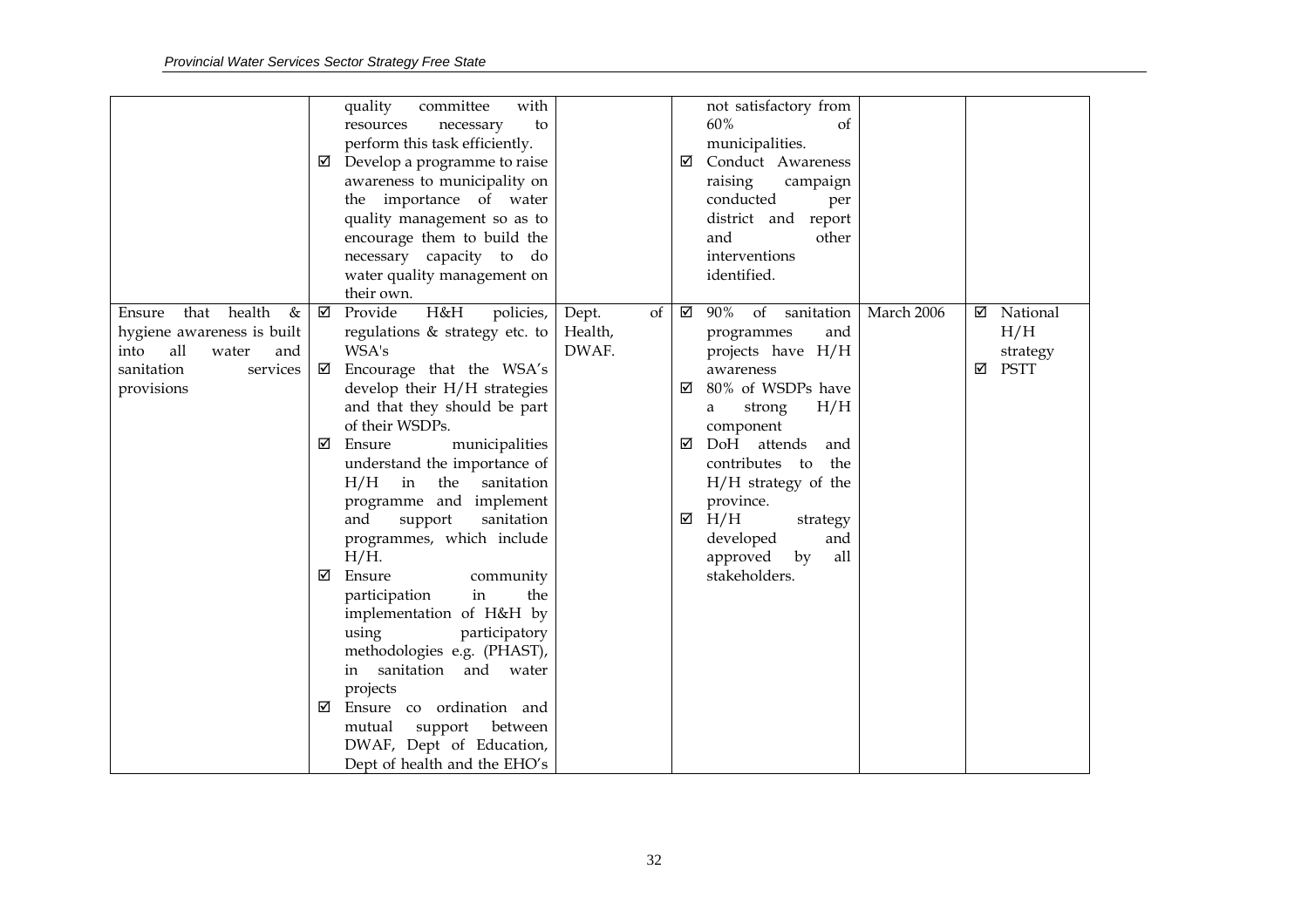#### *Provincial Water Services Sector Strategy Free State*

| and also the EHP's within the |  |  |
|-------------------------------|--|--|
| municipalities in the by      |  |  |
| strengthening the PSTT in the |  |  |
| region to also achieve better |  |  |
| integration.                  |  |  |

| <b>Intervention</b>                                 | Activities                                                                                                                                                                                                                                                                                                                                 | Responsibility             | Performance<br>Key                                                                                                                                                                                         | Time-frame | $\mathcal{E}$<br><b>Resources</b>                   |
|-----------------------------------------------------|--------------------------------------------------------------------------------------------------------------------------------------------------------------------------------------------------------------------------------------------------------------------------------------------------------------------------------------------|----------------------------|------------------------------------------------------------------------------------------------------------------------------------------------------------------------------------------------------------|------------|-----------------------------------------------------|
|                                                     |                                                                                                                                                                                                                                                                                                                                            |                            | <i>Indicators</i>                                                                                                                                                                                          |            | Links                                               |
| the<br>existing<br>Assess<br>capacity within WSA    | Conduct the assessment of<br>☑<br>WSA's with regard to<br>existing capacity within                                                                                                                                                                                                                                                         | <b>DWAF</b><br>&<br>DPLGH. | 100% WSA capacity<br>☑<br>assessment done<br>100% of Capacity<br>☑                                                                                                                                         | March 2006 | WSA capacity<br>☑<br>building BP<br>& contract      |
|                                                     | WSA's to perform WS<br>function adequately and<br>identify gaps.                                                                                                                                                                                                                                                                           |                            | building<br>BP's<br>completed and<br>- at<br>implementation                                                                                                                                                |            | <b>DBSA</b><br>☑<br>capacity<br>building            |
|                                                     | Develop WSA capacity<br>☑<br>building BP's to fast track<br>capacity building within<br>WSA's<br>Support the initiative to<br>☑                                                                                                                                                                                                            |                            | stage<br>Linkages with other<br>☑<br>capacity<br>programmes in the<br>province<br>clearly                                                                                                                  |            | contract<br>CBG<br>☑<br>Project<br>☑<br>Consolidate |
|                                                     | develop quality WSDPs<br>within all WSA's in the<br>province.<br>Foster integration<br>☑<br>and<br>support with all<br>other<br>building<br>capacity<br>for<br>initiatives<br>$CO-$<br>ordination purposes e.g.<br>DBSA initiatives.<br>Develop<br>☑<br>specific<br>a<br>strategy of support to<br>project consolidate on all<br>WS issues |                            | developed.<br>80%<br><b>WSDPs</b><br>☑<br>completed and of<br>the right quality by<br>municipalities.<br>Project Consolidate<br>☑<br>intervention strategy<br>WS<br>in<br>the<br><sub>on</sub><br>province |            |                                                     |
| Develop a monitoring and                            | ☑<br>capacity<br>Incorporate                                                                                                                                                                                                                                                                                                               | <b>DPLGH</b><br>&          | Capacity monitoring<br>☑                                                                                                                                                                                   | March 2006 | MIG<br>M/E<br>☑                                     |
| evaluation system that<br>will indicate where there | monitoring<br>within the<br>$M/E$ system                                                                                                                                                                                                                                                                                                   | <b>DWAF</b>                | tool<br>60%<br>☑<br>of                                                                                                                                                                                     |            | system<br>Masibambane<br>☑                          |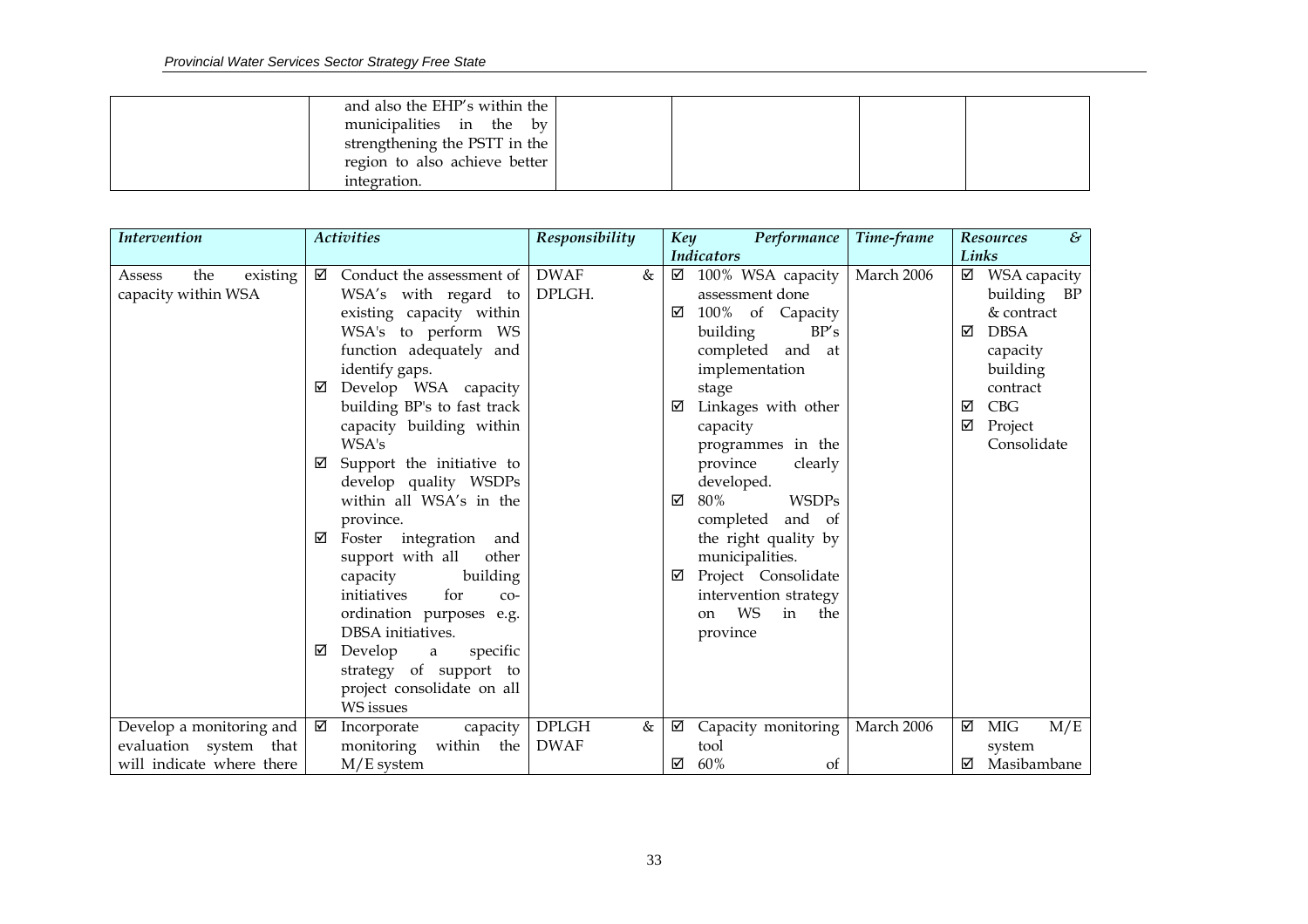| are | problems and $\Box$        |   | the '<br>Monitor         |   | municipalities                           | report     | to 1 |
|-----|----------------------------|---|--------------------------|---|------------------------------------------|------------|------|
|     | challenges to be addressed |   | implementation of the    |   | understand<br>and                        | <b>MCC</b> |      |
|     |                            |   | capacity building BP     |   | WSA<br>perform                           |            |      |
|     |                            | ☑ | Encourage DPLGH          |   | function according                       |            |      |
|     |                            |   | through their PMU's to   |   | to policy                                |            |      |
|     |                            |   | include institutional    | ☑ | M/E<br>system                            |            |      |
|     |                            |   | capacity issues into the |   | developed                                |            |      |
|     |                            |   | MIG $M/E$ system         | ☑ | Quarterly Reports                        |            |      |
|     |                            | ☑ | Report quarterly<br>to   |   | Institutional<br>$\mathbf{b} \mathbf{v}$ |            |      |
|     |                            |   | relevant structures like |   | Development Task                         |            |      |
|     |                            |   | Sector Forum on M&E      |   | Team on capacity                         |            |      |
|     |                            |   | issues                   |   | gaps.                                    |            |      |

| Intervention                      |   | <b>Activities</b>                                                                        | Responsibility |   | Key               |                       | Performance Time-frame |            | Resources & |
|-----------------------------------|---|------------------------------------------------------------------------------------------|----------------|---|-------------------|-----------------------|------------------------|------------|-------------|
|                                   |   |                                                                                          |                |   | <b>Indicators</b> |                       |                        | Links      |             |
| Co ordinate reporting for $\vert$ |   | ⊠ Contract a PSP to perform   Sector Forum & $\boxtimes$ PSP for secretarial   June 2005 |                |   |                   |                       |                        | ToR's<br>☑ |             |
| all sector initiatives and        |   | the secretarial function for Sector Forum                                                |                |   |                   | support contract in   |                        | and        |             |
| disseminate to relevant           |   | the sector forum and its                                                                 |                |   | place.            |                       |                        |            | contract    |
| stakeholders                      |   | structures.                                                                              |                | ☑ | Reports           | and                   |                        | for        |             |
|                                   | ☑ | Monthly, quarterly reports                                                               |                |   |                   | invitation circulated |                        |            | secretaria  |
|                                   |   | to the Sector Forum via the                                                              |                |   |                   | on time reporting     |                        |            |             |
|                                   |   | secretariat for all sector                                                               |                |   |                   | from Task teams and   |                        |            |             |
|                                   |   | initiatives                                                                              |                |   | sector forum.     |                       |                        |            |             |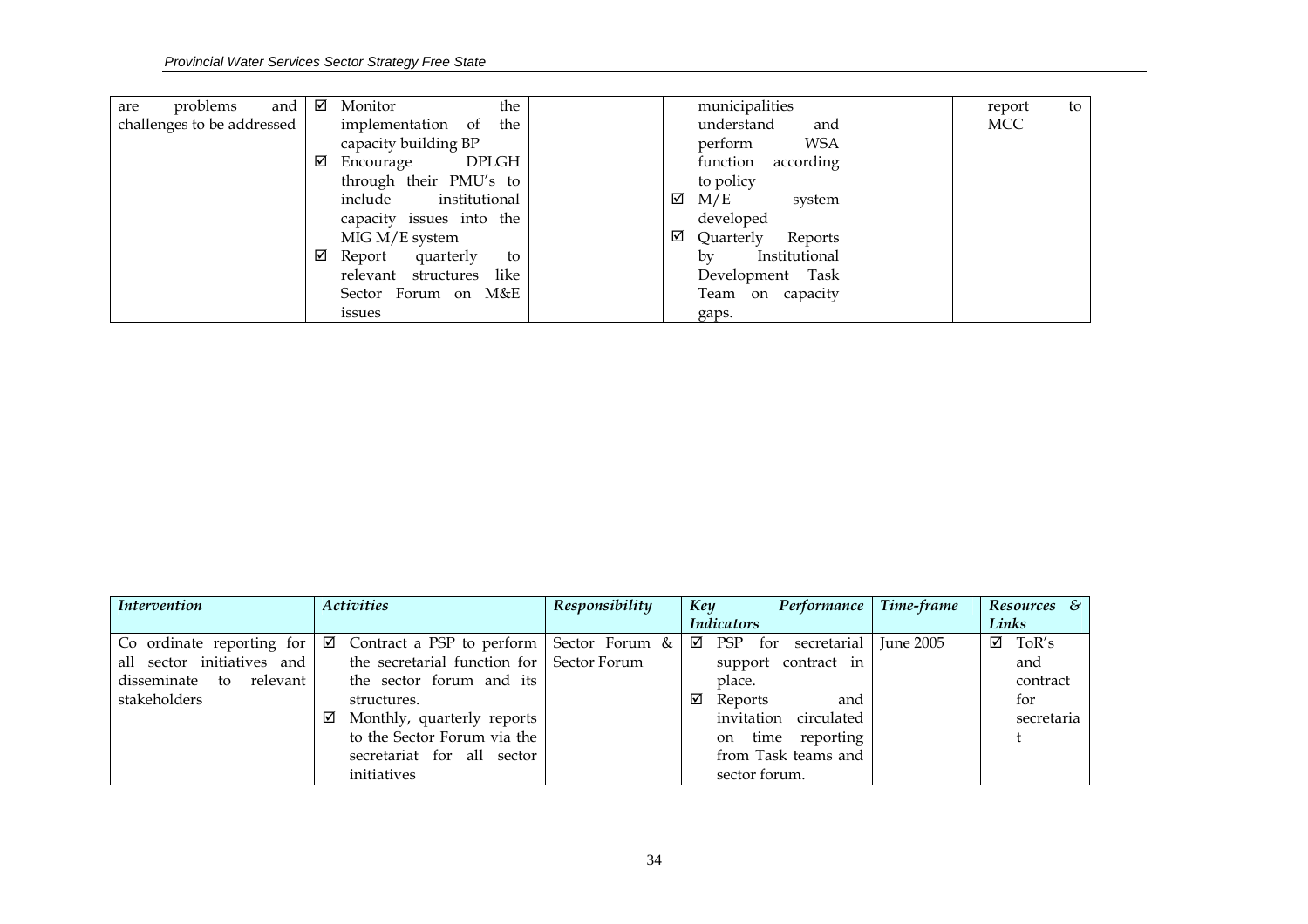|                             | ☑ | Consolidate the reports for           |                   | ☑ | 70%<br>of<br>sector    |            |   |            |
|-----------------------------|---|---------------------------------------|-------------------|---|------------------------|------------|---|------------|
|                             |   | presentation to the forum             |                   |   | stakeholders<br>attend |            |   |            |
|                             |   | from all task teams and               |                   |   | the forum meeting      |            |   |            |
|                             |   | check progress.                       |                   | ☑ |                        |            |   |            |
|                             | ⊻ | Circulate the reports to key          |                   |   |                        |            |   |            |
|                             |   | departments and structures            |                   |   |                        |            |   |            |
|                             | ☑ | Decide<br>appropriate<br>on           |                   |   |                        |            |   |            |
|                             |   | lack of<br>on<br>measure              |                   |   |                        |            |   |            |
|                             |   | reporting and/or progress             |                   |   |                        |            |   |            |
| Establish a management      | ☑ | Establish<br>Management               | ☑<br>Sector Forum | ☑ | List of members of     | March 2005 | ☑ |            |
| committee of the Free State |   | Committee                             |                   |   | committee              |            |   |            |
| Stakeholder Forum to check  |   | comprising/representative             |                   | ☑ | ToR's<br>for           |            |   |            |
| and maintain progress and   |   | of all stakeholders                   |                   |   | management             |            |   |            |
| supervision of contracts on | ☑ | Develop ToR's for the                 |                   |   | committee              |            |   |            |
| all sector initiatives      |   | management committee                  |                   |   |                        |            |   |            |
|                             |   |                                       |                   |   |                        |            |   |            |
| Link up custodian of data   | ☑ | Report forum issues to the            | Municipalities,   | ☑ | Minutes of PLC and     | June 2005  | ☑ | <b>MIG</b> |
| within municipalities with  |   | PCC and the PLC.                      | <b>DPLGH</b><br>& |   | PCC                    |            |   | reporting  |
| information or website      | ☑ | Develop a link at PMU                 | <b>DWAF</b>       |   |                        |            | ⊠ | Premier's  |
| within the Premier's office |   | level<br>whereby<br>the               |                   |   |                        |            |   | website    |
|                             |   | information<br><sub>on</sub><br>water |                   |   |                        |            |   |            |
|                             |   | service could be obtained             |                   |   |                        |            |   |            |
|                             | ☑ | Establish<br>support<br>for           |                   |   |                        |            |   |            |
|                             |   | updating information that             |                   |   |                        |            |   |            |
|                             |   | also<br>be sent<br>will<br>to         |                   |   |                        |            |   |            |
|                             |   | established website of the            |                   |   |                        |            |   |            |
|                             |   | Premier.                              |                   |   |                        |            |   |            |
|                             |   |                                       |                   |   |                        |            |   |            |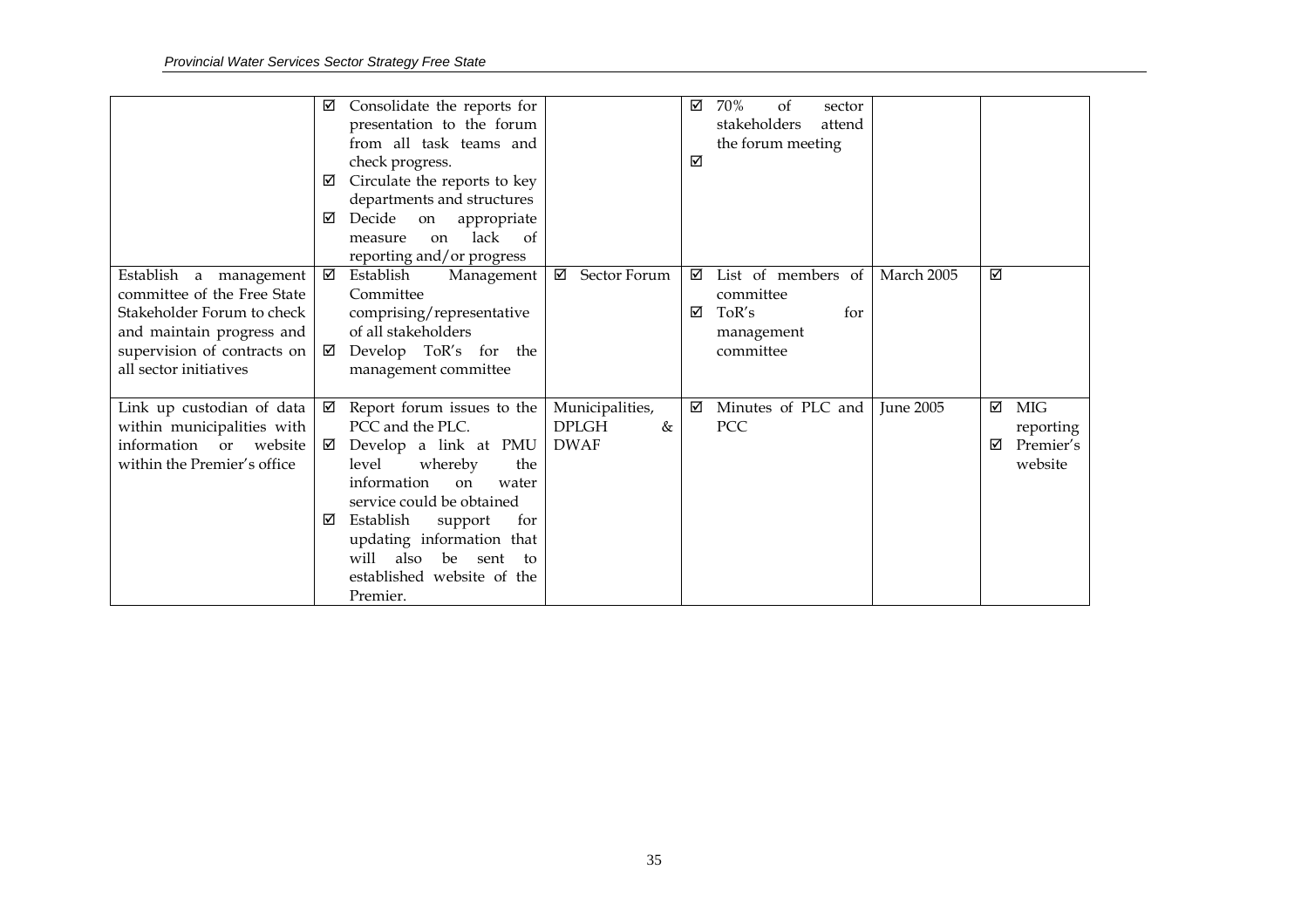| <b>Intervention</b>                                                                                                                   | Activities                                                                                                                                                                                                                                                                                                                                                                                                                                                                                                 | Responsibility                                         | Performance<br>Key                                                                                                                                                                                                                                                                                                                        | Time-frame<br>Resources &<br>Links                                                                                                                            |
|---------------------------------------------------------------------------------------------------------------------------------------|------------------------------------------------------------------------------------------------------------------------------------------------------------------------------------------------------------------------------------------------------------------------------------------------------------------------------------------------------------------------------------------------------------------------------------------------------------------------------------------------------------|--------------------------------------------------------|-------------------------------------------------------------------------------------------------------------------------------------------------------------------------------------------------------------------------------------------------------------------------------------------------------------------------------------------|---------------------------------------------------------------------------------------------------------------------------------------------------------------|
| Ensure that WSA's adhere<br>to legal requirement with<br>regards to Section 78 and<br>other legal provisions                          | Support the provincial JRT<br>☑<br>to assist WSA's with regard<br>to Section 78 in terms of<br>ToR's for PSP's, and access<br>to funding, etc.<br>Organize<br>☑<br>District<br>Workshops to capacitate<br>WSA's with regard to<br>Section 78 process.<br>Arrange and advocate for<br>⊻<br>lessons sharing on sec 78<br>among municipalities<br>Explore funding sources<br>☑<br>from both DWAF<br>and<br>DPLGH to facilitate<br>and<br>support WSA's in<br>the<br>conduction<br>of<br>78<br>sec<br>process. | DPLGH, SALGA,<br><b>DWAF</b><br>and<br>Municipalities. | <b>Indicators</b><br>$\boxtimes$ ToR's<br>for<br>PSP<br>developed and sent<br>to all WSA's<br>At least<br>70%<br>of<br>☑<br>municipalities<br>have<br>finished the 1 <sup>st</sup> phase<br>of the sec 78 process.<br>Provincial JRT action<br>☑<br>and support<br>plan<br>developed.<br>Lesson<br>sharing<br>☑<br>workshop<br>programme, | <b>June 2006</b><br>National<br>☑<br><b>JRTT</b><br>&<br>JRF                                                                                                  |
| Provide or secure support<br>municipalities<br>for<br>to<br>develop<br>WSDPs<br>in<br>alignment with IDP's<br>Develop lesson learning | Provide support (WSDPs)<br>☑<br>by providing ToR's for<br>appointing PSP's<br>Monitor progress on the<br>⊻<br>completion of WSDPs and<br>allocation of MIG funds.<br><b>WSDPs</b><br>Ensure<br>that<br>☑<br>adequately address all the<br>relevant<br>with<br>issues,<br>emphasis on sanitation<br>Ensure the alignment with<br>☑<br>the SFWS & IDP<br>☑<br>WSA's<br>Document                                                                                                                              | <b>DWAF</b><br>$\&$<br><b>DPLGH</b><br>DWAF, DPLGH     | ToR's for PSP<br>☑<br><b>WSDP</b><br>100%<br>have<br>☑<br>completed to<br>been<br>the basic level with<br>the<br>all<br>relevant<br>information.<br>Pamphlet and reports<br>☑                                                                                                                                                             | IDP's<br><b>June 2005</b><br>☑<br>☑<br>Report<br>on<br>provincia<br>1 WSDP<br>program<br>me<br>support<br>from<br><b>DWAF</b><br>March 2006<br>Premier's<br>☑ |
| within<br>programme<br>municipalities                                                                                                 | experiences in terms of<br>their excellent performance<br>in various water services                                                                                                                                                                                                                                                                                                                                                                                                                        |                                                        | the<br>media<br>in<br>recording<br>best<br>practice                                                                                                                                                                                                                                                                                       | website<br><b>MIG</b><br>☑<br>reports                                                                                                                         |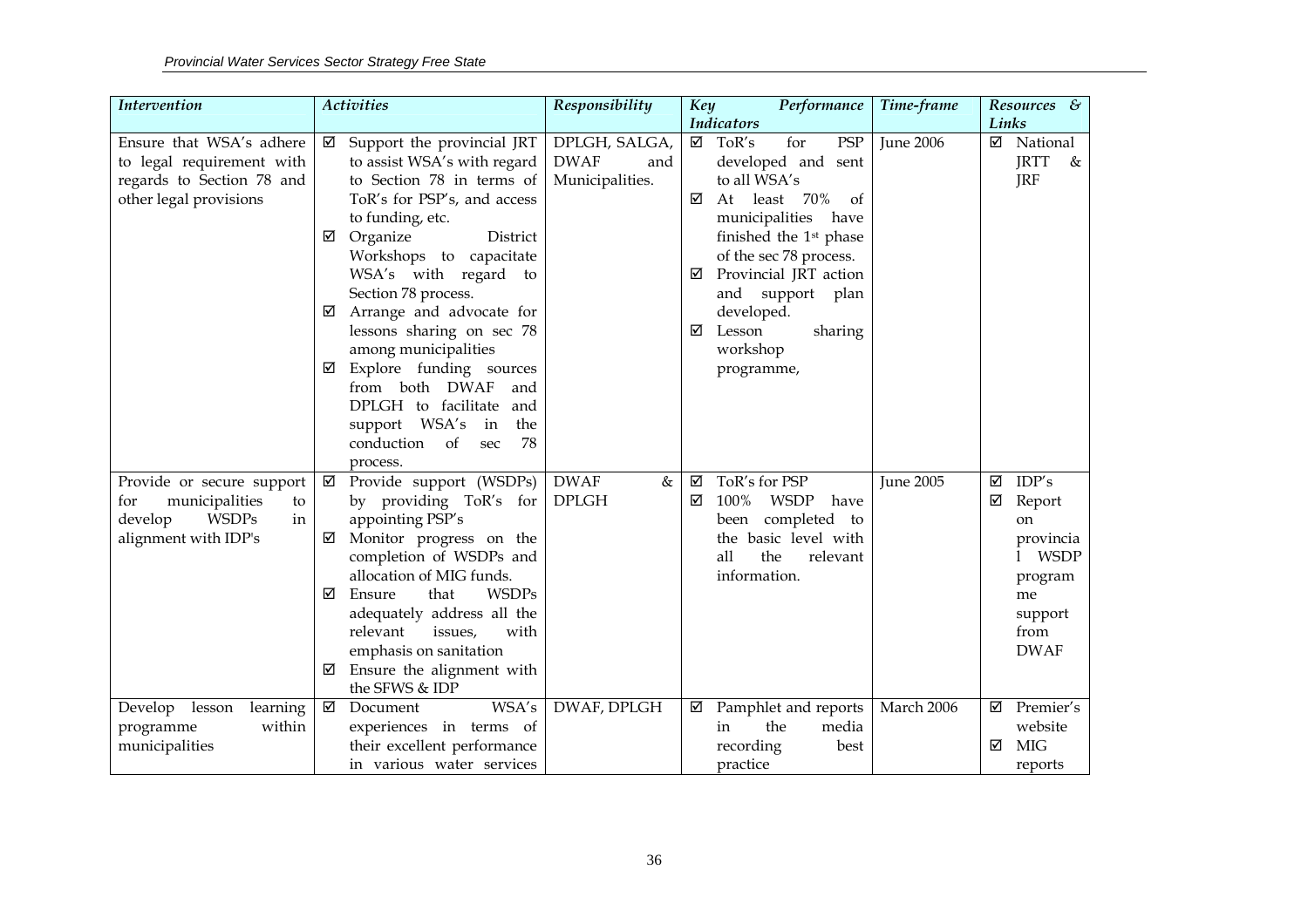|   | programmes                 |  | $\boxtimes$ Workshop |            |  |
|---|----------------------------|--|----------------------|------------|--|
| ☑ | Establish best practice    |  | programme, report    |            |  |
|   | award with regard to water |  | and                  | attendance |  |
|   | services & sanitation      |  | register.            |            |  |
| ☑ | Conduct lesson learning    |  |                      |            |  |
|   | workshops                  |  |                      |            |  |
| ☑ | Encourage and support      |  |                      |            |  |
|   | best performing WSA's to   |  |                      |            |  |
|   | compile information        |  |                      |            |  |
|   | brochures/documents on     |  |                      |            |  |
|   | successful implementation  |  |                      |            |  |
|   | of projects/programmes     |  |                      |            |  |
| ☑ | Develop knowledge          |  |                      |            |  |
|   | management systems         |  |                      |            |  |

| <i>Intervention</i>           | <b>Activities</b>               | Responsibility   | Key<br>Performance                  | Time-frame | Resources & |
|-------------------------------|---------------------------------|------------------|-------------------------------------|------------|-------------|
|                               |                                 |                  | Indicators                          |            | Links       |
| Strengthen<br>State<br>Free   | Facilitate buy in from the<br>☑ | Sector<br>forum, | Services<br>☑<br>Water              | March 2006 | PLC,<br>☑   |
| <b>Stakeholders</b><br>Forum  | MEC, LG&H on all sector         | <b>DWAF</b>      | summit, report and                  |            | PCC         |
| representation<br>all<br>from | forum issues                    |                  | attendance by MEC                   |            |             |
| stakeholders<br>especially    | Hold the Water Services<br>☑    |                  | 80% attendance from<br>☑            |            |             |
| MEC for LG                    | Summit once a year (to be       |                  | all WSA                             |            |             |
|                               | championed by MEC)              |                  | 50% improvement on<br>☑             |            |             |
|                               | Engage SALGA to facilitate<br>☑ |                  | the attendance by                   |            |             |
|                               | the process of engaging         |                  | councilors.                         |            |             |
|                               | councilors in the sector        |                  |                                     |            |             |
|                               | forum initiative                |                  |                                     |            |             |
|                               | Strengthen<br>☑<br>the          |                  |                                     |            |             |
|                               | representation<br>and           |                  |                                     |            |             |
|                               | attendance<br>by<br>rotating    |                  |                                     |            |             |
|                               | forum meeting to all the        |                  |                                     |            |             |
|                               | DM's in the province            |                  |                                     |            |             |
| Develop adequate capacity     | Develop database of CSO's<br>☑  | CSO & DWAF       | Data base for CSO<br>☑              | March 2006 | CSO's<br>☑  |
| Civil<br>within<br>Society    | within the province             |                  | <b>Business</b><br>☑<br>CSO<br>Plan |            | steering    |
| Organizations to engage       | Organize an orientation<br>☑    |                  | completed<br>and                    |            | committe    |
| meaningfully within Water     | workshop for CSO<br>for         |                  | implemented.                        |            | e           |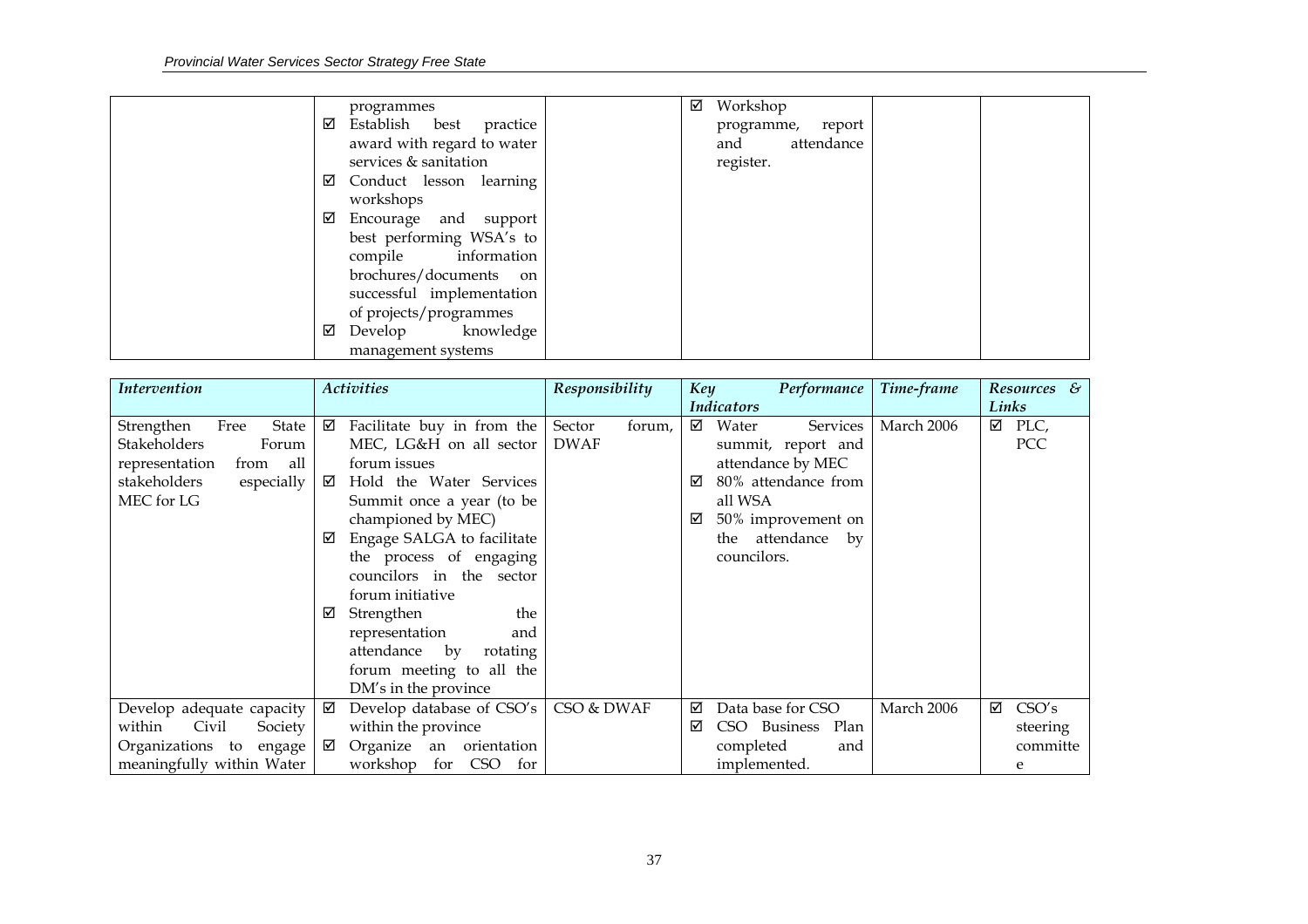| Services                   | integration into WS sector.         | ☑                     | Building<br>Capacity   |            | <b>CSO</b><br>☑ |
|----------------------------|-------------------------------------|-----------------------|------------------------|------------|-----------------|
|                            |                                     |                       |                        |            |                 |
|                            | Appraise/Approve<br><b>CSO</b><br>☑ |                       | training<br>and        |            | Support         |
|                            | business plan                       |                       | programme report.      |            | At              |
|                            | Implement the Business<br>☑         | ☑                     | At least 10% of        |            | <b>DWAF</b>     |
|                            | Plan                                |                       | registered CSO's find  |            | HO              |
|                            |                                     |                       | work<br>within<br>the  |            |                 |
|                            |                                     |                       | departments<br>sector  |            |                 |
|                            |                                     |                       | including              |            |                 |
|                            |                                     |                       | municipalities         |            |                 |
| that<br>Gender<br>Ensure   | ☑<br>Promote<br>Gender              | ALL stakeholders<br>☑ | PSP and contract for   | March 2006 |                 |
| Mainstreaming<br><i>is</i> | Mainstreaming in all WS             |                       | gender                 |            |                 |
| prioritized                | programme                           |                       | mainstreaming<br>in    |            |                 |
|                            | Link with National Gender<br>☑      |                       | place by June 2005.    |            |                 |
|                            | Mainstreaming initiatives           | ☑                     | Workshop               |            |                 |
|                            | Conduct GM workshops<br>☑           |                       | and<br>programme       |            |                 |
|                            |                                     |                       | report                 |            |                 |
|                            |                                     | ☑                     | <b>WS</b><br>programme |            |                 |
|                            |                                     |                       | implemented in the     |            |                 |
|                            |                                     |                       |                        |            |                 |
|                            |                                     |                       | province have about    |            |                 |
|                            |                                     |                       | 40%<br>women           |            |                 |
|                            |                                     |                       | involvement in all     |            |                 |
|                            |                                     |                       | community<br>project   |            |                 |
|                            |                                     |                       | committees.            |            |                 |
|                            |                                     | ☑                     | At least 40% of the    |            |                 |
|                            |                                     |                       | women involved in      |            |                 |
|                            |                                     |                       | WS projects are in     |            |                 |
|                            |                                     |                       | key decision-making    |            |                 |
|                            |                                     |                       | positions.             |            |                 |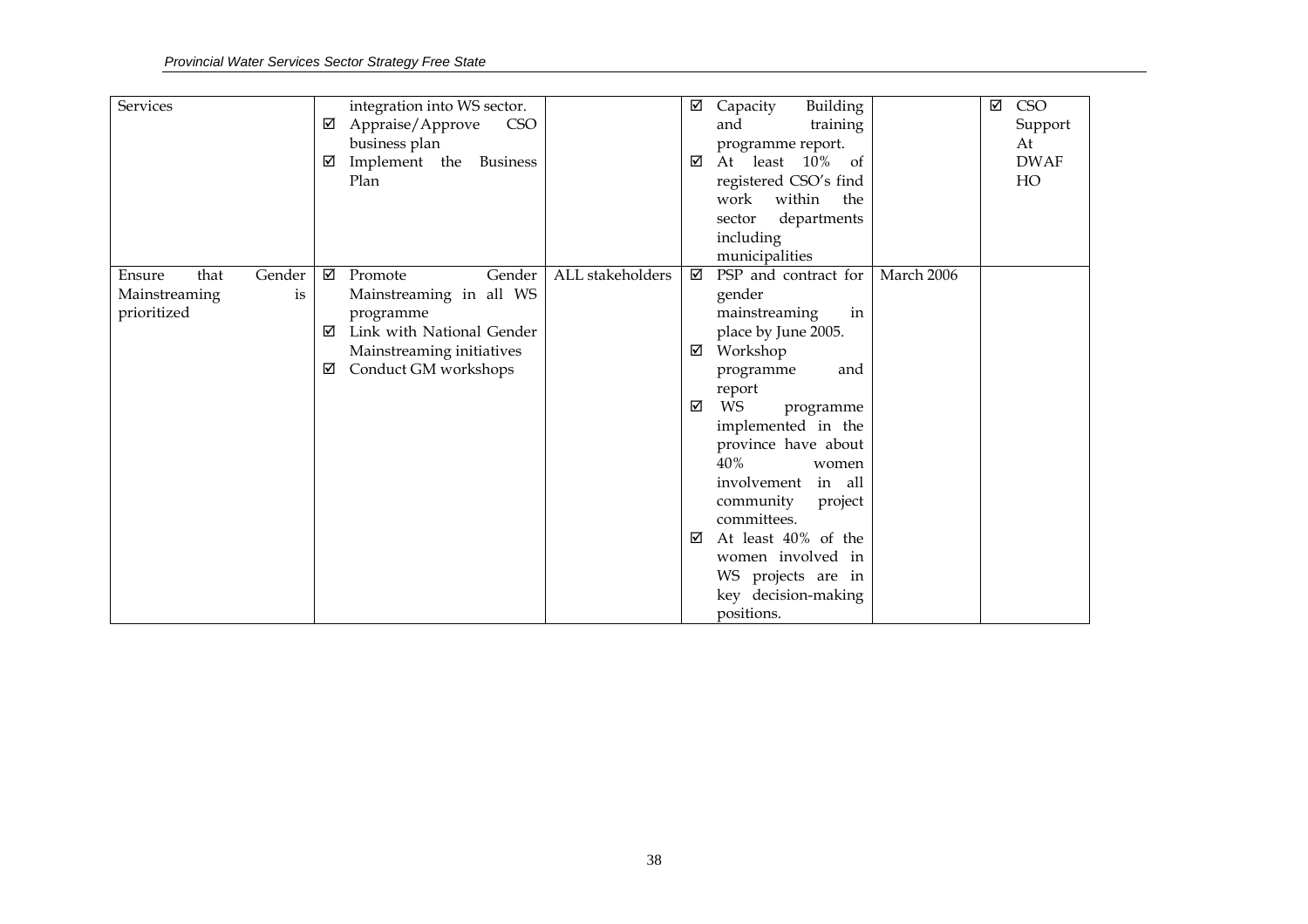## **Contact Details for Other Departments**

## *Premier's Offices*

| <b>PROVINCE</b>   | <b>ADDRESS</b>                      | <b>CONTACT DETAILS</b>                    |
|-------------------|-------------------------------------|-------------------------------------------|
| Eastern Cape      | Private Bag X0047, Bisho, 5605      | Tel: (040) 609-6381  Fax: (040) 635-1419  |
|                   |                                     | E-mail: nosipho.mangena@otp.ecprov.gov.za |
| <b>Free State</b> | P.O. Box 20538, Bloemfontein, 9300  | Tel: (051) 405-5801  Fax: (051) 405-5671  |
|                   |                                     | Email: fsdgsec@premier.fs.gov.za          |
| Gauteng           | Private Bag X61, Marshalltown, 2107 | Tel: (011) 355-6201  Fax: (011) 836-9334  |
|                   |                                     | E-mail: Mbhazimas@gpg.gov.za              |
| Kwazulu-Natal     | P.O Box 412, Pietermeritzburg, 3200 | Tel: (031) 360-6550  Fax: (031) 368-6414  |
|                   |                                     | E-mail: ntselen@dg.kzntl.gov.za           |
| Limpopo           | Private Bag X9483, Polokwane, 0700  | Tel: (015) 287-6017  Fax: (015) 291-4462  |
|                   |                                     | E-mail: monama@premier.norprov.gov.za     |
| Mpumalanga        | Private Bag X11291, Nelspruit, 1200 | Tel: (013) 766-2140  Fax: (013) 766-2500  |
|                   |                                     | E-mail: nmhlanga@nel.mpu.gov.za           |
| North West        | Private Bag X129, Mmabatho, 2735    | Tel: (018) 387-3040  Fax: (018) 387-3293  |
|                   |                                     | E-mail: manana@nwpg.org.za                |
| Northern Cape     | Private Bag X5016, Kimberly, 8300   | Tel: (053) 830-9600  Fax: (053) 831-4474  |
|                   |                                     | Email: astrachan@leg.ncape.gov.za         |
| Western Cape      | P.O Box 659, Cape Town, 8000        | Tel: (021) 483-6036  Fax: (021) 483-3300  |
|                   |                                     | E-mail: dg@pgwc.gov.za                    |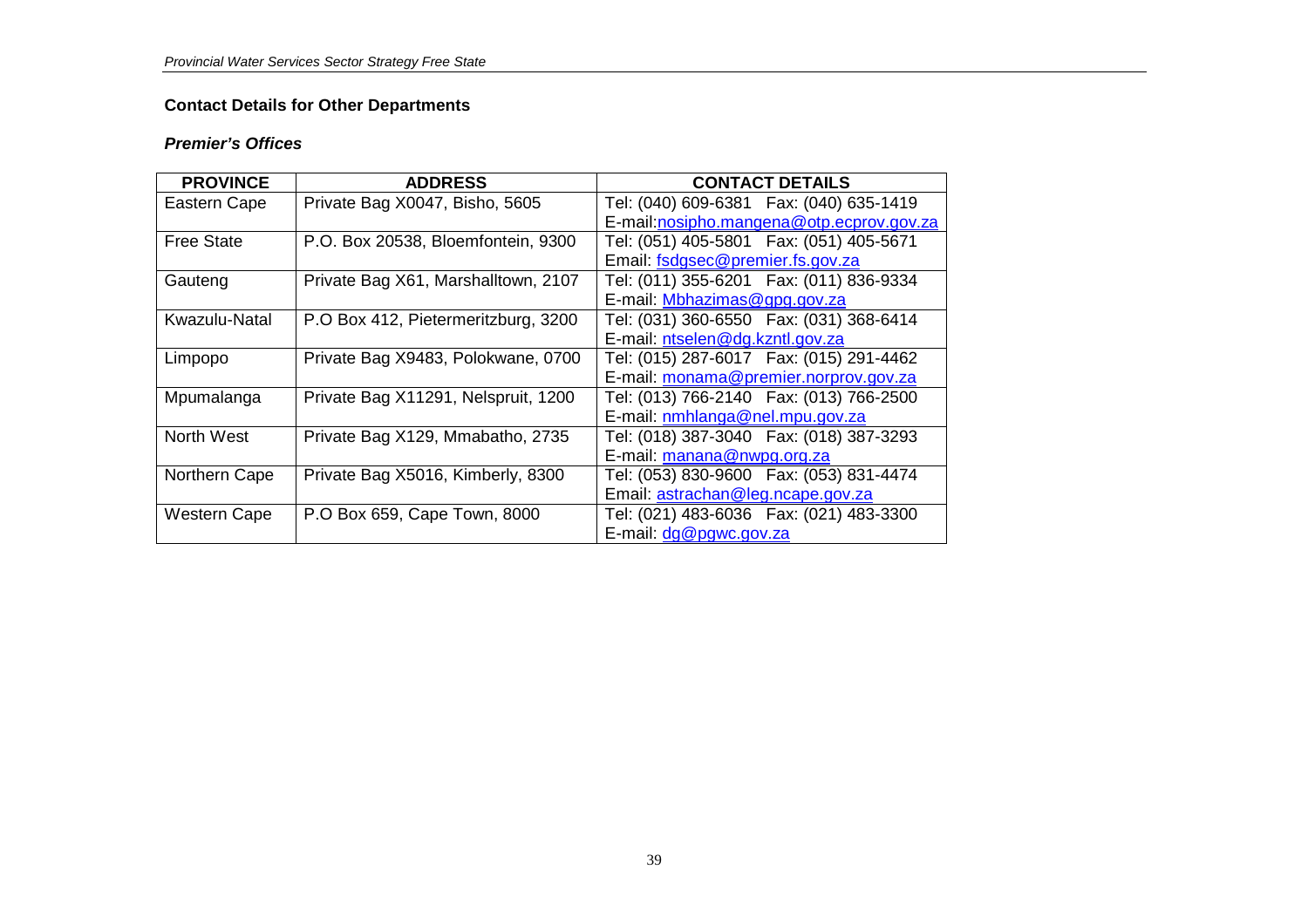#### *Provincial Departments of Local Government*

| <b>PROVINCE</b>   | <b>ADDRESS</b>                      | <b>CONTACT DETAILS</b>                     |
|-------------------|-------------------------------------|--------------------------------------------|
| Eastern Cape      | Private Bag X0047, Bisho, 5605      | Tel: (040) 609-5710 Fax: (040) 635-0137    |
|                   |                                     | E-mail: bazam@dhlg1.ecape.gov.za           |
| <b>Free State</b> | P.O. Box 20538, Bloemfontein, 9300  | Tel: (051) 405-5519  Fax: (051) 403-3406   |
|                   |                                     | Email: secpol@lgh.fs.gov.za                |
| Gauteng           | Private Bag X61, Marshaltown, 2107  | Tel: (011) 355-5020  Fax: (011) 355-5019   |
|                   |                                     | E-mail: jennys2@gpg.gov.za                 |
| Kwazulu-Natal     | P.O Box 412, Pietermeritzburg, 3200 | Tel: (033) 395-2831  Fax: (033) 345-6432   |
|                   |                                     | E-mail: shawn@tlga.kzntl.gov.za            |
| Limpopo           | Private Bag X9483, Polokwane, 0700  | Tel: (015) 295-6851  Fax: (015) 295-4190   |
|                   |                                     | E-mail:ramagomapw@locptb.norprov.gov.za    |
| Mpumalanga        | Private Bag X11291, Nelspruit, 1200 | Tel: (013) 766-6233  Fax: (013) 766-8430   |
|                   |                                     | E-mail: apohl@net.mpu.gov.za               |
| North West        | Private Bag X129, Mmabatho, 2735    | Tel: (018) 387-3747    Fax: (018) 387-3745 |
|                   |                                     | E-mail: mkgotsiemang@nwpg.gov.za           |
| Northern Cape     | Private Bag X5016, Kimberly, 8300   | Tel: (053) 830-9422  Fax: (053) 387-3745   |
|                   |                                     | Email: jpetersen@sjp.ncape.gov.za          |
| Western Cape      | P.O Box 659, Cape Town, 8000        | Tel: (021) 483-9422  Fax: (021) 483-8789   |
|                   |                                     | E-mail: shmajiet@pgwc.gov.za               |